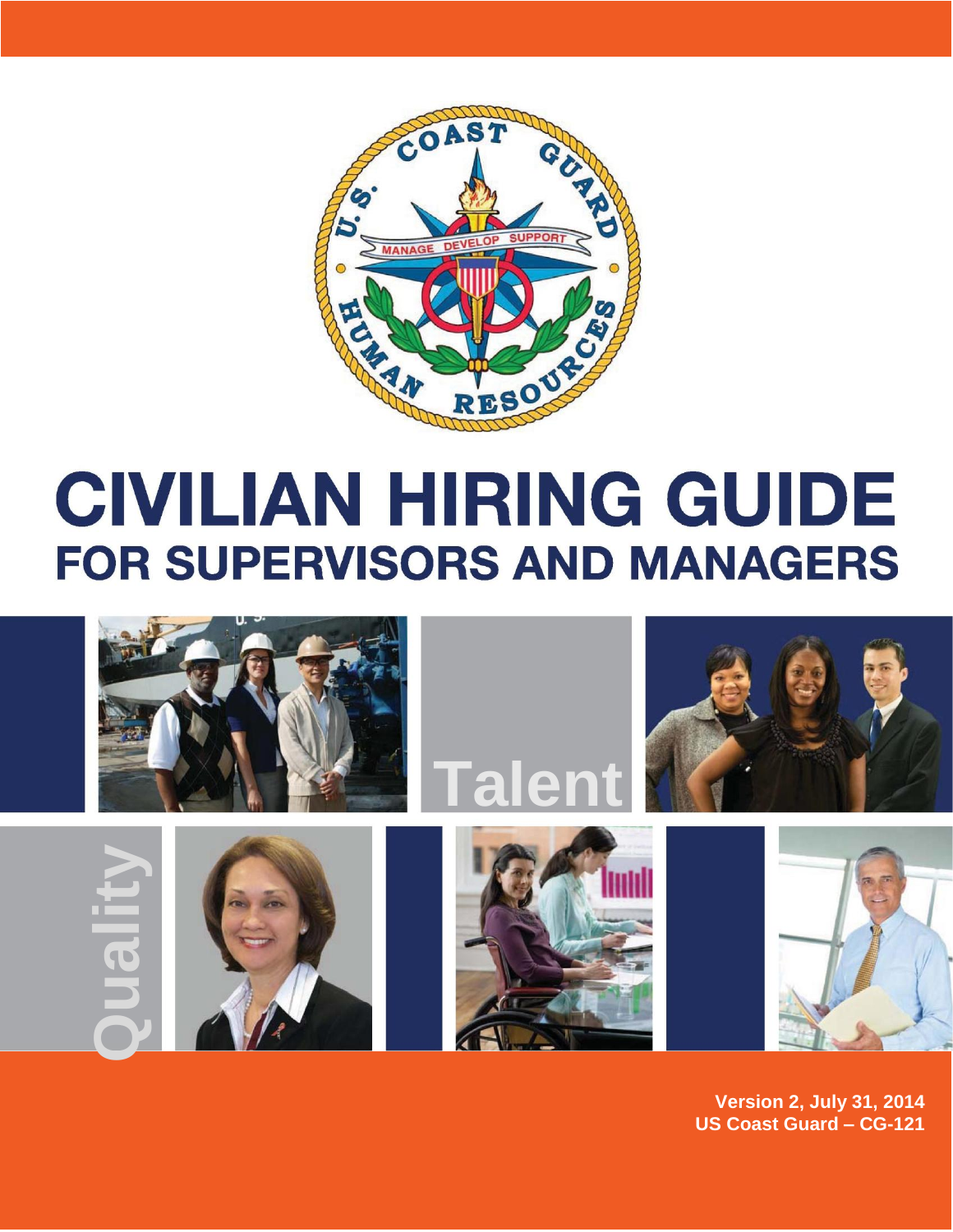# **INTRODUCTION**

The Coast Guard is fully committed to maintaining a highly talented diverse civilian workforce. The diversity of thought, background, ideas and experience within our workforce contributes to the creative thinking and innovation that is critical to organizational excellence. All employment practices, including recruitment, selection, development and promotion of employees will be free of discrimination. Management of human resources is based on and embodies the Merit System Principles which are established in Title 5, United States Code. These principles are the public's expectations of a system that is efficient, effective, fair, open to all, free from political interference, and staffed by honest, competent, and dedicated individuals. It is important that supervisors and managers incorporate the merit system principles into every aspect of the hiring process.

The Coast Guard will be recognized as the "Employer of Choice" in the federal government for recruiting, retaining and sustaining a ready, diverse and highly-skilled workforce. We will foster an environment in which every individual has the opportunity to prosper and contribute to Coast Guard missions.

This guide is intended to help supervisors and managers understand the civilian hiring process and the important role they have during the various phases. By following this guidance, this will ensure that selecting officials have a robust and diverse applicant pool to select the best qualified candidate. Assessing and selecting the best qualified candidate for a position is a critical part of the hiring process. Identifying the best qualified individual is a key factor to satisfying requirements and ensuring that the most qualified individuals are routinely appointed and promoted.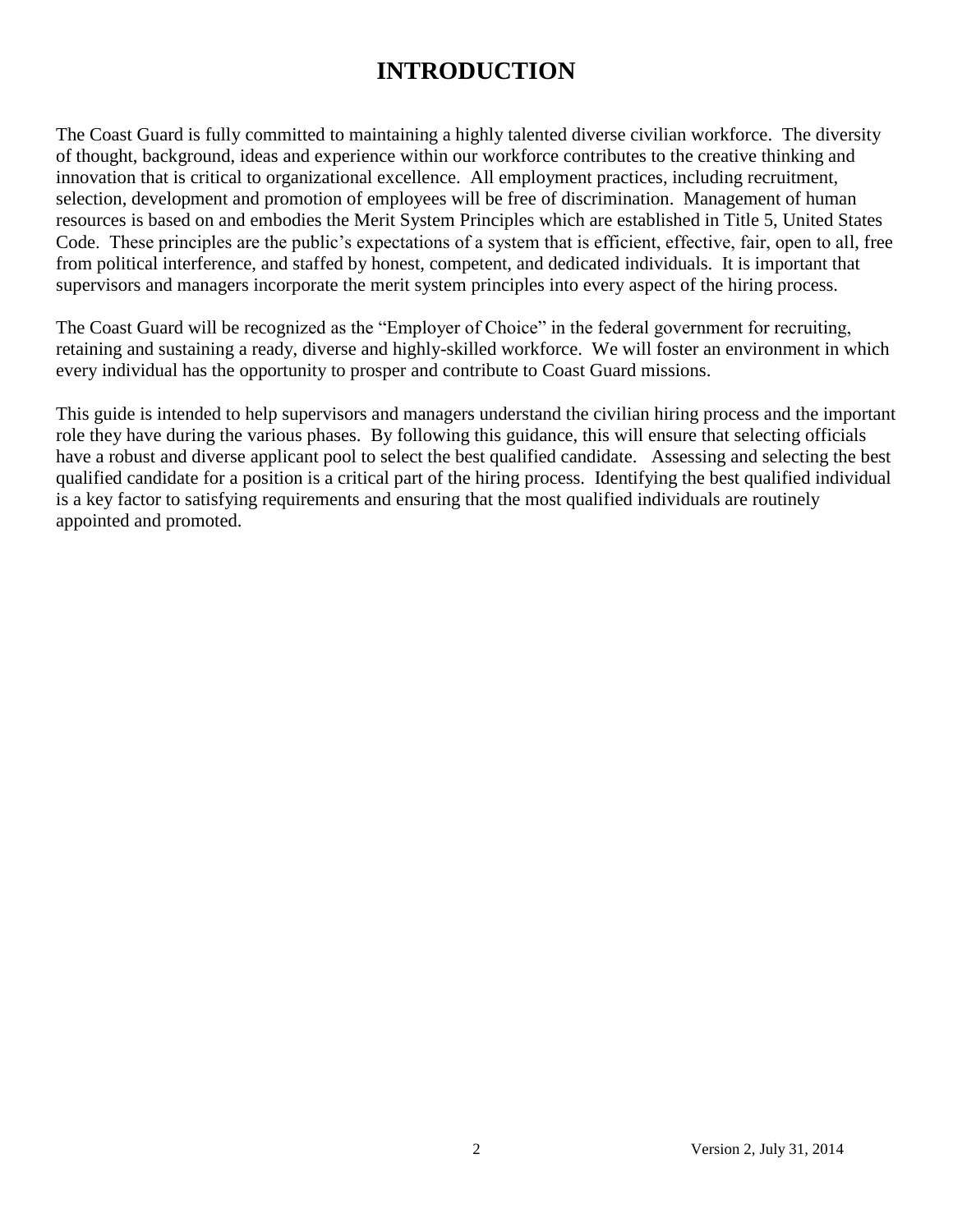# **Table of Contents**

| Introduction                                                                                                                                                                                                                                          | $\mathbf{1}$                           |
|-------------------------------------------------------------------------------------------------------------------------------------------------------------------------------------------------------------------------------------------------------|----------------------------------------|
| <b>Notional Hiring Timeline</b>                                                                                                                                                                                                                       | 4                                      |
| Chapter 1. Roles and Responsibilities                                                                                                                                                                                                                 | 5                                      |
| Chapter 2. Major Phases of Hiring Process                                                                                                                                                                                                             | 8                                      |
| Chapter 3. Pre-Recruitment Phase<br><b>Strategic Conversation</b><br><b>Recruitment Package</b><br>$\bullet$<br><b>Recruitment Strategies</b>                                                                                                         | 9<br>9<br>9<br>9                       |
| Chapter 4. Recruitment<br><b>Job Analysis</b><br>Questions<br>$\bullet$<br><b>Selective Factor</b><br><b>Conditions of Employment</b><br><b>Vacancy Announcement</b><br><b>Special Recruiting</b>                                                     | 12<br>12<br>12<br>12<br>12<br>12<br>12 |
| Chapter 5. Referral<br>• Qualification Determination<br>• Referral Lists/Certificates                                                                                                                                                                 | 13<br>13<br>13                         |
| Chapter 6. Selection<br><b>Selecting the Best Candidate</b><br>Merit System Principles/Prohibited Personnel Practices<br><b>Reviewing Resumes</b><br>Interview<br><b>Checking References</b><br>Make Selection and Return Referral Lists/Certificates | 16<br>16<br>16<br>16<br>16<br>16<br>17 |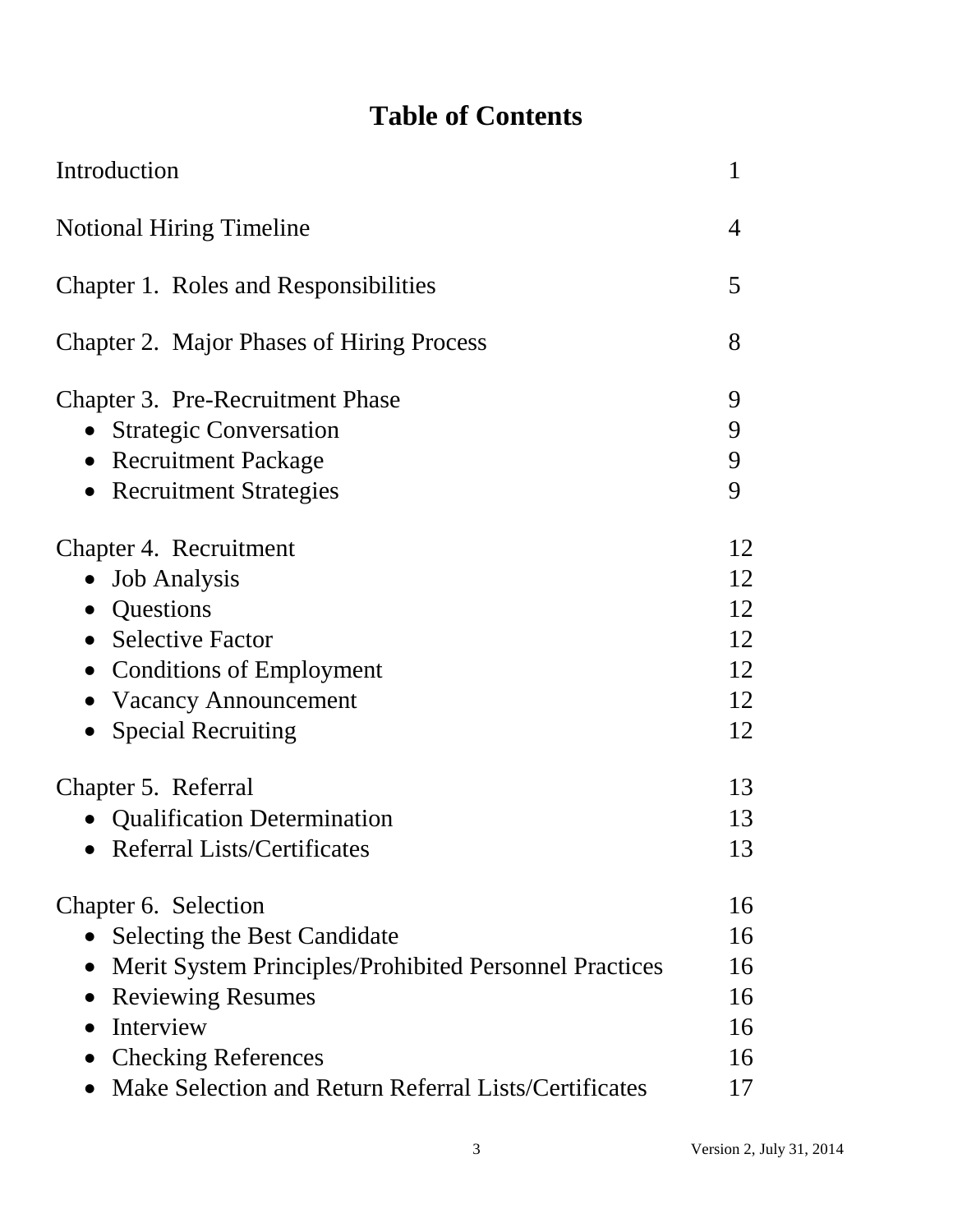| <b>Chapter 7. Post Selection</b>                         | 18 |
|----------------------------------------------------------|----|
| • Job Offer                                              | 18 |
| • Entrance on Duty                                       | 18 |
| Appendix A – Workforce Profile Chart                     | 19 |
| Appendix B – Sample Request for Personnel Action (SF-52) | 20 |
| Appendix $C$ – Interviewing Guide                        | 21 |
| • Interview Questions                                    | 25 |
| Interview Do's and Don'ts Checklist<br>$\bullet$         | 34 |
| Appendix $D$ – Summary of 5 Phases in the Hiring Process | 36 |
| Appendix $E - Glossary$                                  | 37 |
| Appendix $F$ – Hiring Official Checklist                 | 39 |
| $Appendix G - Resources$                                 | 40 |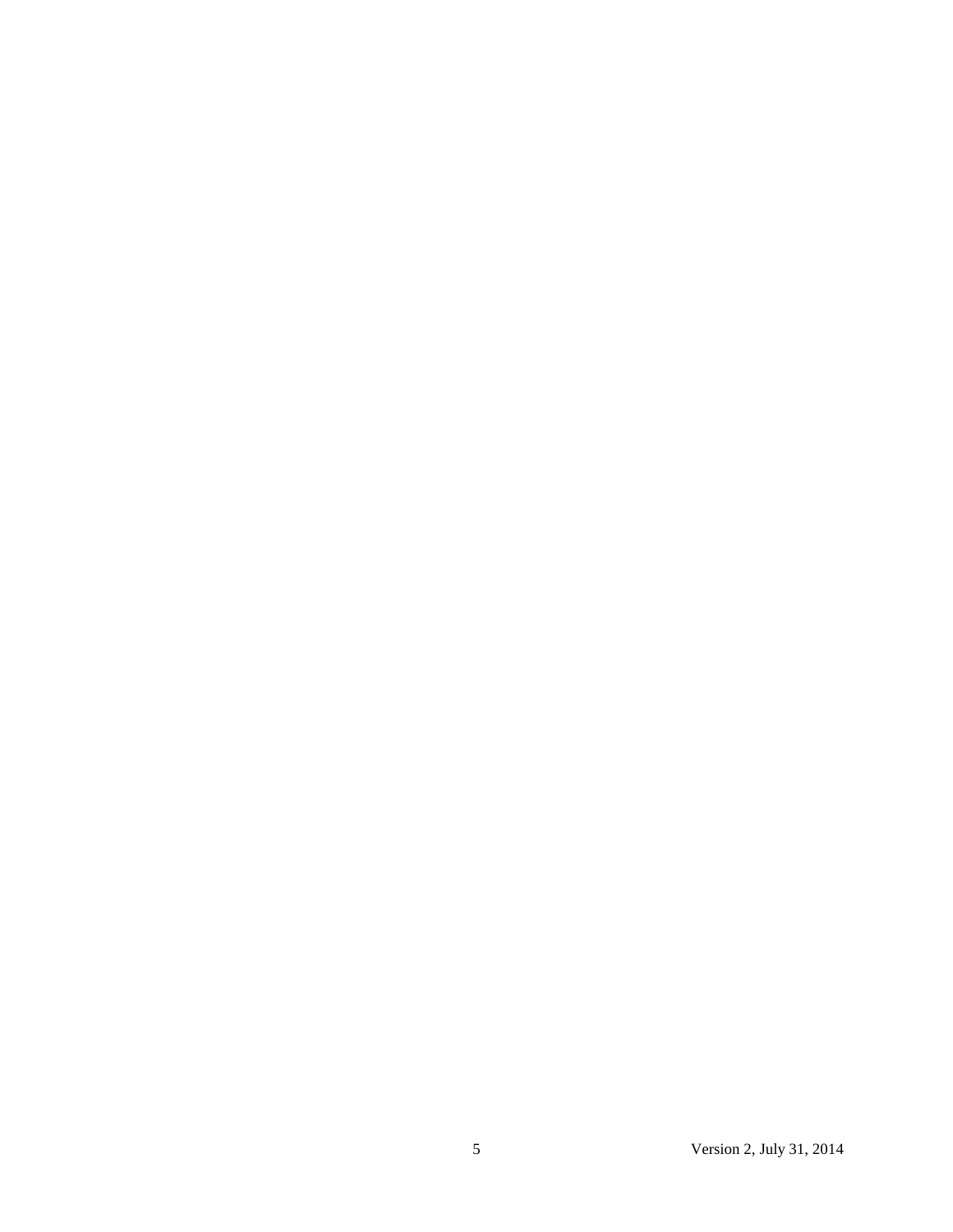# **Notional Hiring Timeline**

Based on Office of Personnel Management (OPM) initiative

| <b>Hiring Process Actions</b>                                        | <b>Performance</b>        |                        |  |  |  |  |
|----------------------------------------------------------------------|---------------------------|------------------------|--|--|--|--|
|                                                                      | Owner                     | # of Calendar Days     |  |  |  |  |
|                                                                      |                           | <b>OPM Recommended</b> |  |  |  |  |
| Pre-recruitment                                                      | Selecting Official        | $1-10$                 |  |  |  |  |
| Validate Need<br>$\bullet$                                           | <b>Selecting Official</b> | 1                      |  |  |  |  |
| <b>Request Personnel Action</b><br>$\bullet$                         | <b>Selecting Official</b> | 1                      |  |  |  |  |
| Review and Update Position<br>$\bullet$<br>Description*              | HR/Selecting Official     | 1                      |  |  |  |  |
| Confirm Job Analysis and<br>$\bullet$<br>Assessment/Develop Strategy | HR/Selecting Official     | 5                      |  |  |  |  |
| Create and Post Job Opportunity<br>$\bullet$<br>Announcement         | HR/Selecting Official     | $\overline{2}$         |  |  |  |  |
| <b>Vacancy Announcement Open</b>                                     | HR                        | $1 - 10$               |  |  |  |  |
| Receive Applications and Notify<br>applicants                        |                           | 10                     |  |  |  |  |
| <b>Rating, Ranking and Certificate Delivery</b>                      | <b>HR</b>                 | $1-16$                 |  |  |  |  |
| <b>Evaluate Applications</b><br>$\bullet$                            |                           | $\overline{15}$        |  |  |  |  |
| Issue Certificate and Notify<br>$\bullet$<br>Applicants              |                           | 1                      |  |  |  |  |
| <b>Selection Process</b>                                             | Selecting Official        | $1 - 15$               |  |  |  |  |
| <b>Review Applications</b><br>$\bullet$                              |                           | $1 - 15$               |  |  |  |  |
| <b>Conduct Interviews</b><br>$\bullet$                               |                           | $1 - 15$               |  |  |  |  |
| <b>Check References</b><br>$\bullet$                                 |                           | $1 - 15$               |  |  |  |  |
| Select and Return Certificate<br>$\bullet$                           |                           | $1 - 15$               |  |  |  |  |
| <b>Extend Job Offer(s)</b>                                           | HR                        | $1-15$                 |  |  |  |  |
| Tentative Job Offer and<br>$\bullet$                                 |                           | 3                      |  |  |  |  |
| Acceptance                                                           |                           |                        |  |  |  |  |
| <b>Initiate Security Check</b><br>$\bullet$                          |                           | 10                     |  |  |  |  |
| Official Offer and Acceptance<br>$\bullet$                           |                           | $\overline{2}$         |  |  |  |  |
| <b>Entry on Duty</b>                                                 |                           | $1 - 14$               |  |  |  |  |
| <b>Total</b>                                                         |                           | 80                     |  |  |  |  |

\*New position descriptions require a classification process which takes approximately 2 weeks.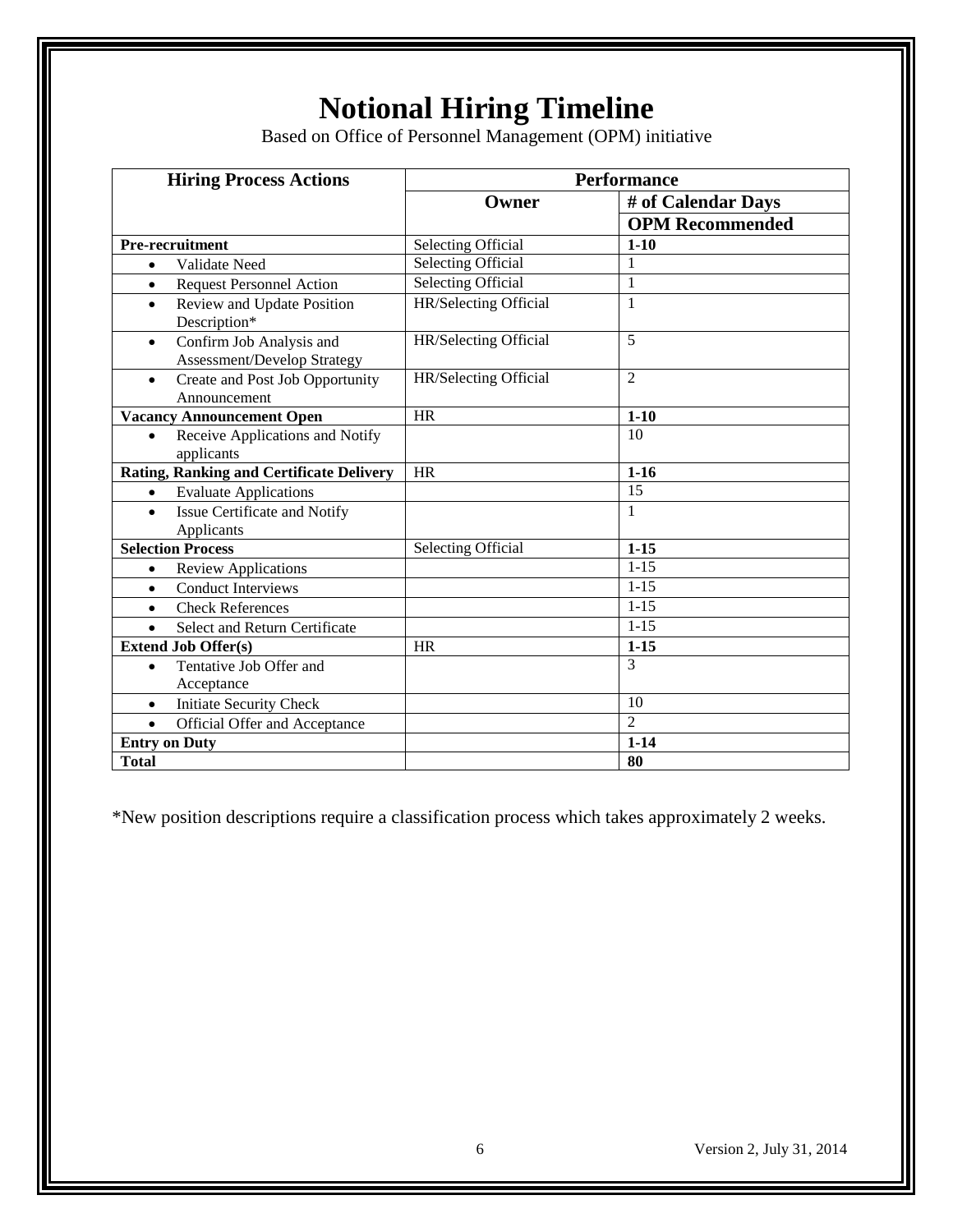### **CHAPTER 1. ROLES AND RESPONSIBILITIES**

This chapter describes the roles and responsibilities typically performed by the following:

- Section A. Hiring Official
- Section B. Command Staff Advisor (CSA)
- Section C. Center Human Resources (HR) Specialist
- Section D. CSA and HR Specialist (Dual Role)
- Section E. Civilian Recruitment Team
- Section F. Applicant
- Section G. Selectee

#### **A. Hiring Official**

- 1. Manages vacancies within assigned unit to include monitoring the Personnel Allowance Listing (PAL).
- 2. Ensures Position Descriptions (PDs) are accurate and as necessary, revises current or writes new PDs.
- 3. Complies with local bargaining unit agreements.
- 4. Determines appropriate recruitment strategies after consultation with Command Staff Advisor (CSA), Human Resources (HR) Specialist, and/or representative of the Civilian Recruitment Team.
- 5. Approves job analyses and vacancy announcements to ensure accuracy of duties, responsibilities, and qualification requirements.
- 6. Understands and avoids Prohibited Personnel Practices and abides by Merit Systems Principles.
- 7. Interviews (if necessary) candidates, conducts reference checks, and makes timely selections.
- 8. Ensures selections are compliant with EEO guidelines.
- 9. Applies the proper and appropriate selection procedures and ensures that rating and ranking notes are maintained in accordance with established requirements.
- **B. Command Staff Advisor (CSA) –** Although typically geographically separated from the Center HR Specialist, the CSA assists with the serviced organization's recruitment and hiring procedures. [www.uscg.mil/civilianHR/contact.asp](http://www.uscg.mil/civilianHR/contact.asp)
	- 1. Advises management on recruitment strategies necessary to ensure a sufficient applicant pool.
	- 2. Advises management on a variety of recruitment strategies that may be used to help build the continuity of talent within the unit.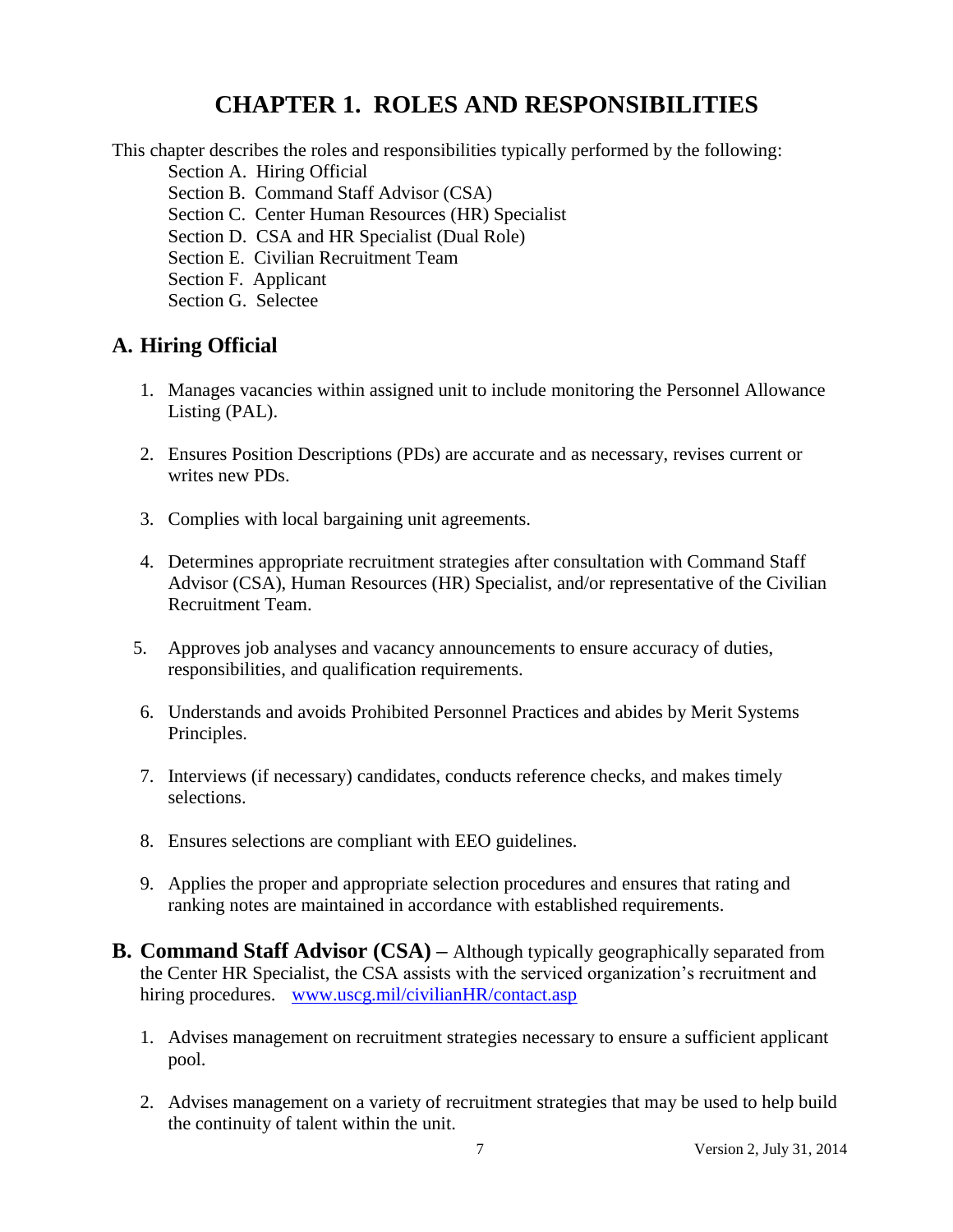- 3. Assists management in the review of draft vacancy announcements to ensure positions are properly advertised.
- 4. Tracks recruitment actions to help ensure certificates are issued timely and maintains advisory role with management.
- 5. Advises management on how to properly review and use certificates of eligibles.
- 6. Advises management on interview techniques and selection panel procedures.
- 7. Advises management on adhering to local bargaining unit agreements.
- 8. Ensures selections are made in accordance with merit promotion and delegated examining procedures.
- 9. Makes tentative and firm job offers.
- 10. Initiates necessary pre-employment actions to bring new employees on-board which may include the following.
	- a. Providing the selectee with appropriate pre-processing forms.
	- b. Scheduling pre-employment physical exams.
	- c. Providing security offices with pre-employment security documents.
	- d. Contacting Drug-Program coordinators.
	- e. Pre-employment processing.
- 11. Sets pay. Advises management on pay flexibility and recruitment incentive options. Assists management in the preparation of pay flexibility requests.
- 12. In-processes newly hired personnel including benefits counseling.

#### **C. Center HR Specialist** [www.uscg.mil/civilianHR/contact.asp](http://www.uscg.mil/civilianHR/contact.asp)

- 1. Works closely with CSA on recruitment actions.
- 2. Prepares draft vacancy announcements.
- 3. Posts final vacancy announcements.
- 4. Makes qualification determinations.
- 5. Issues certificates of eligibles.
- 6. Maintains recruitment case files for third party review.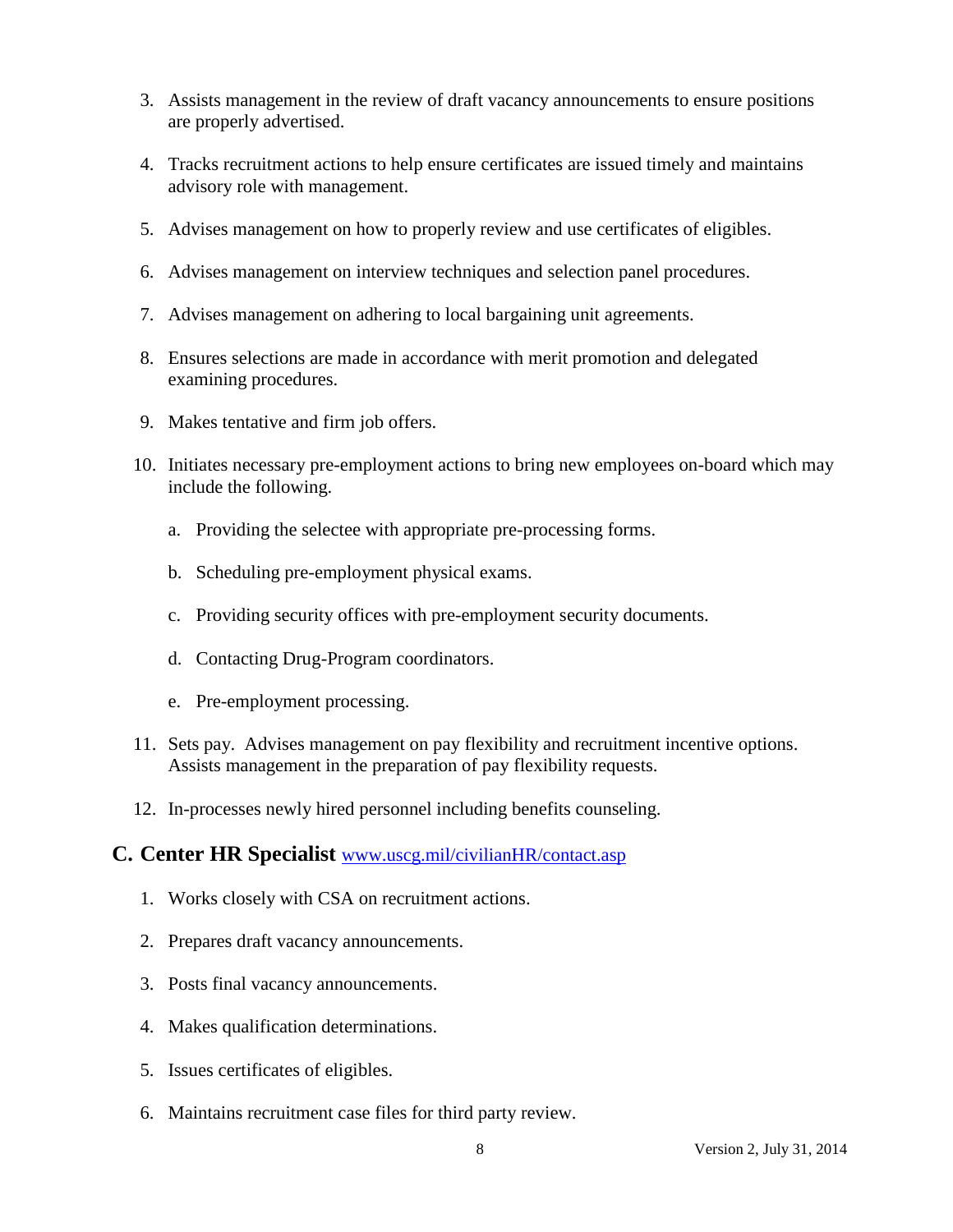- 7. Responds to applicant inquiries.
- 8. Ensures compliance with merit promotion and delegated examining procedures.
- 9. Ensures proper appointing authorities are used to effect appointments.
- 10. Coordinates recruitment incentive requests in order to obtain CG-121 approval in advance of appointment date.
- 11. Coordinates processing of personnel actions and ensures accurate employee and pay data is entered into the personnel and payroll systems.
- **D. CSA and Center HR Specialist (Dual Role) -** Assumes the responsibilities outlined above as both the CSA and Center HR Specialist. Dual role personnel are located in Center offices. [www.uscg.mil/civilianHR/contact.asp](http://www.uscg.mil/civilianHR/contact.asp)

#### **E. Civilian Recruitment Team** [www.uscg.mil/civilian/](http://www.uscg.mil/civilian/)

- 1. Markets the Coast Guard as an "Employer of Choice" by building a broad public awareness and positive image of the Coast Guard civilian workforce.
- 2. Designs and implements marketing strategies based on specific management requests and/or difficult to fill occupations in consultation with CSAs, HR Specialists, and hiring officials.
- 3. Develops strategies to obtain diverse high-quality applicant pools that possess the skills needed for current and future workforce.
- 4. Develops and conducts recruiting events.
- 5. Fosters ties with diverse organizations and affinity groups, e.g., persons with disabilities, veterans groups, Hispanic Association of Colleges and Universities (HACU), etc.
- **F. Applicant -** Submits all required application materials in a complete, thorough, and timely manner as required by the specific vacancy announcement.

#### **G. Selectee**

1. Ensures all necessary pre-employment paperwork is submitted timely and accurately to avoid appointment delays.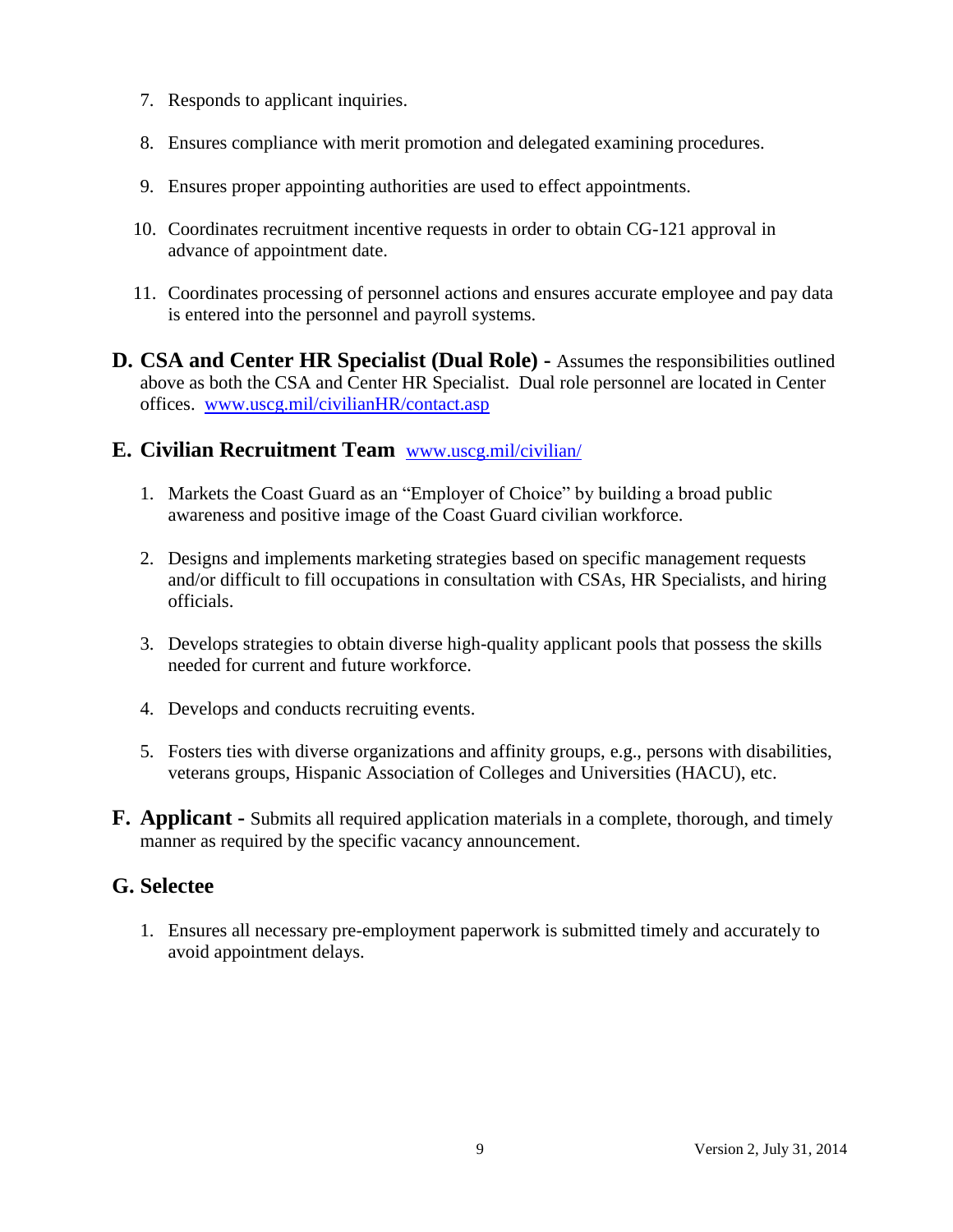# **CHAPTER 2. MAJOR PHASES IN THE HIRING PROCESS**

There are five major phases in the hiring process which are described in detail in Chapters 3 through 7. These phases are:

- **A. Pre**-**Recruitment** This phase covers all actions that occur prior to recruitment. This is one of the most critical phases of the process because during this period, the hiring official meets with the HR representative to discuss the position classification and recruitment strategies and to determine whether PCS or recruitment incentives will be offered. These pre-recruitment actions lay the foundation for all future actions that may take place.
- **B. Recruitment** This phase covers the job analysis, vacancy announcement, questions used to evaluate the candidates and any special selective factors.
- **C. Referral** Covers qualification determination and the various types of referral lists and certificates, veterans appointing authorities, and when veterans' preference is applicable.
- **D. Selection** Once the referrals/certificates are issued, the hiring official is responsible for setting up and conducting interviews, checking references, etc. During this phase, the hiring official consults with the CSA or HR Specialist when questions arise or additional information is required. After a selection is made, the hiring process shifts primarily back to the HR office. Expediting hiring during the selection phase is under the control of the hiring official.
- **E. Post Selection** This phase covers all actions from job offer through entrance on duty.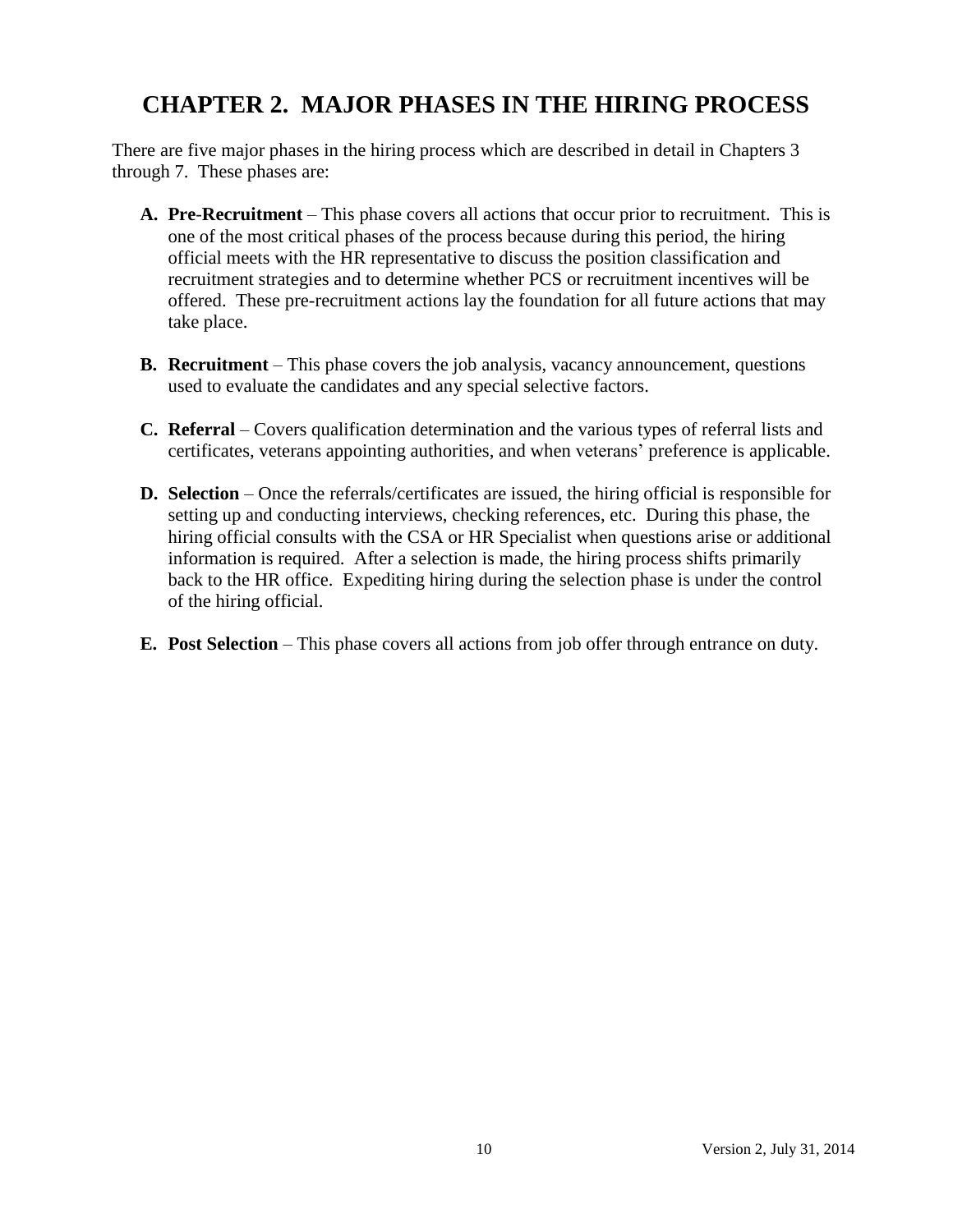# **CHAPTER 3. PRE-RECRUITMENT PHASE**

- **A. Strategic Conversation**  The hiring official contacts the Command Staff Advisor (CSA) or Human Resources (HR) Specialist [\(www.uscg.mil/civilianHR/contact.asp\)](http://www.uscg.mil/civilianHR/contact.asp) to initiate a discussion about the recruitment action. Key decisions involving the classification of the position and the recruitment strategies utilized will be made during this phase.
	- 1. Position Classification The hiring official determines if the position description (PD) is still current or needs to be revised or rewritten. Even when there is no vacancy, hiring officials and supervisors should periodically review PDs and as appropriate, either revise or rewrite them. If a position is newly established or if a new PD is required because significant organizational changes have occurred since the position was last filled, the hiring official prepares the draft PD (including a completed OF-8) and submits it for classification to the CSA or HR Specialist.
	- 2. Recruitment The CSA or HR Specialist reviews the completed recruitment package and establishes recruitment timelines and target dates with the hiring official. If the position is difficult to fill requiring the use of recruitment incentives and/or special hiring authorities, discussions with the Civilian Recruitment Team should be initiated to expand the search for external applicants not currently working for the federal government.
- **B. Recruitment Package**  The hiring official submits a complete recruitment package which includes a Request for Personnel Action (SF-52), PD with the OF-8, and recruitment worksheet via email to the HR Helpdesk (USCG.AskHR@uscg.mil).

It is important for employees to have an accurate PD because it not only identifies the major duties and responsibilities of the position; it serves as the foundation of the position and plays a critical role in recruitment, training, performance management, organizational design, etc. When there are any changes in the office structure, e.g., realignment to new office, the supervisor provides a final approved organization chart through CG-8. For all new billets, HR works with management and CG-8 to ensure the PAL reflects accurate information. The PD should identify any special requirements or conditions of employment such as a high level security clearance, shift work, or special work environments, e.g., inspecting marine hulls, etc. For additional information go to [www.uscg.mil/directives/cim/12000-12999/CIM\\_12510\\_6C.pdf](http://www.uscg.mil/directives/cim/12000-12999/CIM_12510_6C.pdf) or [www.opm.gov/fedclass/.](http://www.opm.gov/fedclass/)

**C. Recruitment Strategies** - Supervisors should assess whether creating entry level/ career ladder positions starting at the GS-5 through GS-9 level (or entry level Federal Wage System positions) is appropriate. Restructuring a position is one of the tools that can be used to enhance diversity and long-term planning for the organization. Assessing the recruitment strategies for a position, including use of the Civilian Recruitment Team [www.uscg.mil/civilian/contact.asp,](http://www.uscg.mil/civilian/contact.asp) is essential to maximizing outreach to a variety of diverse associations and organizations in order to obtain the broadest and most qualified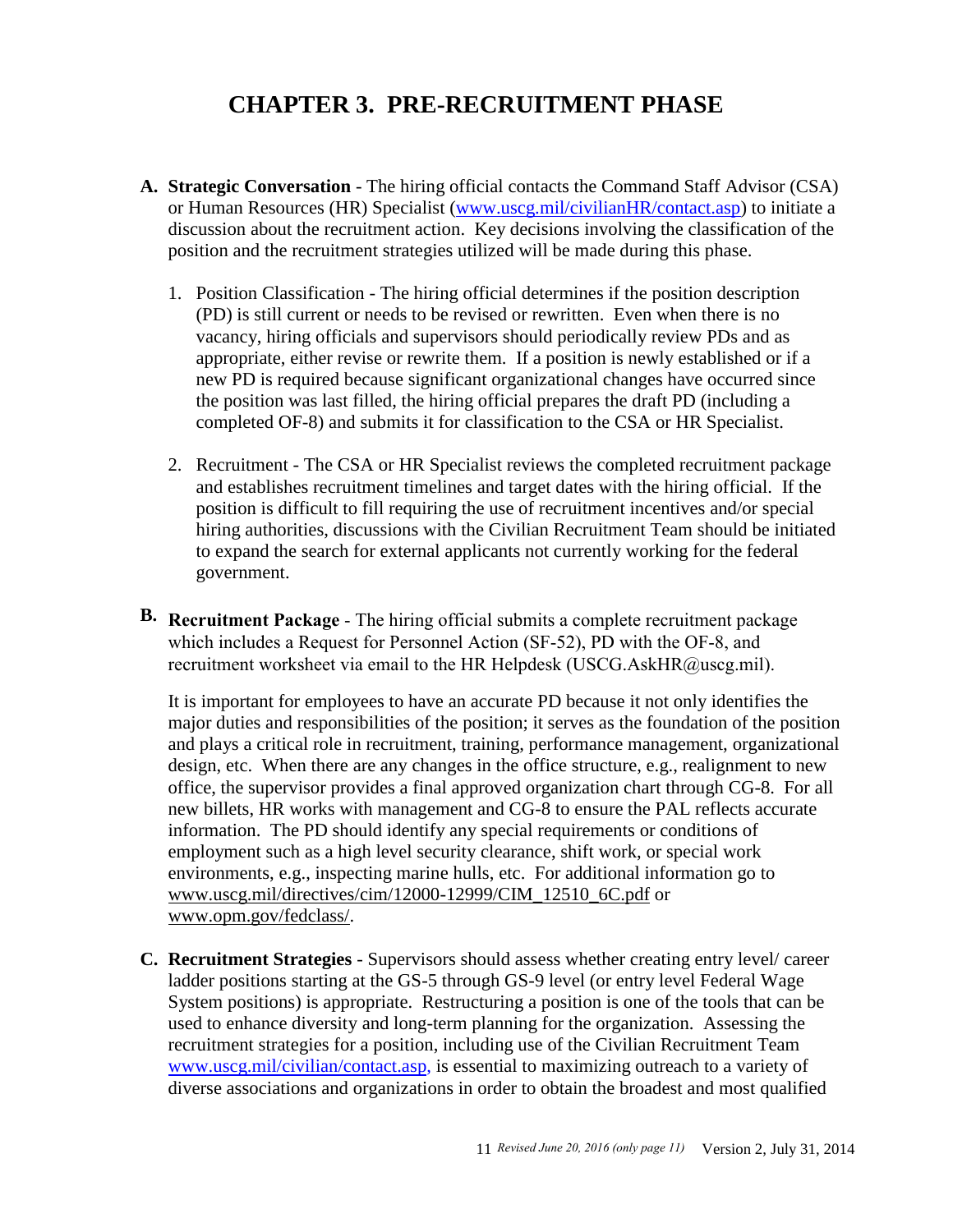pool of applicants. Supervisors should maintain an awareness of workforce diversity and routinely explore ways to improve and/or enhance the diversity of their organization.

Supervisors should initially consider advertising the position using merit promotion procedures. Supervisors should consult with the HR Specialist or CSA to discuss potential applicant pools. If merit promotion might provide a sufficient amount of quality applicants, then Delegated Examining Unit (DEU) procedures should not be used.

- 1. Discuss if recruitment incentives may be needed. Some incentives require approval prior to recruitment and others are requested and may be approved after a job offer is made.
	- a) Permanent Change of Station (PCS) reimbursement (relocation expenses) must be approved by CG-121 prior to recruitment and posting of the vacancy announcement. PCS information can be found at [www.uscg.mil/directives/ci/12000-12999/CI\\_12570\\_5A.pdf](http://www.uscg.mil/directives/ci/12000-12999/CI_12570_5A.pdf)
	- b) The following are requested after a job offer is made. **Approval must occur prior to an employee's entrance on duty date**.
		- 1) Recruitment Bonus [www.uscg.mil/directives/ci/12000-12999/CI\\_12500\\_2.pdf](http://www.uscg.mil/directives/ci/12000-12999/CI_12500_2.pdf)
		- 2) Relocation Bonus [www.uscg.mil/directives/ci/12000-12999/CI\\_12500\\_2.pdf](http://www.uscg.mil/directives/ci/12000-12999/CI_12500_2.pdf)
		- 3) Superior Qualifications Appointment [www.uscg.mil/directives/ci/12000-12999/CI\\_12500\\_2.pdf](http://www.uscg.mil/directives/ci/12000-12999/CI_12500_2.pdf)
		- 4) Enhanced Annual Leave Accrual [www.uscg.mil/directives/ci/12000-12999/CI\\_12630\\_2.pdf](http://www.uscg.mil/directives/ci/12000-12999/CI_12630_2.pdf)
- 2. Consider special recruiting authorities which may provide referrals faster and easier than the traditional vacancy announcement process.
	- a) Federal Career Intern Program [www.opm.gov/careerintern/](http://www.opm.gov/careerintern/)
	- b) Schedule A (Disability) Through a Coast Guard partnership with the Computer/Electronic Accommodations Program (CAP) and the Department of Transportation Disability Resource Center (DOTDRC), assistance is available for any reasonable accommodations necessary for successful job performance when employing persons with disabilities. In addition, the HR Special Placement Program Coordinator (SPPC) is available to provide assistance to management and/or the servicing CSA/HR Specialist with recruitment, hiring, or reasonable accommodations.

[www.opm.gov/disability](http://www.opm.gov/disability)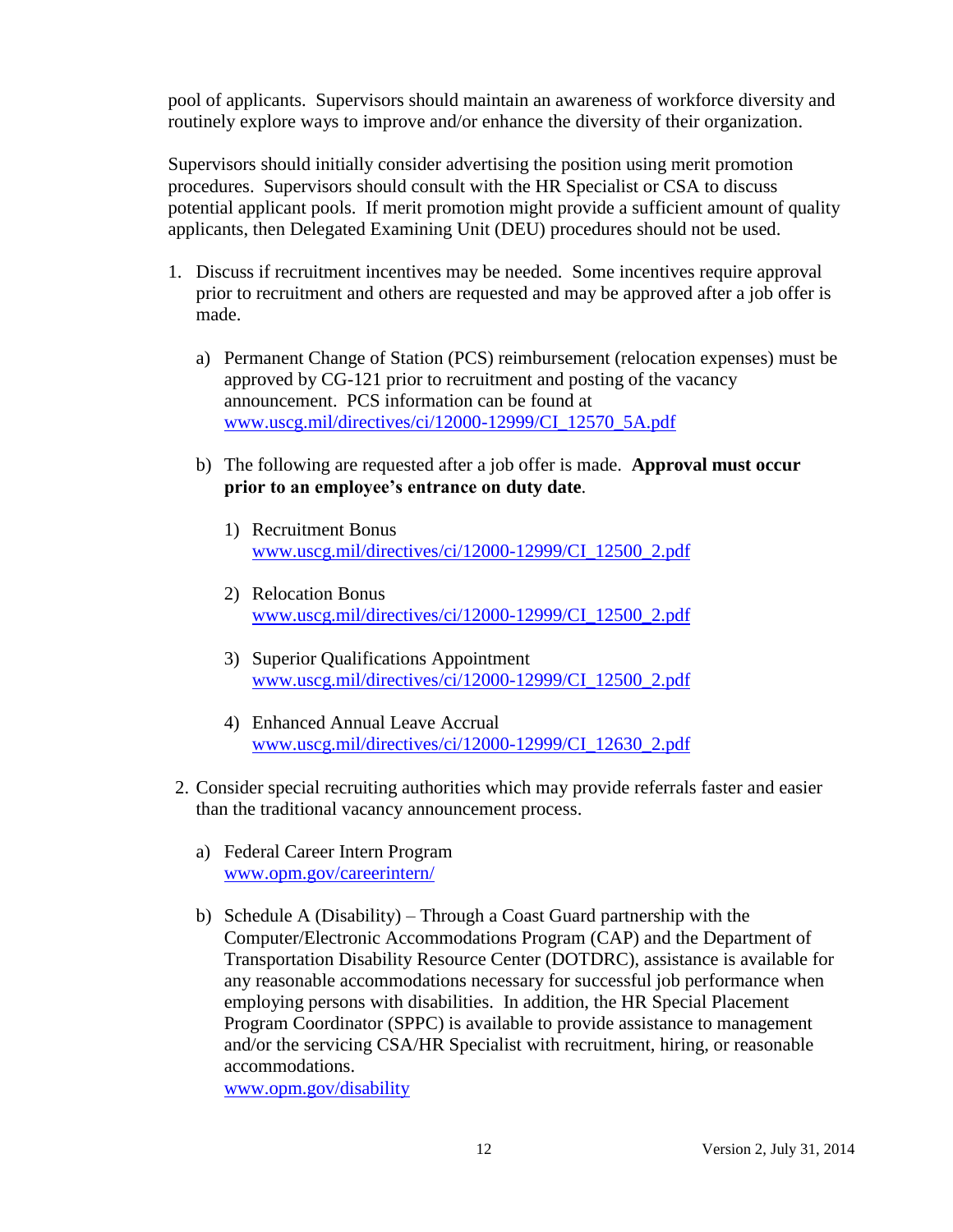- c) Veterans Appointing Authorities which includes disabled veterans, e.g., Veterans Recruitment Appointment (VRA) and 30% or more Disabled Veterans [www.fedshirevets.gov/hire/hm/use/index.aspx](http://www.fedshirevets.gov/hire/hm/use/index.aspx)
- d) Student Educational Employment Program [www.opm.gov/employ/students/](http://www.opm.gov/employ/students/)
- 3. In conjunction with the servicing CSA or HR Specialist, determine if contact with the Civilian Recruitment Team [www.uscg.mil/civilian/contact.asp](http://www.uscg.mil/civilian/contact.asp) will assist in conducting outreach to organizations not typically contacted. The team provides the following types of services:
	- a) Markets the Coast Guard as an "Employer of Choice" by building a broad public awareness and positive image of the Coast Guard civilian workforce.
	- b) Designs and implements marketing strategies for positions/occupations in consultation with CSAs, HR Specialists, and hiring officials.
	- c) Develops strategies to obtain diverse, high-quality applicant pools that possess the skills needed for the current and future workforce.
	- d) Develops and conducts recruiting events.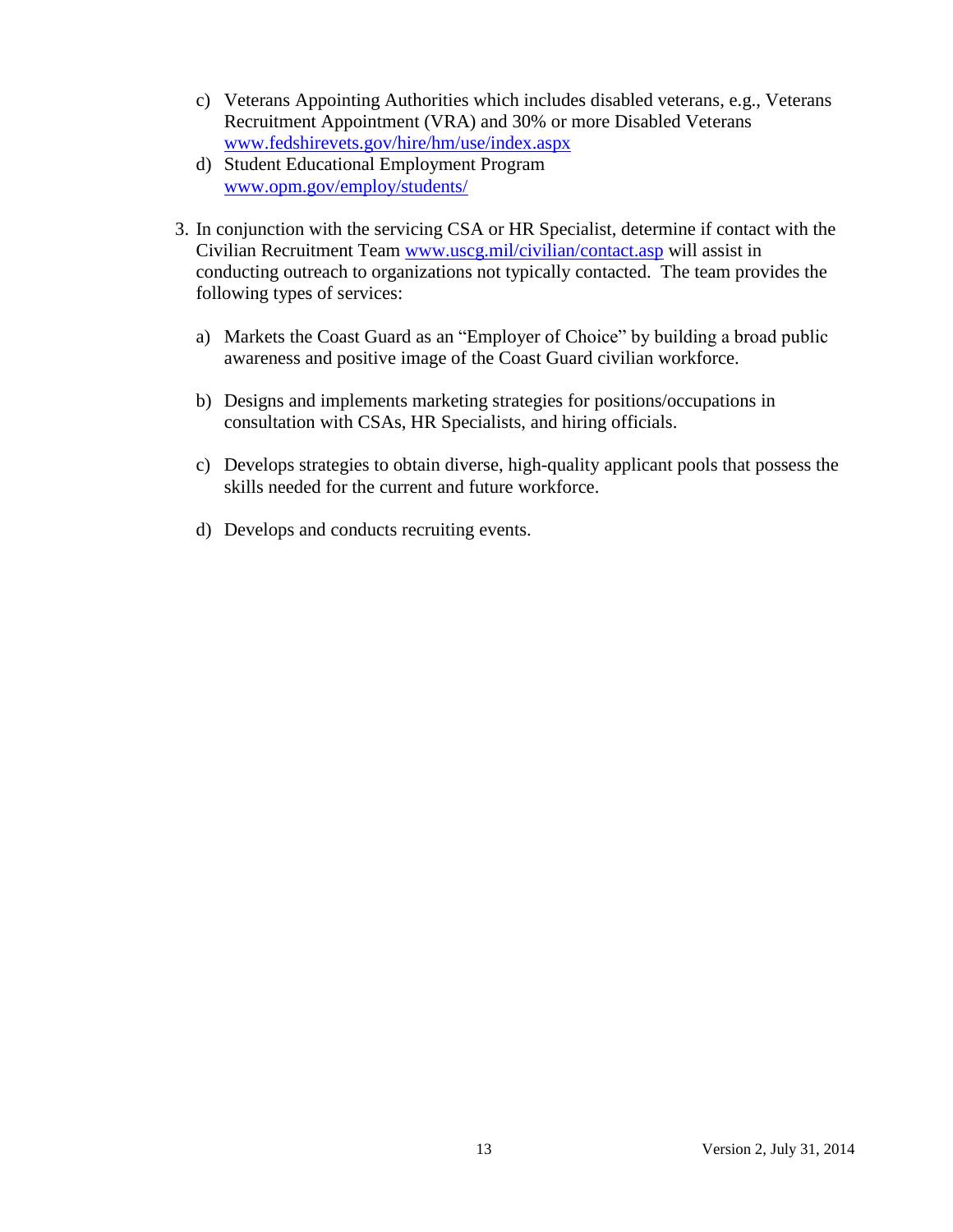# **CHAPTER 4. RECRUITMENT**

- **A. Job Analysis** The CSA or HR Specialist works with the hiring official to identify the major job duties which serve as the basis for developing the qualification questions.
- **B. Questions** The CSA or HR Specialist in cooperation with the hiring official or subject matter expert (SME) may select or develop new questions. The HR Specialist uses the applicant's responses to the questions to assess and measure the applicant's knowledge and skills for the position.
- **C. Selective Factor** Some positions warrant use of a selective factor which serves as a "screen out." For example, a position may have a special requirement, e.g., fluency in a foreign language. If an applicant does not meet a selective factor, he/she is ineligible for further consideration. Therefore, the factor becomes a part of the minimum requirements for the position.
- **D. Conditions of Employment -** Some positions require special conditions of employment due to unique characteristics of the duties and/or work environment. These conditions must be identified in the position description and vacancy announcement. More common examples include: drug testing requirements, pre-employment physicals, frequent travel, shift work, or working in industrial settings.

#### **E. Vacancy Announcement**

- 1. There are two types of public notice vacancy announcements: Merit Promotion and/or Delegated Examining Unit (DEU).
	- a. Vacancies may be advertised under either Merit Promotion Plan or Delegated Examining Unit (DEU) procedures. In some cases, both methods may be used to yield the largest pool and a more diverse group of qualified candidates.
	- b. Merit Promotion announcements provide an opportunity for internal federal employees, transferees, reinstatement eligibles, and special appointment candidates, e.g., Veterans Employment Opportunities Act (VEOA).
	- c. DEU authority is primarily used to fill competitive jobs with applicants from outside the Federal workforce.
- 2. The minimum open period for vacancy announcements is 5 business days. Typically, announcements are open 2 to 3 weeks. The vacancy announcements will be posted on the USAJOBS website at www.usajobs.opm.gov/.
- **F. Special Recruiting** As necessary, the Civilian Recruitment Team may conduct special national/regional outreach or marketing to organizations not typically contacted. Activities may include recruiting events and/or advertisements in publications or other media.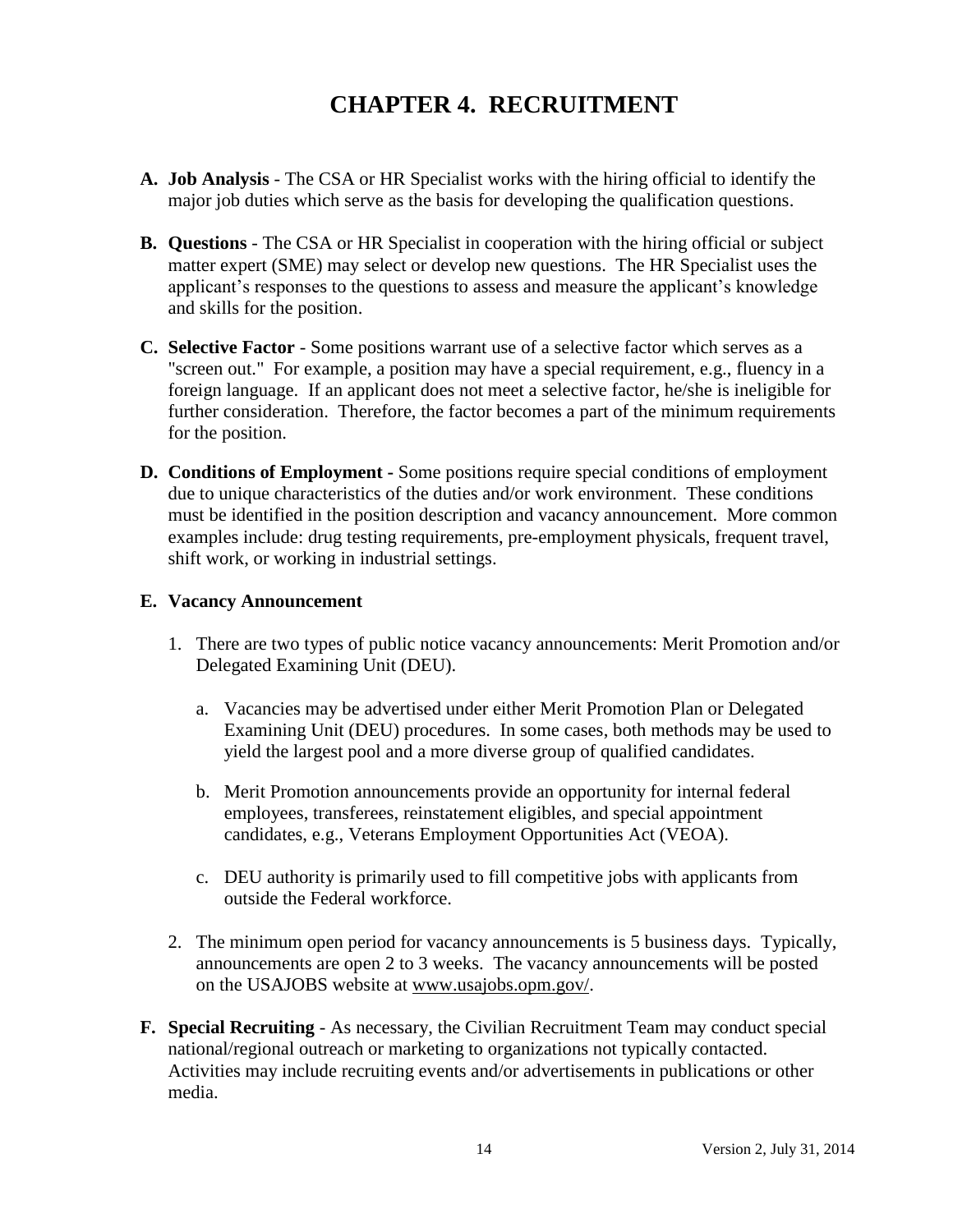# **CHAPTER 5. REFERRAL**

- A. **Qualification Determination** The HR Specialist uses the Office of Personnel Management (OPM) qualification standards to determine the basic qualifications of each applicant including any selective factors. For merit promotion candidates, the HR Specialist determines which candidates are "best qualified" and certifies the best qualified candidates to the hiring official for selection. After determining basic qualifications, DEU candidates are referred as described below. Applicants are evaluated based on their experience and education using the resume and responses to a selfassessment questionnaire.
- B. **Referral Lists/Certificates** Referral lists/certificates are issued for a period of 30 calendar days. Requests for extensions may be made in 30-day increments up to a maximum of **90 days**. Referral lists/certificates expire after 90 days and if a selection has not been made within 90 days, a new vacancy announcement must be issued.
	- 1. Merit Promotion This list is used for the consideration of current and former Federal employees and special appointment candidates, e.g. VEOA. Merit selection rules specify that only the best qualified applicants are to be referred for selection consideration. Selections may be made from this referral without considering veterans status.
	- 2. Non-competitive This list is used for candidates who do not have to compete for placement in the vacancy. The candidate must have previously competed for and held a permanent position at the same or higher grade level as the full performance level of the vacant position. Veterans' preference is not considered when selecting from a non-competitive list.
	- 3. Delegated Examining Unit (DEU)/Open Competitive The DEU list is used when jobs are announced to the public at large. Generally, only the three highest ranking applicants, known as the "Rule of Three," can be referred. Veterans' preference must be considered when selections are made from DEU. If more than one position will be filled, one additional name per each additional vacancy can be referred.
		- a. Veterans' Preference Recognizing veterans' sacrifice and the possible economic loss suffered by those who served their country while in uniform, Congress enacted laws to prevent veterans seeking Federal employment from being penalized for their time in military service. The laws are intended to restore veterans to a favorable competitive position for Federal employment.

Veterans' preference comes from the Veterans' Preference Act of 1944, as amended, and is now in various provisions of Title 5, United States Code. By law, veterans who are disabled or who served on active duty in the Armed Forces during certain specified time periods or in military campaigns are entitled to preference over others when hiring from Delegated Examining Unit (DEU)/open competitive lists of eligibles and also in retention during a reduction in force.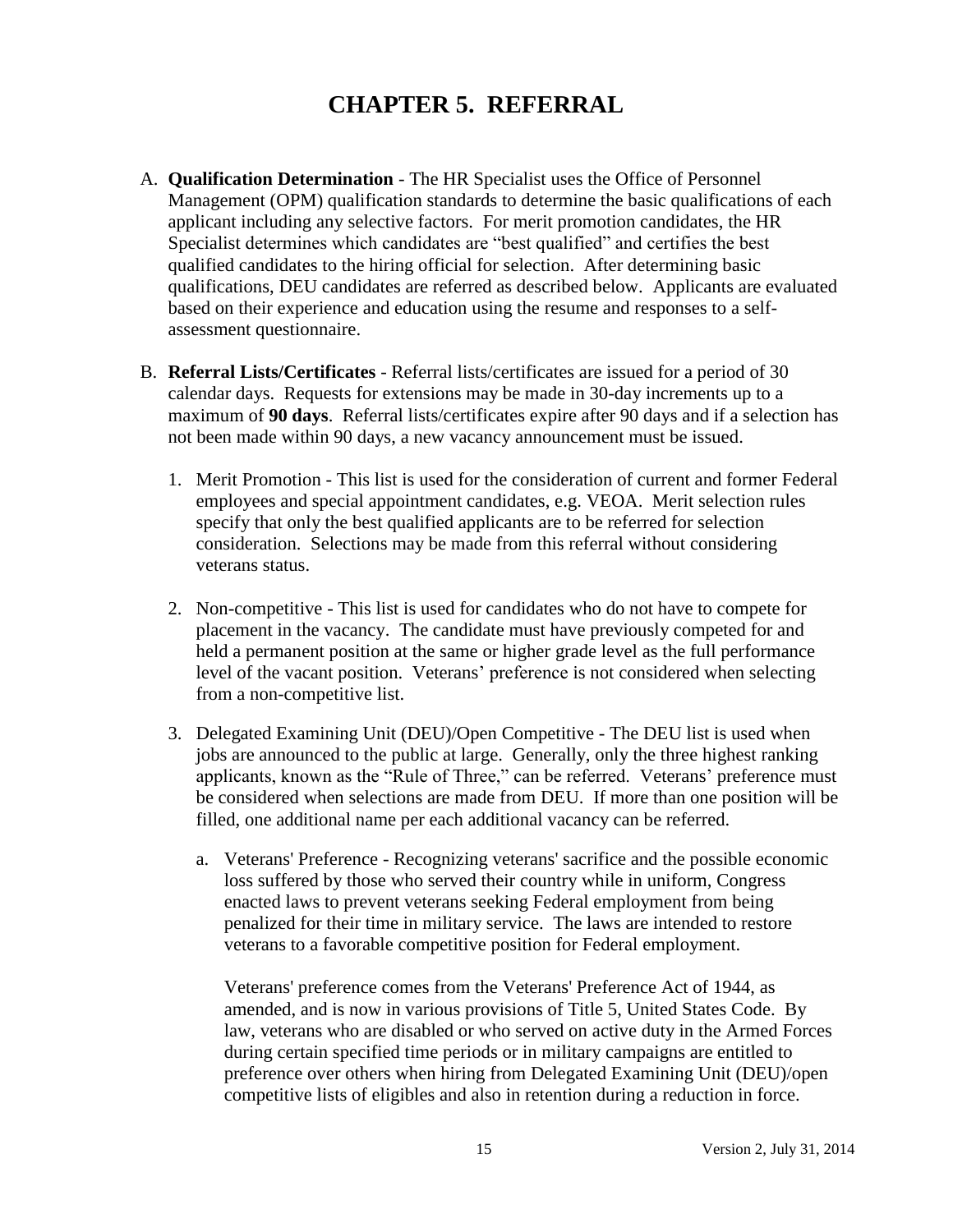Preference may also be applicable when filling excepted service positions which are positions excepted from the competitive service by law or by OPM.

- b. The "Rule of Three" applies only to DEU certificates in which the law requires that management only consider the three highest ranked available candidates. A nonpreference (non-veteran) eligible cannot be selected over a preference eligible. Detailed information on the rule of three can be found at [www.opm.gov/deu/Handbook\\_2007/DEO\\_Handbook.pdf.](http://www.opm.gov/deu/Handbook_2007/DEO_Handbook.pdf)
- 4. Referral Lists from Recruiting Events Typically used to refer Federal Career Intern Program (FCIP) eligibles. Although there is no requirement for public notice, veterans' preference must be used for this categorical rating method.
- 5. Veterans Appointing Authorities [www.fedshirevets.gov/job/shav/index.aspx](http://www.fedshirevets.gov/job/shav/index.aspx)
	- a. 30% Compensably Disabled Veterans
	- b. Veterans Recruitment Appointment (VRA)
	- c. Veterans Employment Opportunities Act (VEOA) Under the VEOA appointment, the veteran competes with current or former employees under merit promotion procedures. Veterans' preference does not apply when considering veterans under merit promotion. There is no priority consideration for veterans and veterans' preference points are not used when determining the best-qualified candidates.
- 6. Schedule A (Disability Appointing Authority) In addition to using this authority to fill time limited or continuing positions with disabled individuals, this authority can be used to meet summer or permanent hiring needs with talented college students with disabilities. The Workforce Recruitment Program (WRP) database contains profiles of student job candidates from more than 200 colleges and universities nationwide, representing all majors, and ranging from college freshmen to graduate students and law students. The HR Special Placement Coordinator working in the civilian recruiting team can assist with this referral as well as provide resources for accommodations.
- 7. Military Spouse Appointing Authority (EO 13473) This is an authority that may be used to appoint military spouses to temporary, term or permanent positions. To be considered under this authority, applicants must apply to a public notice announcement. There is no requirement to be among the best-qualified candidates to be referred. **Note: If the applicant applies to a DEU announcement only, the applicant will be considered under competitive procedures not the military spouse appointing authority.** Eligibility for this authority applies to the following individuals.
	- a. Spouse of member of the armed forces serving on active duty who has orders specifying a PCS (not for training). The appointment must be made within 2 years of the PCS.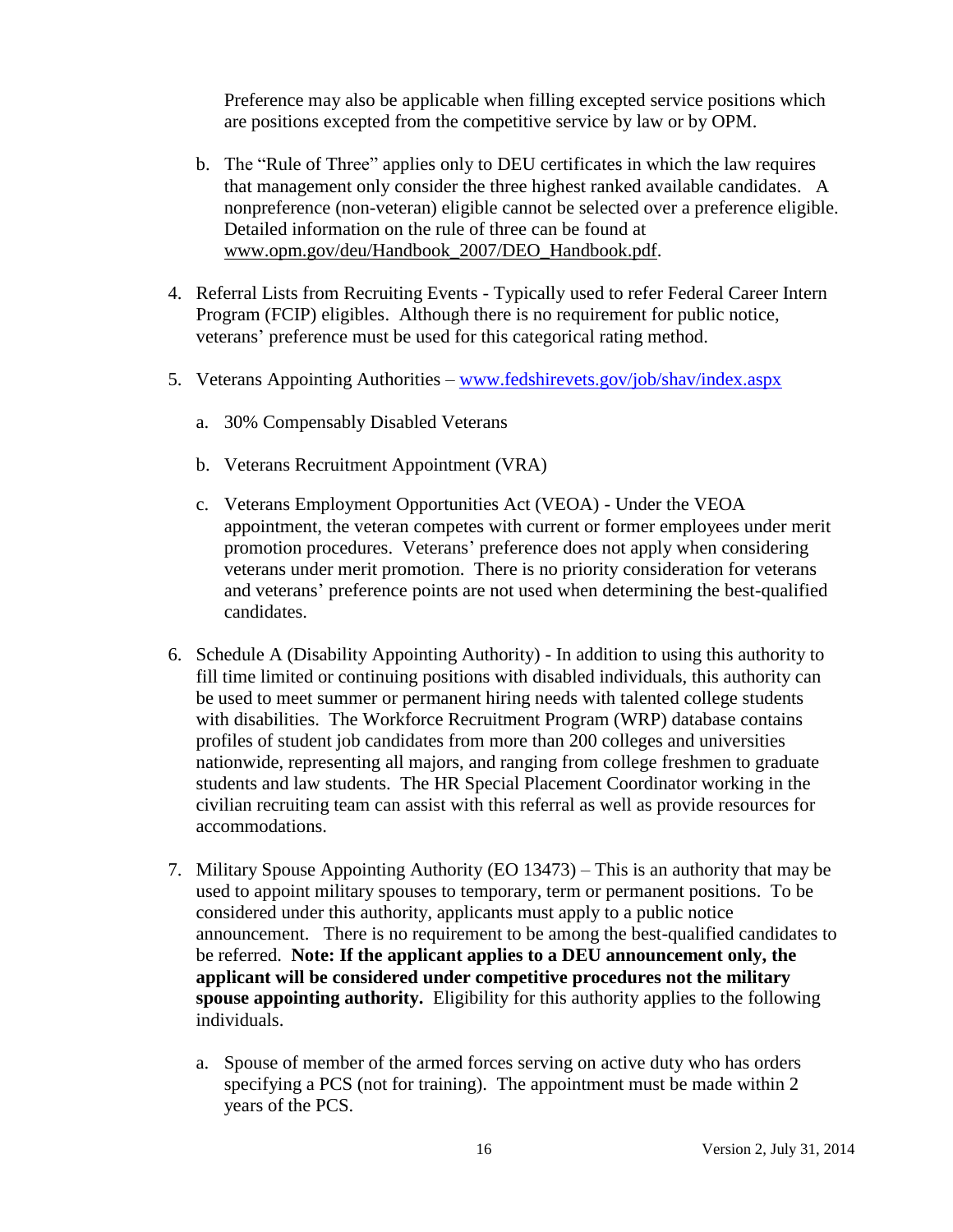- b. Spouse of a 100% disabled service member injured while on active duty.
- c. Un-remarried widow or widower of a service member killed while performing active duty.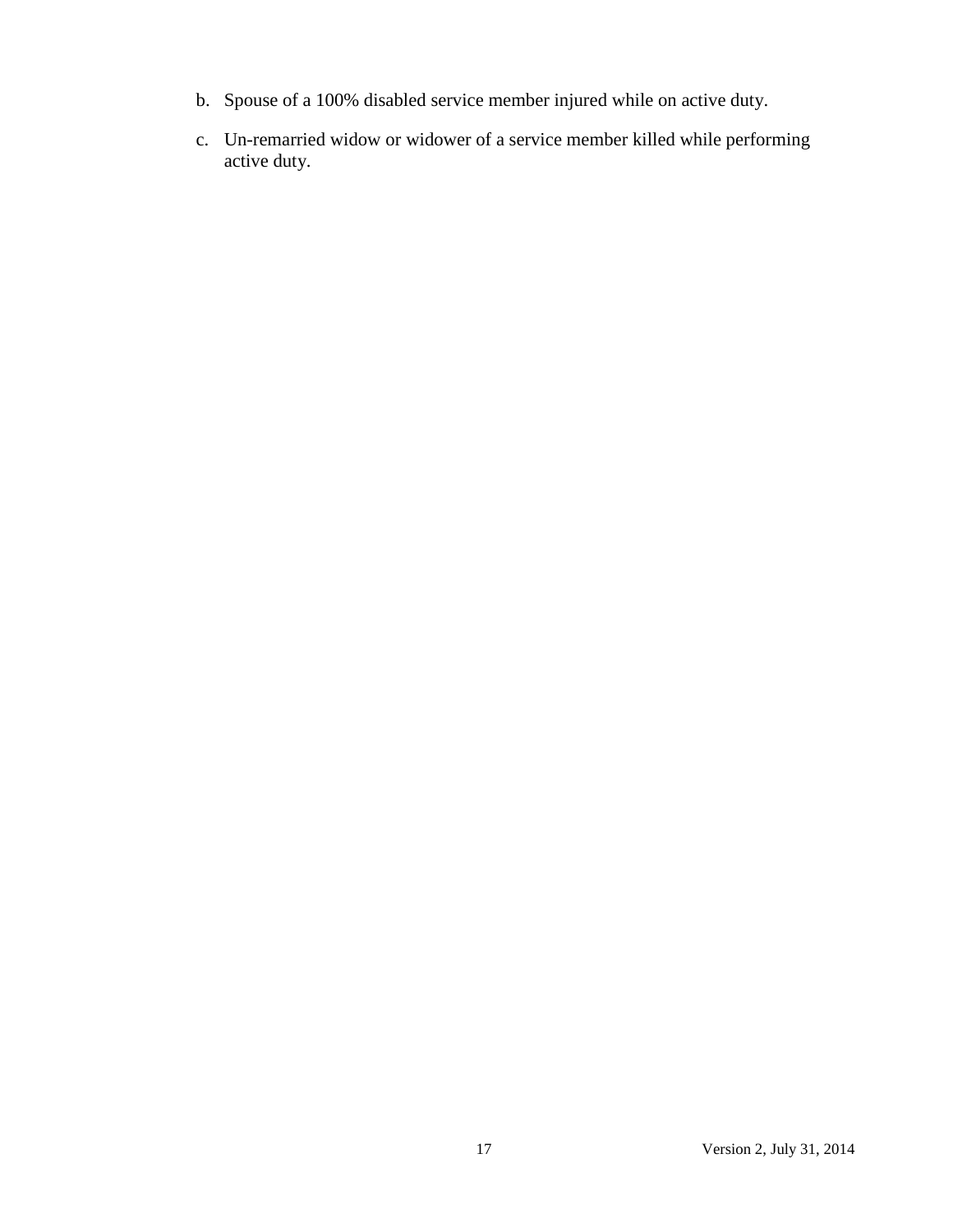## **CHAPTER 6. SELECTION**

- **A. Selecting the Best Candidate** The importance of selecting the best candidate for a position cannot be overemphasized. Multiple factors are needed to properly evaluate qualified candidates. These factors must be "job related" and defendable under third party reviews, e.g., Merit Systems Protection Board. Consideration should be given to work experience, education and training, performance appraisals, and awards. In the interview, the candidate may expand upon information provided in the application/resume, and provide management with the deciding factor in the selection process.
- **B. Merit System Principles and Prohibited Personnel Practices**  Supervisors and selecting officials must abide by the Merit System Principles, avoid Prohibited Personnel Practices and understand the legal consequences for non-compliance. The Merit System Principles and Prohibited Personnel Practices can be reviewed at <http://www.opm.gov/ovrsight/mspidx.asp> and [http://www.opm.gov/ovrsight/proidx.asp.](http://www.opm.gov/ovrsight/proidx.asp) This information provides the framework for ensuring that federal employees are hired, managed, trained, and rewarded based on merit factors. Supervisors who commit a prohibited personnel practice may be subject to disciplinary action.
- **C. Reviewing Resumes** The first and most important factor for the hiring official to consider is the applicant's possession of critical skills, competencies, knowledge and specific experience related to the position. Notes should be made of other unique knowledge or skills that may enhance job performance and may set the applicant apart from the others. The resumes may be reviewed for awards and current performance ratings, which can be factors when assessing candidates. Education, training, professional licenses, and certificate information should also be considered. Educational requirements should be noted to determine if the applicant's educational background further supports or enhances the position requirements.
- **D. Interview** Interviews are strongly encouraged because this is an opportunity to gather additional information from the applicant since the resume is only a brief description of the individual's background. Interviews can be especially useful in evaluating such skills as oral communication and interpersonal skills that are not otherwise easily measured in writing. They provide candidates the opportunity to market or expand upon their education, experience, etc., and management the opportunity to provide additional information about the position and the organization.

The information in this guide including the detailed guidance in Appendix A, will provide supervisors with information and recommendations, which, if followed, will result in valid and effective interviews. For additional information and assistance, supervisors should contact the servicing CSA or HR Specialist.

**E. Checking References** - After reviewing the resume and conducting an interview, the hiring official should have a clear indication of the top applicants for further selection consideration. The next step is to check references, which preferably should be verified using prior supervisors over personal references since these individuals have knowledge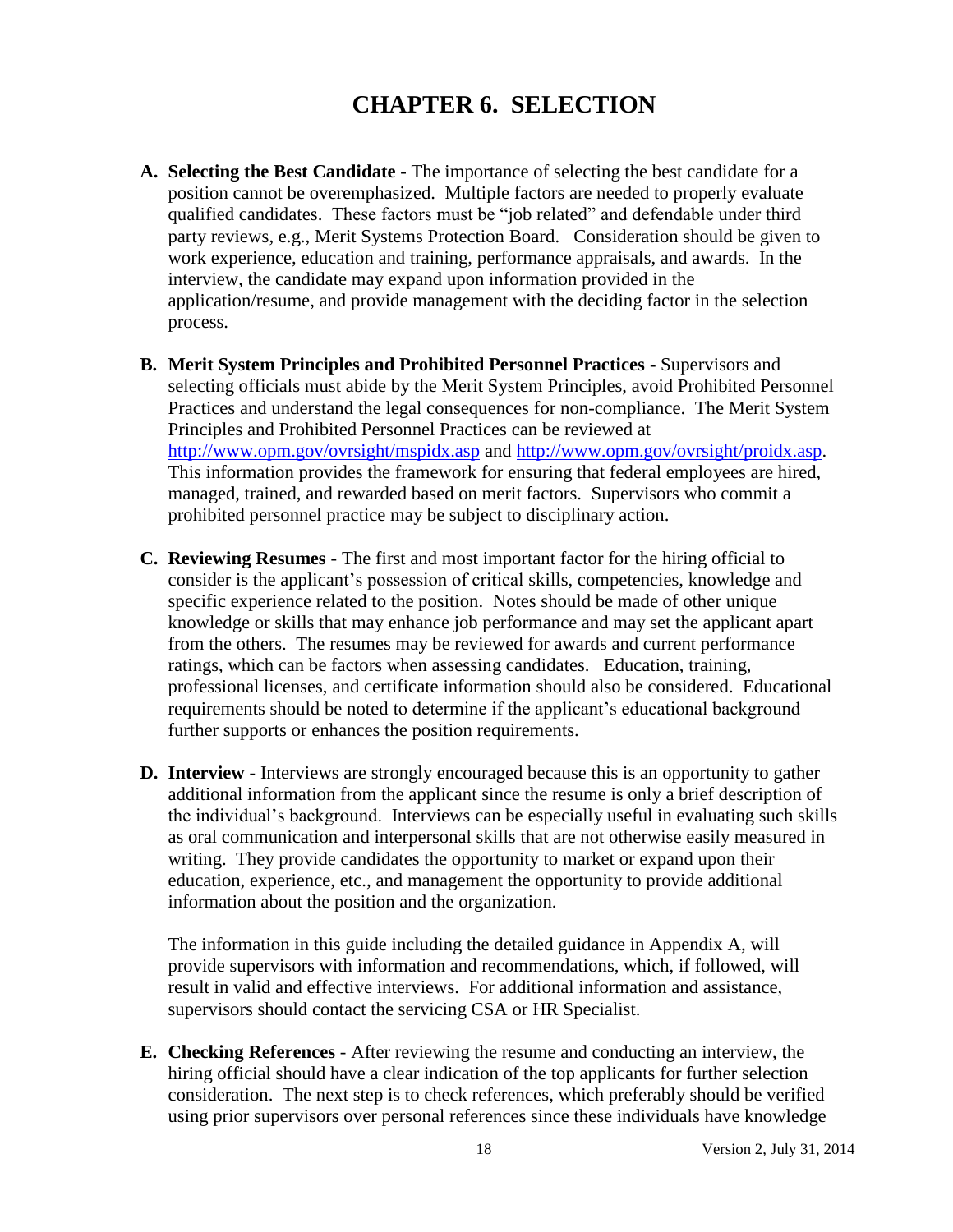of the candidate's work performance. **The current supervisor should only be contacted if the candidate has given permission.** During the interview process, each candidate should be informed that references and/or current and previous supervisors will be contacted. OPM guidance on checking references can be found at [https://apps.opm.gov/ADT/\(S\(tpdumajuytv5wn551wbj3cef\)\)/ContentFiles/ReferenceChe](https://apps.opm.gov/ADT/(S(tpdumajuytv5wn551wbj3cef))/ContentFiles/ReferenceChecking.pdf) [cking.pdf.](https://apps.opm.gov/ADT/(S(tpdumajuytv5wn551wbj3cef))/ContentFiles/ReferenceChecking.pdf)

**F. Make Selection and Return Referral Lists/Certificates** - The hiring official should notify the CSA or HR Specialist immediately after a selection is made. **Hiring officials cannot make job offers**. **All job offers are made by the Civilian HR Office** because pre-employment requirements (e.g., employment suitability, drug-testing, security, education verification) must be reviewed prior to appointment.

If the hiring official is unable to select a highly qualified candidate from the referral lists/certificates, the referrals may be returned unused. The hiring official contacts the CSA and/or HR specialist to request re-advertisement or an alternate recruitment strategy.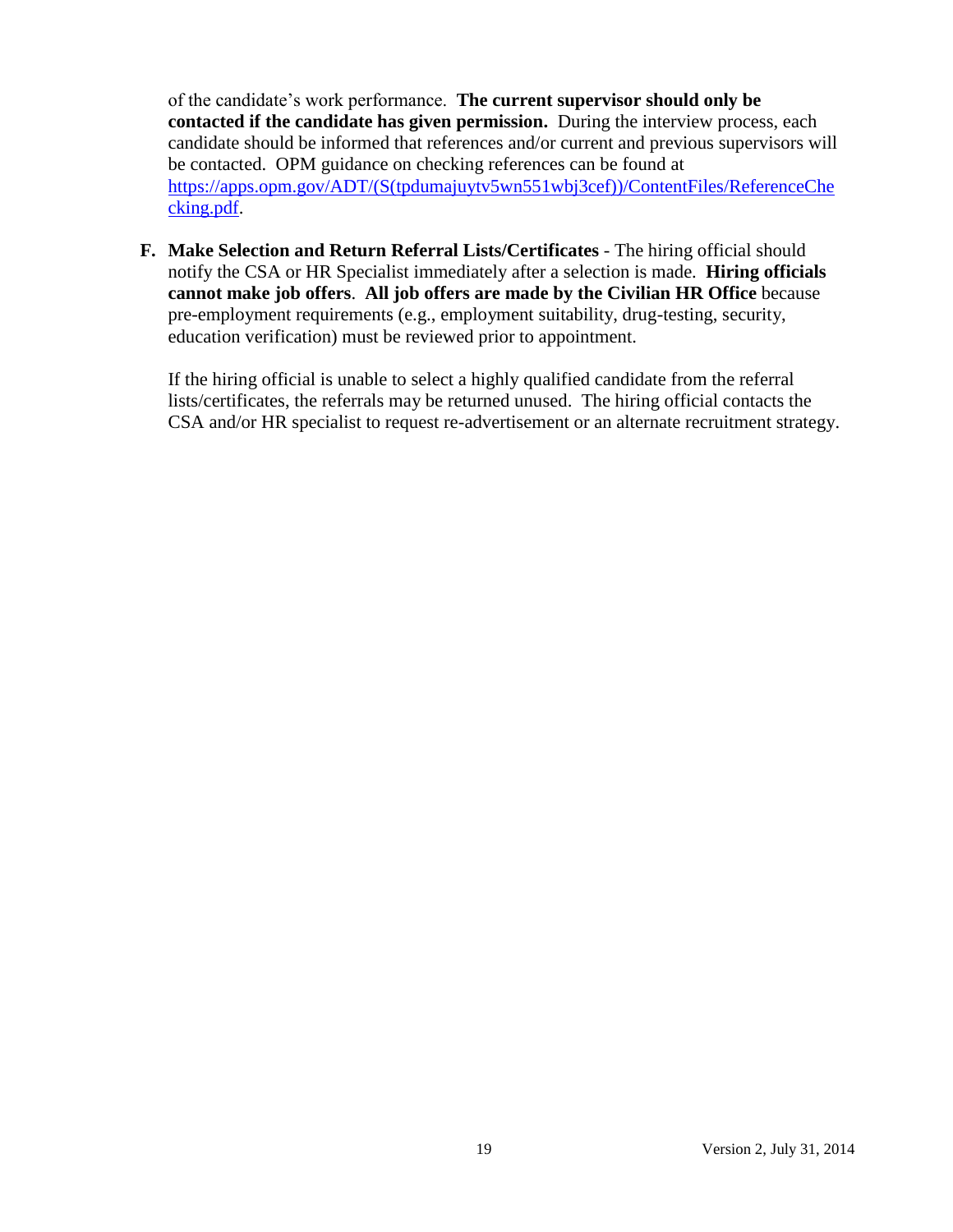# **CHAPTER 7. POST SELECTION**

#### A. **Job Offer**

After the CSA or HR Specialist receives the selection notification, a discussion of the effective date and salary for the selectee will be conducted. The CSA or HR Specialist will notify the selectee of their selection and grade and make a tentative job offer. **Note: Official job offers can only be made by the Civilian HR Office.** If the offer is accepted, the CSA or HR Specialist will negotiate the tentative Entrance on Duty (EOD) date with the employee and/or the selectee's HR office if currently employed on a federal appointment. Typically, the CSA or HR Specialist makes the job offer within 1 day of the selection.

If the applicant declines an initial offer, as appropriate, the hiring official may prepare a request for incentives such as superior qualifications appointments, relocation and recruitment incentives, enhanced annual leave, etc. Approval by the Civilian HR Office must be obtained prior to the employee's appointment.

- 1) Recruitment Bonus [www.uscg.mil/directives/ci/12000-12999/CI\\_12500\\_2.pdf](http://www.uscg.mil/directives/ci/12000-12999/CI_12500_2.pdf)
- 2) Relocation Bonus [www.uscg.mil/directives/ci/12000-12999/CI\\_12500\\_2.pdf](http://www.uscg.mil/directives/ci/12000-12999/CI_12500_2.pdf)
- 3) Superior Qualifications Appointment [www.uscg.mil/directives/ci/12000-12999/CI\\_12500\\_2.pdf](http://www.uscg.mil/directives/ci/12000-12999/CI_12500_2.pdf)
- 4) Enhanced Annual Leave Accrual [www.uscg.mil/directives/ci/12000-12999/CI\\_12630\\_2.pdf](http://www.uscg.mil/directives/ci/12000-12999/CI_12630_2.pdf)

Employees are required to provide completed background investigation forms based on the sensitivity of the position. The selectee will be sent a tentative selection letter. Once all security requirements are met and any other pre-employment requirements, i.e., drugtesting (if applicable), a final effective date will be set by the CSA or HR Specialist and an official selection letter will be sent.

#### B. **Entrance on Duty (EOD)**

The new employee will be inprocessed by the Civilian HR Office or a designated official if geographically separated from a HR representative in the field office. The Civilian HR Office will forward the appropriate paperwork to the employee and/or field office if necessary. New employees must complete the appropriate paperwork and forward it to the servicing HR office for processing.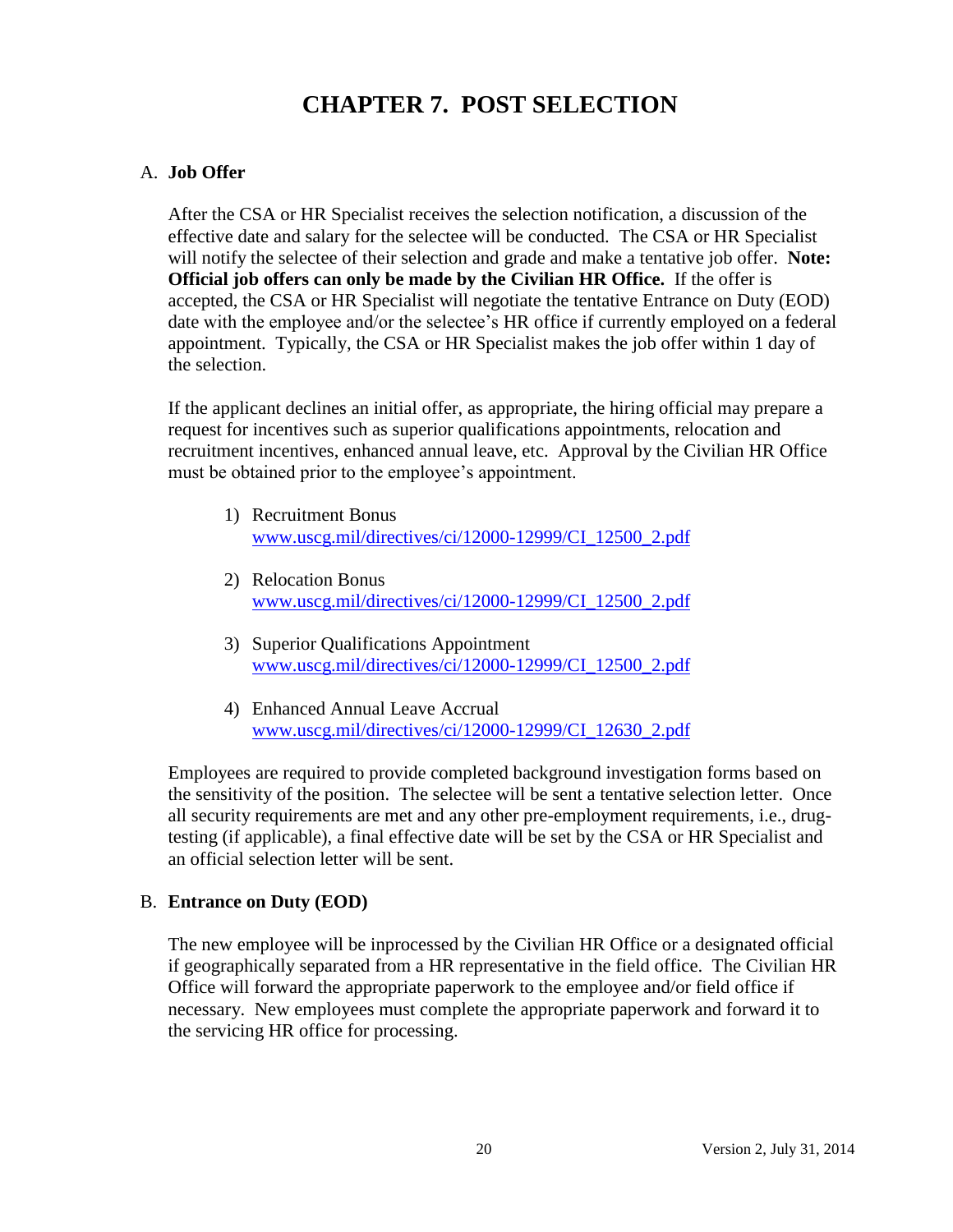

#### **WORKFORCE PROFILE CHARTS**

ERI – Ethnic and Race Identifier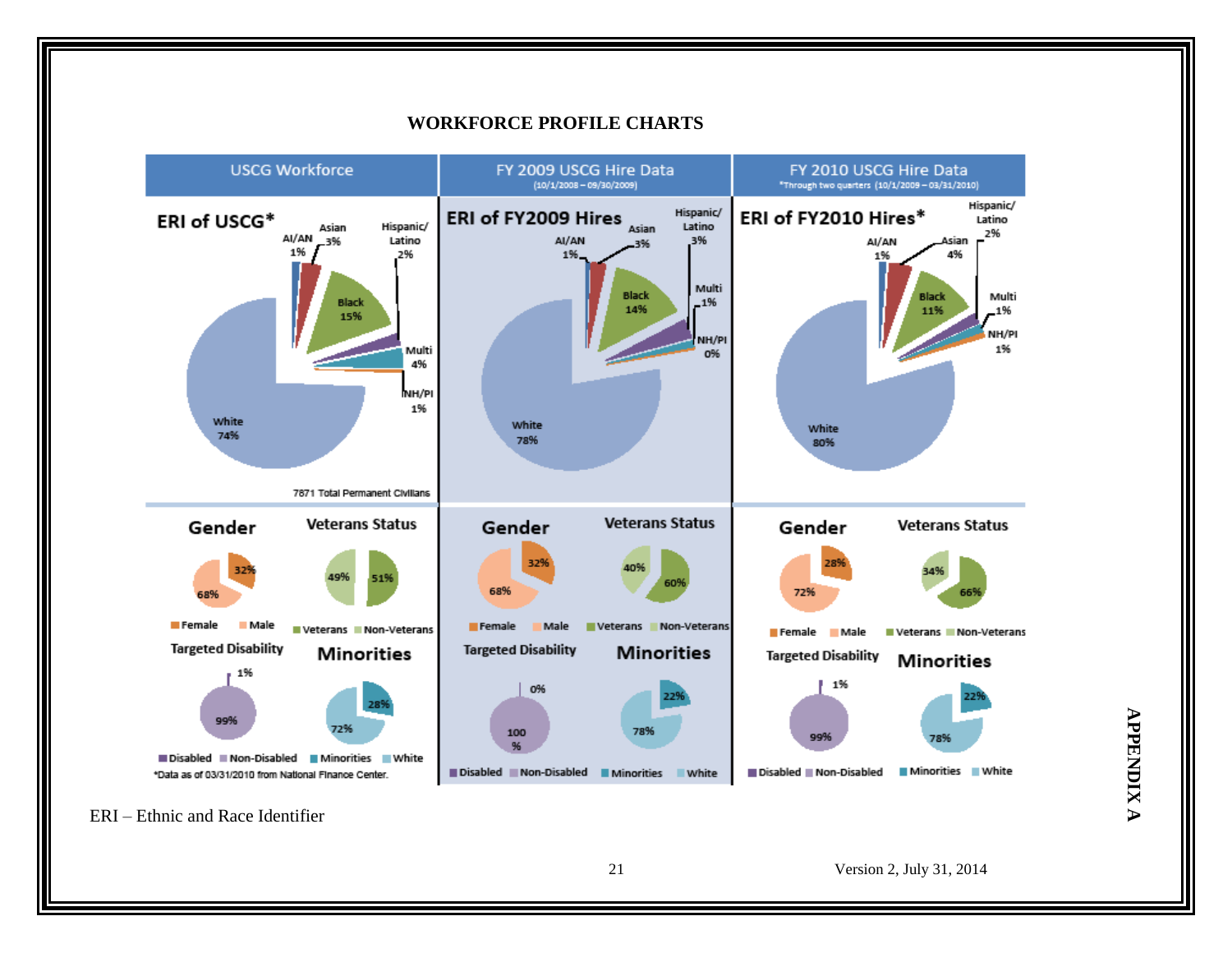# **SAMPLE REQUEST FOR PERSONNEL ACTION (SF-52)**

| <b>Standard Form 52</b><br>Rev. 7/91<br>FPM Supp. 296-33, Subch. 3 |                                                                                       | U.S. Office of Personnel Management                                                                                                                                       |                 |                    |                     |                                                    |                   |                                                                       |                                                                           |                                 | <b>REQUEST FOR PERSONNEL ACTION</b>                                                                                 |  |                     |  |                                      |                                                                             |
|--------------------------------------------------------------------|---------------------------------------------------------------------------------------|---------------------------------------------------------------------------------------------------------------------------------------------------------------------------|-----------------|--------------------|---------------------|----------------------------------------------------|-------------------|-----------------------------------------------------------------------|---------------------------------------------------------------------------|---------------------------------|---------------------------------------------------------------------------------------------------------------------|--|---------------------|--|--------------------------------------|-----------------------------------------------------------------------------|
|                                                                    | PART A - Requesting Office (Also complete Part B, Items 1, 7-22, 32, 33, 36, and 39.) |                                                                                                                                                                           |                 |                    |                     |                                                    |                   |                                                                       |                                                                           |                                 |                                                                                                                     |  |                     |  |                                      |                                                                             |
| 1. Actions Requested<br>Recruit vice Jane Doe                      |                                                                                       |                                                                                                                                                                           |                 |                    |                     |                                                    | 2. Request Number |                                                                       |                                                                           |                                 |                                                                                                                     |  |                     |  |                                      |                                                                             |
| 3. For Additional Information Call (Name and Telephone Number)     |                                                                                       |                                                                                                                                                                           |                 |                    |                     |                                                    |                   | 4. Propased Effective Date                                            |                                                                           |                                 |                                                                                                                     |  |                     |  |                                      |                                                                             |
|                                                                    | Joe Anybody, 202-475-XXXX                                                             |                                                                                                                                                                           |                 |                    |                     |                                                    |                   |                                                                       |                                                                           |                                 |                                                                                                                     |  |                     |  |                                      |                                                                             |
|                                                                    |                                                                                       | 5. Action Requested By (Typed Name, Title, Signature, and Request Date)                                                                                                   |                 |                    |                     |                                                    |                   |                                                                       |                                                                           |                                 | 6. Action Authorized by (Typed Name, Title, Signature, and Concumence Date)                                         |  |                     |  |                                      |                                                                             |
|                                                                    |                                                                                       | Joy Somebody, Supy HR Spec CG-1211                                                                                                                                        |                 |                    |                     |                                                    |                   |                                                                       |                                                                           |                                 | Jane Bigwig, Chief, CG-1211                                                                                         |  |                     |  |                                      |                                                                             |
| 1. Name (Lest, First, Middle)                                      |                                                                                       |                                                                                                                                                                           |                 |                    |                     |                                                    |                   |                                                                       |                                                                           | 2. Social Security Number       | PART B - For Preparation of SF 50 (Use only codes in FPM Supplement 292-1. Show all dates in month-day-year order.) |  | 3. Date of Birth    |  | 4. Effective Date                    |                                                                             |
|                                                                    |                                                                                       |                                                                                                                                                                           |                 |                    |                     |                                                    |                   |                                                                       |                                                                           |                                 |                                                                                                                     |  |                     |  |                                      |                                                                             |
|                                                                    | <b>FIRST ACTION</b>                                                                   |                                                                                                                                                                           |                 |                    |                     |                                                    |                   |                                                                       |                                                                           | <b>SECOND ACTION</b>            |                                                                                                                     |  |                     |  |                                      |                                                                             |
| 5-A. Code 5-B. Nature of Action                                    |                                                                                       |                                                                                                                                                                           |                 |                    |                     |                                                    |                   |                                                                       |                                                                           | 6-A. Code 6-B. Nature of Action |                                                                                                                     |  |                     |  |                                      |                                                                             |
| 5-C. Code 5-D. Legal Authority                                     |                                                                                       |                                                                                                                                                                           |                 |                    |                     |                                                    |                   |                                                                       |                                                                           | 6-C. Code 6-D. Legal Authority  |                                                                                                                     |  |                     |  |                                      |                                                                             |
|                                                                    |                                                                                       |                                                                                                                                                                           |                 |                    |                     |                                                    |                   |                                                                       |                                                                           |                                 |                                                                                                                     |  |                     |  |                                      |                                                                             |
| 5-E. Code 5-F. Legal Authority                                     |                                                                                       |                                                                                                                                                                           |                 |                    |                     |                                                    |                   |                                                                       |                                                                           | 6-E. Code 6-F. Legal Authority  |                                                                                                                     |  |                     |  |                                      |                                                                             |
|                                                                    |                                                                                       | 7. FROM: Position Title and Number                                                                                                                                        |                 |                    |                     |                                                    |                   |                                                                       |                                                                           |                                 | 15. TO: Position Title and Number                                                                                   |  |                     |  |                                      |                                                                             |
|                                                                    |                                                                                       |                                                                                                                                                                           |                 |                    |                     |                                                    |                   |                                                                       |                                                                           |                                 | Human Resources Specialist                                                                                          |  |                     |  |                                      |                                                                             |
|                                                                    |                                                                                       |                                                                                                                                                                           |                 |                    |                     |                                                    |                   |                                                                       |                                                                           | PCN: 00008463                   |                                                                                                                     |  |                     |  |                                      |                                                                             |
|                                                                    |                                                                                       | 8. Pay Pan 8.0cc. Code 10.Grade or Leve 11.Step or Pate 12. Total Salary                                                                                                  |                 |                    |                     |                                                    |                   | 13 Pay Basis                                                          | 16. Pay                                                                   | 17. Goc.                        | 18.Grade or Level 19.Step or Pate 20. Total Salary/Award 21. Pay                                                    |  |                     |  |                                      |                                                                             |
|                                                                    |                                                                                       |                                                                                                                                                                           |                 |                    |                     |                                                    |                   |                                                                       | 'NG                                                                       | Code<br>0201                    | 13                                                                                                                  |  |                     |  |                                      |                                                                             |
| 12A. Basic Pay                                                     |                                                                                       | 12B. Locality Adj.                                                                                                                                                        |                 |                    | 12C. Adj. Basic Pay |                                                    |                   | 12D. Other Pay                                                        | 20A. Basic Pay                                                            |                                 | 20B. Locality Adj.                                                                                                  |  |                     |  | 20C. Adj. Basic Pay 20D. Other Pay   |                                                                             |
|                                                                    |                                                                                       | 14. Name and Location of Position's Organization                                                                                                                          |                 |                    |                     |                                                    |                   |                                                                       |                                                                           |                                 | 22. Name and Location of Position's Organization                                                                    |  |                     |  |                                      |                                                                             |
|                                                                    |                                                                                       |                                                                                                                                                                           |                 |                    |                     |                                                    |                   |                                                                       |                                                                           |                                 | HR/PERSONNEL MANAGEMENT DIRECTORATE                                                                                 |  |                     |  |                                      |                                                                             |
|                                                                    |                                                                                       |                                                                                                                                                                           |                 |                    |                     |                                                    |                   |                                                                       | OFFICE OF CIVILIAN HUMAN RESOURCES<br>HUMAN RESOURCES OPERATIONS DIVISION |                                 |                                                                                                                     |  |                     |  |                                      |                                                                             |
|                                                                    |                                                                                       |                                                                                                                                                                           |                 |                    |                     |                                                    |                   |                                                                       |                                                                           |                                 | HR SERVICE CENTER - HEADQUARTERS                                                                                    |  |                     |  |                                      |                                                                             |
|                                                                    |                                                                                       |                                                                                                                                                                           |                 |                    |                     |                                                    |                   |                                                                       |                                                                           |                                 |                                                                                                                     |  |                     |  |                                      |                                                                             |
| 23. Vaterans Preference                                            | <b>EMPLOYEE DATA</b>                                                                  |                                                                                                                                                                           |                 |                    |                     |                                                    |                   |                                                                       | 24. Tenure                                                                |                                 |                                                                                                                     |  | 25. Agency Use      |  | 26. Veterans Pref for RF             |                                                                             |
|                                                                    | 1 - None<br>$2 - 8$ Paint                                                             | 3 - 10-Paint/Disability<br>4 - 10-Point/Companisable                                                                                                                      |                 |                    |                     | 5 - 10-Point/Other<br>6 - 10-Point/Companaable/30% |                   |                                                                       |                                                                           | O - None                        | 2 - Conditional<br>1 - Remanent 3 - Indefinite                                                                      |  |                     |  | YES                                  | <b>NO</b>                                                                   |
| 27. <b>FEGU</b>                                                    |                                                                                       |                                                                                                                                                                           |                 |                    |                     |                                                    |                   |                                                                       |                                                                           | 28. Annuitant Indicator         |                                                                                                                     |  |                     |  |                                      | 29. Pay Rate Daterminant                                                    |
|                                                                    |                                                                                       |                                                                                                                                                                           |                 |                    |                     |                                                    |                   |                                                                       |                                                                           |                                 |                                                                                                                     |  |                     |  | 33. Part-Time Hours Per              |                                                                             |
| 30. Retirement Plan                                                |                                                                                       |                                                                                                                                                                           |                 |                    |                     |                                                    |                   |                                                                       | 31. Service Comp. Date (Leave) 32. Work Schedule                          |                                 |                                                                                                                     |  |                     |  | <b>Biweekly</b><br><b>Pay Period</b> |                                                                             |
| 34. Position Occupied                                              | <b>POSITION DATA</b>                                                                  |                                                                                                                                                                           |                 |                    |                     | 35. R.S.A Category                                 |                   |                                                                       |                                                                           |                                 |                                                                                                                     |  |                     |  |                                      |                                                                             |
|                                                                    | 1 - Competitive Service<br>2 - Excepted Service                                       |                                                                                                                                                                           | 3 - SIS General | 4 - SES Caner      |                     |                                                    | E - Exempt        | N-Nonexempt                                                           |                                                                           | 36. Appropriation Code          |                                                                                                                     |  |                     |  |                                      | 37. Bargaining Unit Status                                                  |
| 38. Duty Station Code                                              |                                                                                       |                                                                                                                                                                           |                 |                    |                     |                                                    |                   | Washington, DC                                                        | 39. Duty Station (City - County - State or Overseas Location)             |                                 |                                                                                                                     |  |                     |  |                                      |                                                                             |
| 40. Agency Data                                                    |                                                                                       | 41.                                                                                                                                                                       |                 |                    | 42.                 |                                                    |                   | 43.                                                                   |                                                                           | 44.                             |                                                                                                                     |  |                     |  |                                      |                                                                             |
|                                                                    |                                                                                       |                                                                                                                                                                           |                 |                    |                     |                                                    |                   |                                                                       |                                                                           |                                 |                                                                                                                     |  |                     |  |                                      |                                                                             |
| 45. Educational Level                                              |                                                                                       |                                                                                                                                                                           |                 |                    |                     |                                                    |                   | 46. Year Dagree Attained 47. Academic Discipline 48. Functional Class |                                                                           | 49. Citizenship                 | 1 - USA 8 - Other                                                                                                   |  | 50. Veterans Status |  | 51. Supervisory Status               |                                                                             |
|                                                                    | 1. Office/Function                                                                    | PART C - Reviews and Approvals (Not to be used by requesting office.)                                                                                                     |                 | Initials/Signature |                     |                                                    |                   | Date                                                                  |                                                                           | <b>Office/Function</b>          |                                                                                                                     |  | hiffala/Signature   |  |                                      | Date                                                                        |
| A.                                                                 |                                                                                       |                                                                                                                                                                           |                 |                    |                     |                                                    |                   |                                                                       | D.                                                                        |                                 |                                                                                                                     |  |                     |  |                                      |                                                                             |
| B.                                                                 |                                                                                       |                                                                                                                                                                           |                 |                    |                     |                                                    |                   |                                                                       | E.                                                                        |                                 |                                                                                                                     |  |                     |  |                                      |                                                                             |
| C.                                                                 |                                                                                       |                                                                                                                                                                           |                 |                    |                     |                                                    |                   |                                                                       |                                                                           |                                 |                                                                                                                     |  |                     |  |                                      |                                                                             |
|                                                                    |                                                                                       |                                                                                                                                                                           |                 |                    |                     |                                                    |                   |                                                                       | Signature                                                                 |                                 |                                                                                                                     |  |                     |  |                                      | <b>Approval Date</b>                                                        |
|                                                                    |                                                                                       | 2. Approval: I certify that the information entered on this form is accurate and that the<br>proposed action is in compliance with statutory and regulatory requirements. |                 |                    |                     |                                                    |                   |                                                                       |                                                                           |                                 |                                                                                                                     |  |                     |  |                                      |                                                                             |
| 52-118                                                             |                                                                                       | <b>CONTINUED ON REVERSE SIDE</b>                                                                                                                                          |                 |                    |                     |                                                    |                   |                                                                       | <b>OVER</b>                                                               |                                 |                                                                                                                     |  |                     |  |                                      | Editions Prior to 7/91 Are Not Usable After 6/30/93<br>NSN 7540-01-333-6239 |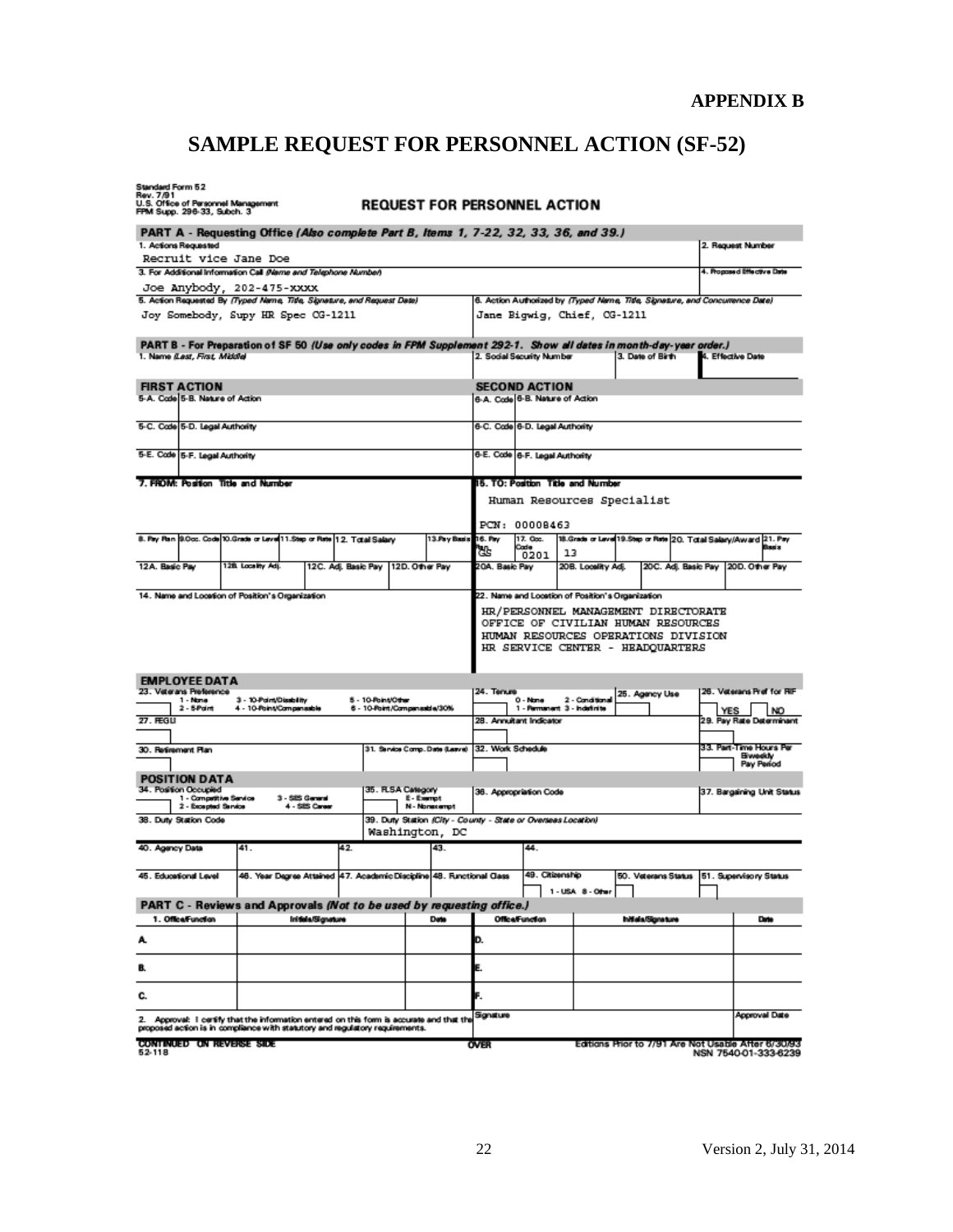#### **APPENDIX C**

#### **INTERVIEWING GUIDE**

The hiring official and/or panel may interview one, some, or none of the referred eligibles. It is recommended that selection/interview panels be established to explore qualifications and to ensure fair and equitable treatment of all eligibles. Supervisors should use a diverse panel when interviewing candidates. This may include using panel members with diverse perspectives or who represent different career fields or other commands/activities. Although not required, the panel should be made up of individuals of the same or higher grade (or equivalent) as the position being filled. The panel reviews all candidate packages forwarded by the CSA/HR Specialist and recommends the most highly qualified candidates for interviews. Prior to reviewing the candidates' packages, the panel members will establish the ranking criteria to be used. The criteria including any weighting should be tailored to the vacancy.

The panel members may work independently, or as a group, to review the resumes and subsequently work as a group to compile the final list of candidates to be interviewed. The number of candidates recommended for interview is at the discretion of the panel and/or hiring official but should be sufficient to provide an ample number of candidates from which to make an informed decision and hire the best qualified candidate. The hiring official reviews the final interview list and makes the final determination on the interview list. The hiring official may review non-recommended applicants for potential inclusion in the final interview list. The panel may interview the candidates and make recommendations to the hiring official or the interviews may be conducted by the hiring official.

#### **Schedule and conduct interviews**

If an interview panel is used, the panel chair: coordinates the members' schedules to determine a suitable time to conduct interviews; ensures the eligibles are notified of their interview time; and has overall responsibility for the development of interview questions and rating sheets.

#### **Interviewing Techniques**

Interview questions should always elicit job-related information relative to the requirements of the position for which the candidate is applying. Questions should be prepared in advance to ensure that all candidates are treated in the same manner. Generally, the same questions should be asked of each candidate. However, follow-up questions may be used to obtain additional or clarifying information in order to access an individual's specific qualifications for the position.

All applicants should be allotted the same amount of time for the interview, with time allowed for the applicant to ask questions of the interviewer(s).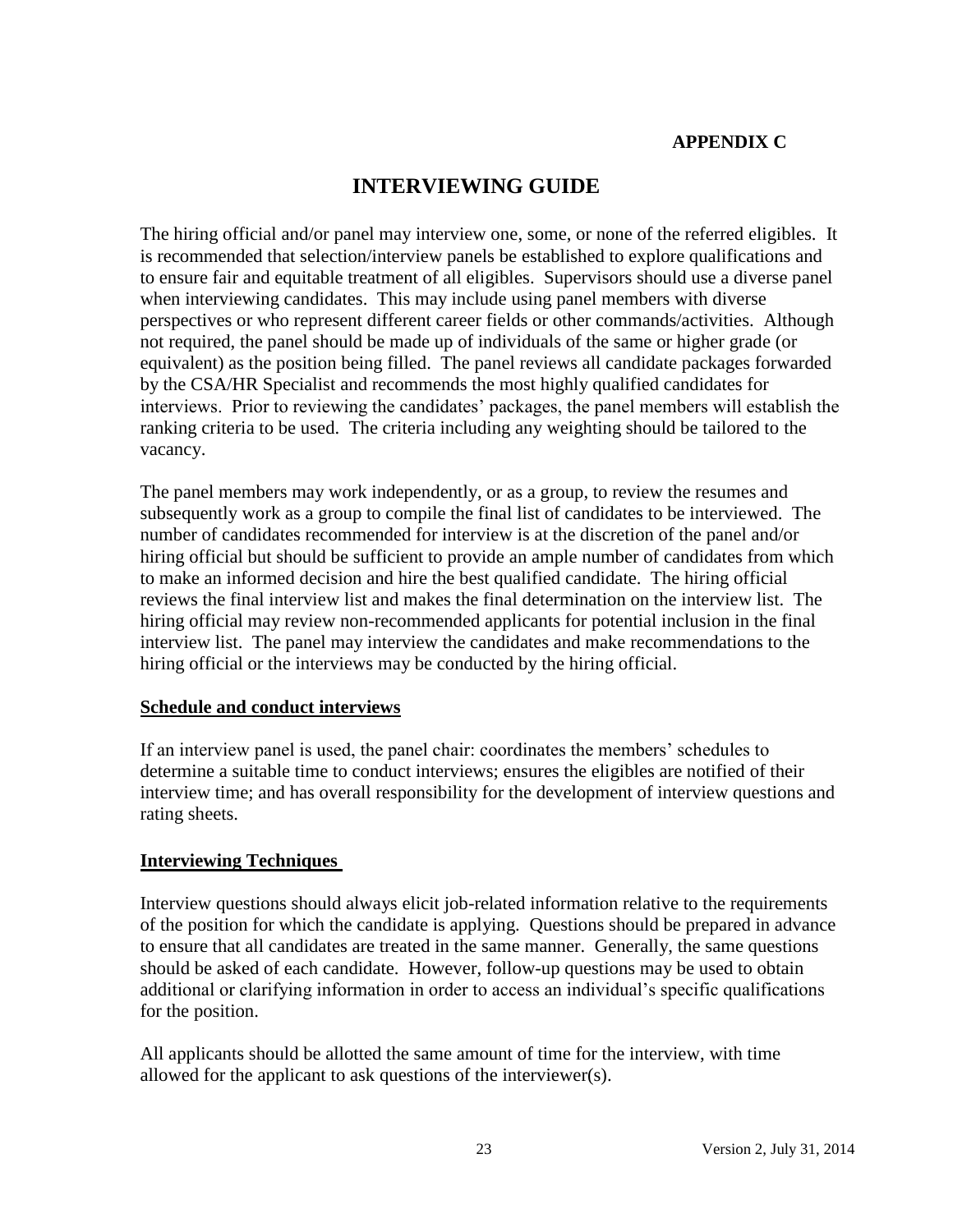At the discretion of the hiring official, a second round of interviews may be conducted with a smaller number of candidates.

It is a good idea to record notes to eliminate the need to recall key points from memory. It is also helpful to note the date, time, place, and length of the interview. A copy of the interview questions and the name of individual(s) who conducted the interview should be on file. It is important that selecting officials and/or interview panel members be able to reconstruct the selection process. **The hiring official retains all notes, rating sheets, interview records, etc. for 2 years**. This is extremely important for cases that may become subject to a third party review.

**Preparing for Interviews** - It is important for a good interviewer to be prepared. In preparation for the interview, each panel member should become familiar with the candidate's application and supplemental materials. This ensures the interviewer has the requisite information, before conducting the interview, to properly evaluate each candidate's qualifications. To prepare for the interviews:

- 1. Arrange for an appropriate interview site, which is comfortable, well lit, and private (with no interruptions).
- 2. Carefully review the position description and qualification requirements to identify critical "iob related" factors.
- 3. Allocate sufficient time for each interview.
- 4. Select/develop interview questions that are related to the position and "job related" factors. Recommended types of questions are those which:
	- Elicit information on past experience and training related to on-the-job performance.
	- Ask candidates how they would respond to hypothetical situations likely to be encountered on the job.

**Recommended Steps** - In conducting your interviews, it is recommended that you follow these five sequential steps:

- 1. Introduction and Welcome Establish rapport with the applicant and explain the purpose of the interview.
- 2. Discuss the Position Provide full information about the duties and responsibilities of the position including possible travel or overtime requirements. Outline any long-term expectations, e.g., future transfer to another duty location after completion of training. If the selection is handled by an official or panel which is geographically separated from the duty location of the position, management should coordinate with the local unit to ensure potential hires understand the unique aspects of the position and of the geographic location.
- 3. Obtain Relevant Information Use your job-related questions.
- 4. Respond to the Applicant's Questions.
- 5. End the Interview Express appreciation to the applicant for his/her time, and inform the applicant of when the selection will be made and how the applicant will be notified of the decision.

**Interview Do's** - DO! Ask questions relating to applicants: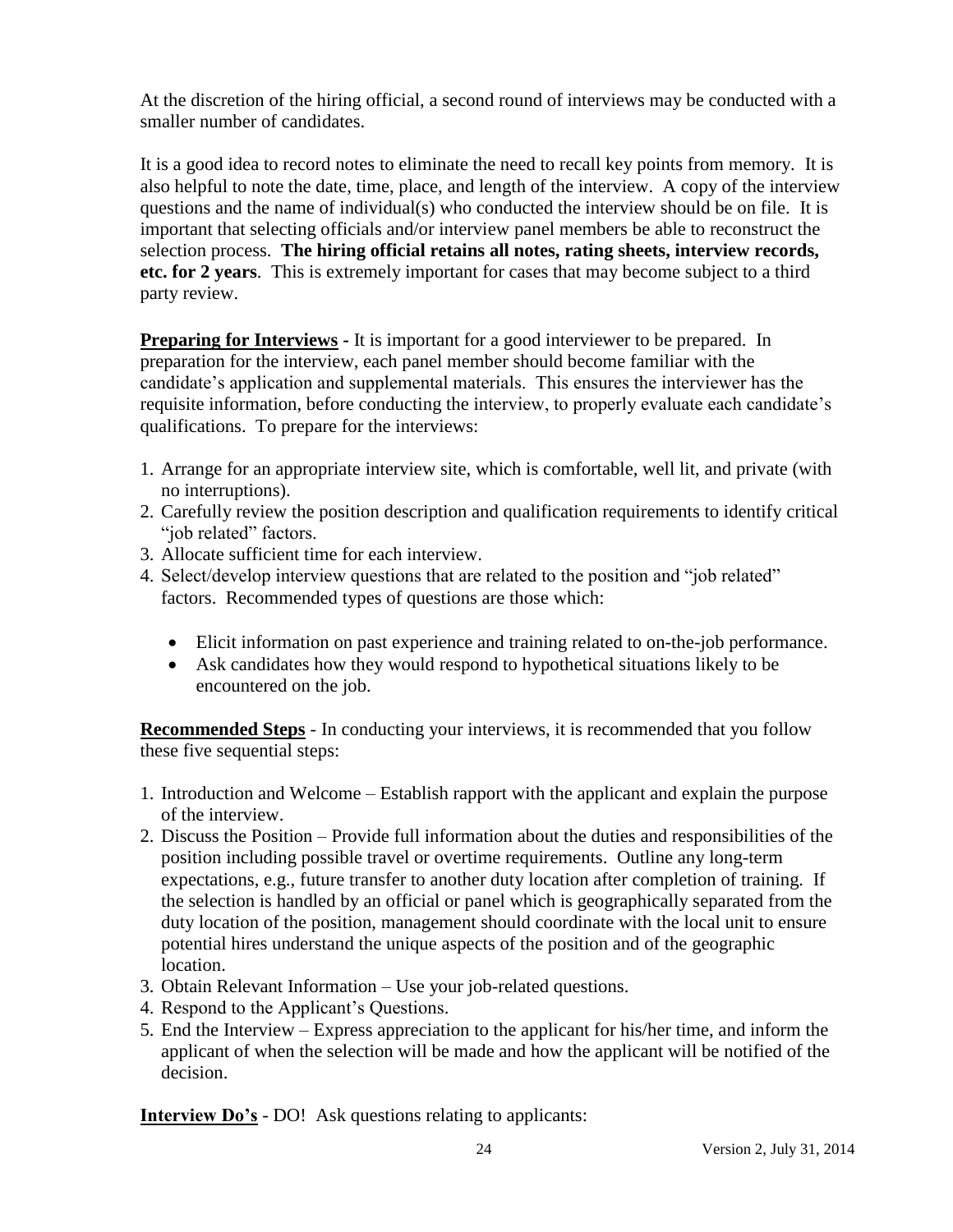- 1. Qualifications
- 2. Experience
- 3. Education
- 4. Job-related activities
- 5. Career goals and objectives
- 6. Plans for further self-development
- 7. Availability for travel, overtime, specific work schedules

**Interview Don'ts –** DON'T! Ask illegal questions for example (Note - only ask questions related to the job or work involved):

- 1. Age
	- What are your retirement plans?
	- Do you think you are too old to accept an entry level position?
- 2. Children/child care
	- How many children do you have? Are they healthy?
	- Do you have a child care problem?
	- What are your family plans?
- 3. Marital status
	- Is your spouse subject to transfer anytime?
	- Are you married? What does your husband/spouse do?
	- How long do you expect your spouse to be stationed here?
- 4. Political affiliation
	- Who did you vote for in the last election?
- 5. Race or national origin
	- Are you, your spouse, or parents naturalized native born US citizens?
	- What date did you acquire citizenship?
	- What is your nationality, lineage, national origin or descent?
	- What date did you arrive in the US?
	- What port of entry?
	- How long have you been a resident?
	- What languages do you commonly use?
- 6. Religion **–** You may not ask anything about religion
- 7. Other Areas Any other area which is not specifically related to the evaluation criteria for the position.

#### **Interview Pitfalls**

1. While the interview can be a helpful tool in the selection process, its limitations should be recognized. In the "artificial" interview setting, it is difficult to discern such important performance traits as reliability, problem solving capability, learning potential, work performance aptitude, work habits, judgment, and motivation. These traits are more accurately assessed through review of materials contained in the selection package such as performance ratings, applicant training and awards, supervisory appraisals, etc. While the interview can serve to clarify and elicit further job-related information, it should be used as only one part of a comprehensive evaluation process.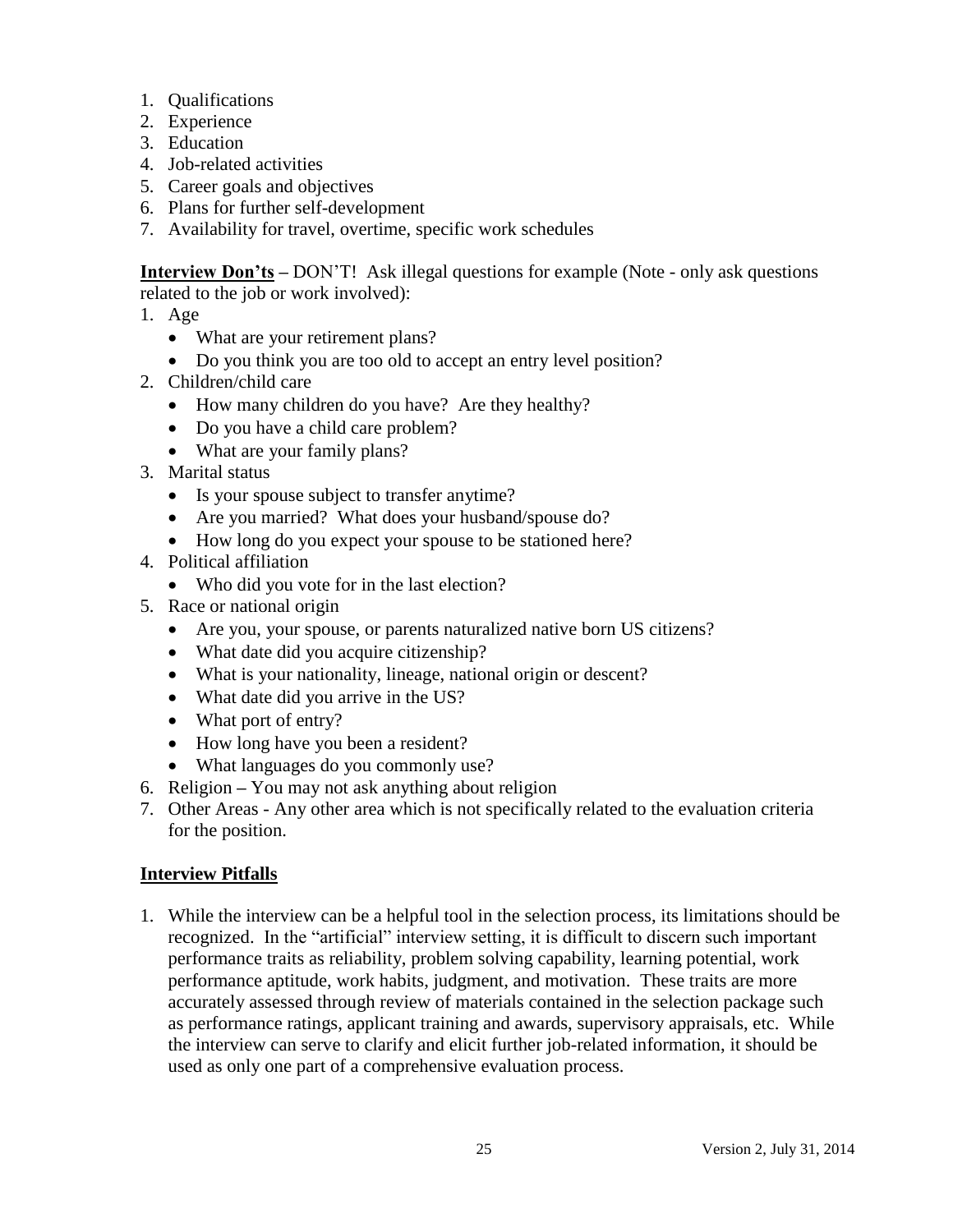- 2. An interview can inadvertently be the source of numerous illegal violations. For an interview to be defensible, it must be properly developed and conducted, passing the test of: (1) Being specifically job-related and (2) Filling a true business need. A casual, unplanned, unsystematic interview can lead to such common interviewing errors as:
	- Failure to establish rapport with the candidate. The interview never gets off the ground - resulting in no substantive discussion about the applicant and his/her qualifications.
	- Failure to have a strategy. Lack of an interview system or an understanding of what information needs to be elicited can lead to an inappropriate and counterproductive interview – perhaps resulting in the inadvertent violation of EEO regulations.
	- Briefness of interview. An interview that is too brief is usually superficial, yielding little valuable information about the candidate.
	- Overemphasis on initial impression. First impressions are not necessarily true indications of typical behavior. Avoid making final decisions early in the interview before you have gathered appropriate information.
	- Unconscious biases of preferences. Don't allow one specific trait or characteristic to influence your overall evaluation of a candidate. Common areas of unconscious bias include sex, age, race, physical handicap, and physical characteristics (weight, height, etc.).
	- Excessive talking. When the interviewer does most of the talking, little can be learned about the applicant.
	- Reliance on intuition. Conclusions based on intuition are irrational and invalid. Only a complete understanding of what an applicant has done in the past will help to predict what he or she will do in the future.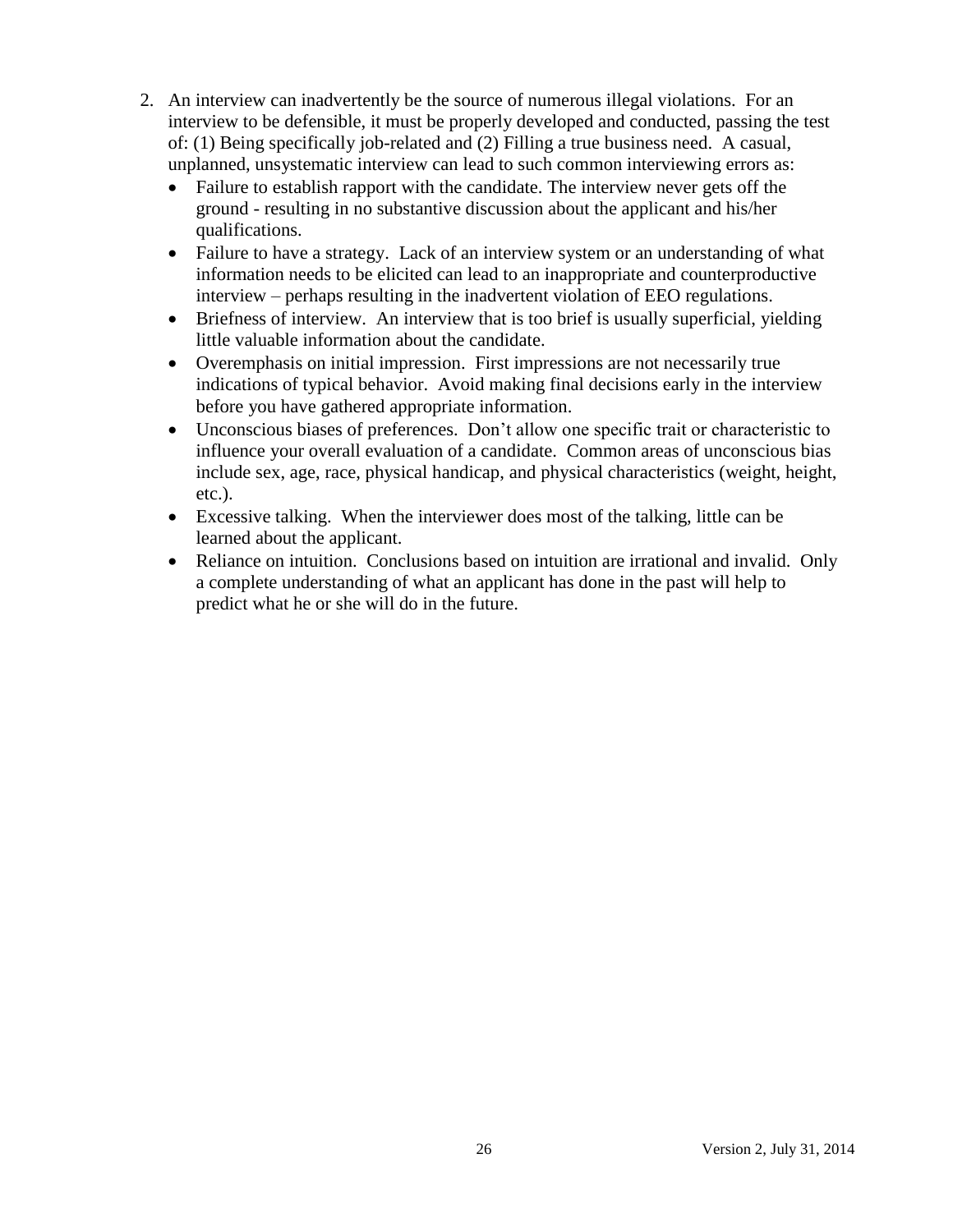# **INTERVIEW QUESTIONS**

**Questions for Better Interviews** – Since the interview is specifically designed to gather information upon which to evaluate essentially similar candidates, the major areas covered should be uniform among candidates. The easiest and most consistent means for gathering the information needed for evaluating candidates is to develop certain basic questions that will be asked of all those interviewed. Interview questions should include the following type of questions, as applicable:

- 1. All purpose interview questions
- 2. Interview questions for supervisory positions
- 3. Interview questions for technical positions
- 4. Interview questions for clerical, secretarial, and assistant positions
- 5. Interview questions for trades and labor occupations

#### **All Purpose Interview Questions (Examples)**

- 1. Tell me about your present job.
	- What do you like best about it?
	- What do you like least?
	- What frustrates you?
	- What have you learned on this job?
	- Where do you rank your present job with other jobs you've held? Why?
- 2. How have you changed the content of your job from when you first assumed it (e.g., expanded its scope, improved its contribution to the organization, etc.)?
- 3. What are some of the things in a job that are important to you?
- 4. In general, what type of work have you enjoyed the most? The least? Why?
- 5. Within a work environment, what are your strengths? Your weakness?
- 6. For what things have your superiors complimented you?
- 7. What are some problems you encountered on the job? How did you solve these problems?
- 8. What are some of your more important accomplishments?
	- What are the reasons you were successful in achieving these accomplishments?
	- Were there any unusual difficulties you had to overcome to achieve these accomplishments?
- 9. What are some important decisions or recommendations you were called upon to make?
	- What decisions are easiest for you to make? Which are more difficult?
	- How has your previous work experience helped you to improve your decision-making abilities?
	- Cite an important decision that you would make differently if you could do it all over again.
- 10. Do you prefer working with others or working independently? Why?
- 11. Considering your relationships with co-workers, customers, supervisors, etc.:
	- Cite an example of how you have been effective in relating with others.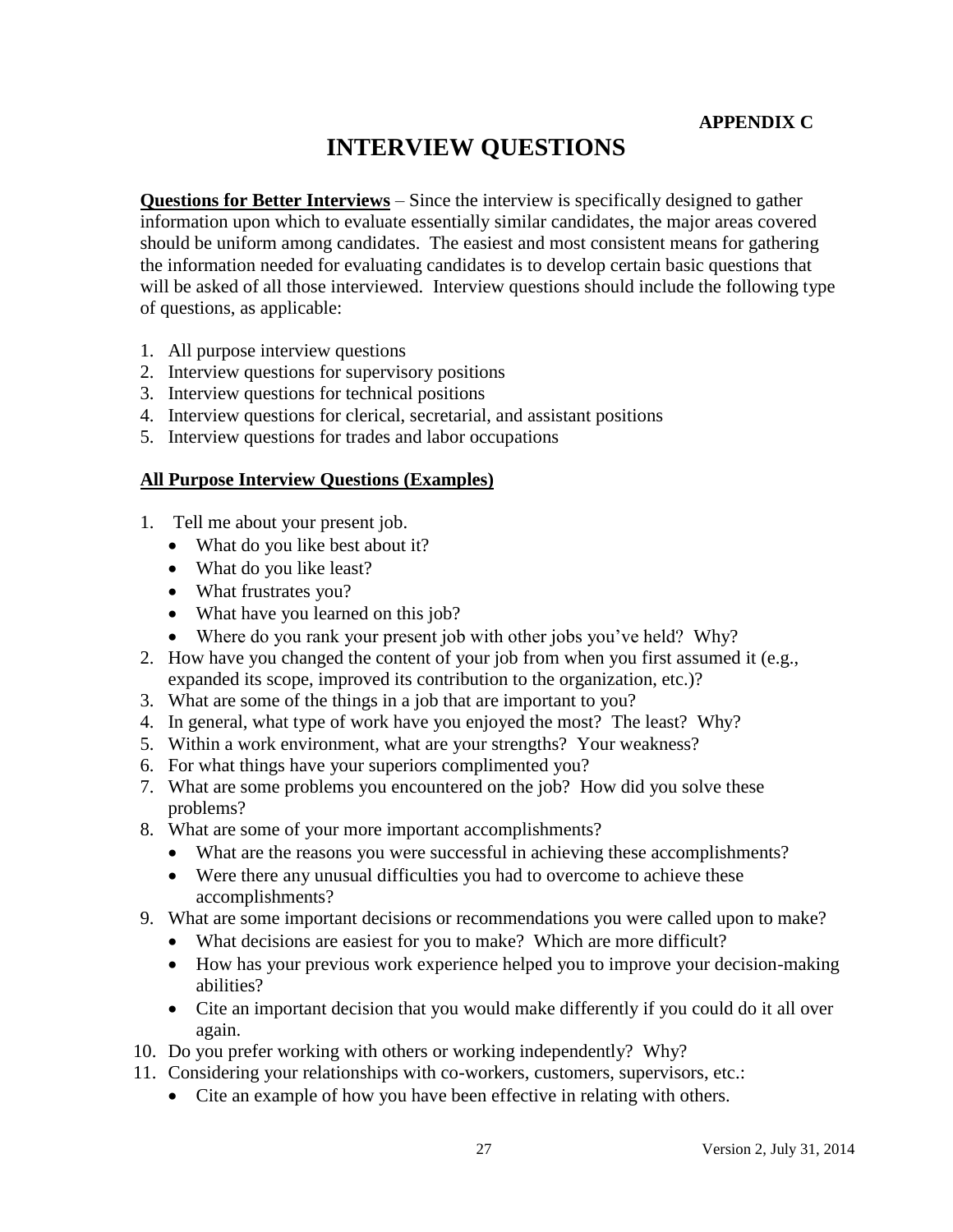- Cite an example of how you might not have been particularly effective. What might you do differently next time in that situation?
- 12. How do you prioritize your work?
- 13. How well do you work under pressure?
	- Cite an example of a pressure situation you faced on the job. How did you handle it?
- 14. What motivates you?
- 15. What computers/software packages have you worked with:
	- For what purposes?
	- What computer training have you had?
- 16. What was your most difficult assignment?
- 17. What was your most rewarding assignment?
- 18. What are your short-term goals?
- 19. What are your long-term goals?
	- Have your long-term goals changed in recent years? If so, how?
	- What are you doing to achieve your long-term objectives?
- 20. What have you done about your career development in the last few years?
- 21. What kind of supervisor gets the best performance out of you?
- 22. Describe your relationship with your supervisor.
- 23. Regarding the vacant position:
	- Why are you interested in the position?
	- What in your background particularly qualifies you for this job?
	- Why do you think you would be good in this position?
	- Are there any reasons why you might not be able to perform the duties of this position? If so, explain.
- 24. How do you feel about: Working overtime? Working on a particular work schedule? Travel? (Explain to applicant what specific requirements will be: amounts of travel/overtime, etc.)
- 25. Describe a situation where someone directly contradicted your opinion in a meeting or in front of a supervisor and how you handled it. How did you feel? How did you manage your feelings? What ultimately happened as a result of this encounter?
- 26. Provide an example of an interaction that you have had with senior-level officials or industry leaders. What was the context of the interaction? How did you ensure success in building the relationship?
- 27. What strategies do you employ to persuade senior level people when you need their support?
- 28. Why are you currently searching for a new position?
- 29. What are the top three duties in the job you now have or in your most recent job?
- 30. What are some typical decisions that you make and how do you make them? Provide examples.
- 31. Where do you see yourself in 5 years?
- 32. Describe for me your ideal organization.
- 33. Describe what you would say if asked to talk about yourself in a group of people.
- 34. If someone told you that you had made an error, describe how you would react and what you would say in your defense.
- 35. If someone asked you for assistance with a matter that is outside the scope of your job description, what would you do?
- 36. Describe what you would classify as a crisis.
- 37. You are angry about an unfair decision. How do you react?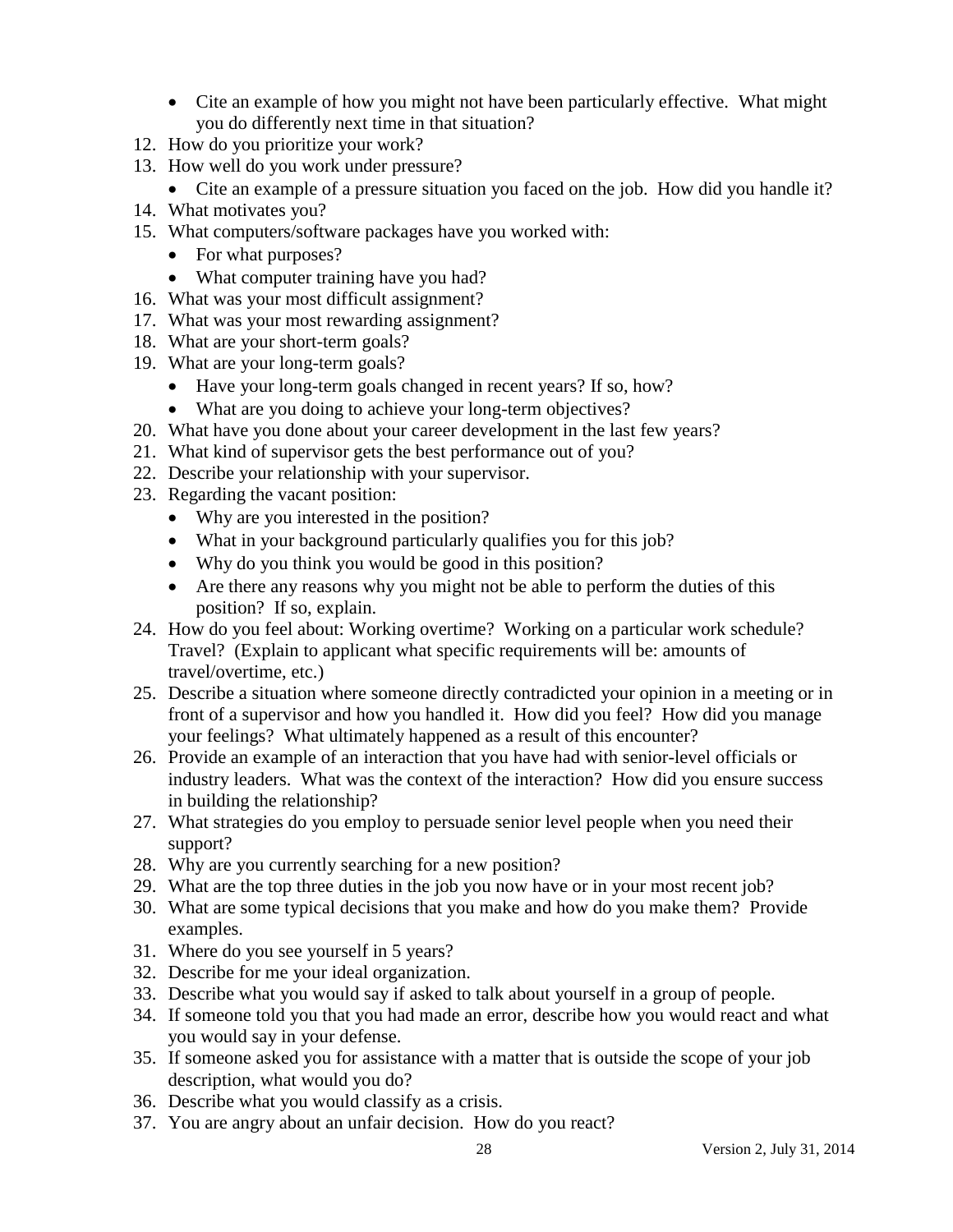- 38. Suppose you are in a situation where deadlines and priorities change frequently and rapidly. How would you handle it?
- 39. Tell me about a time when you were a part of a great team. What was your part in making the team effective?
- 40. Give me an example of a time when you had to deal with a difficult co-worker. How did you handle the situation?
- 41. Can you tell me about a time during your previous employment when you suggested a better way to perform a process?
- 42. Tell me about a personal or career goal that you have accomplished and why that was important to you.
- 43. Give an example of a time when you were trying to meet a deadline, you were interrupted, and did not make the deadline. How did you respond?
- 44. What strengths did you rely on in your last position to make you successful in your work?
- 45. What do you do when you know you are right and your boss disagrees with you? Give me an example of when this has happened in your career.
- 46. Tell me about a situation you wish that you had handled differently based on the outcome. What was the situation? What would you change (or will you change) when faced with a similar situation?
- 47. Describe a time when you performed a task outside your perceived responsibilities. What was the task? Why did you perceive it to be outside your responsibilities? What was the outcome?
- 48. If you observed a co-worker who made inappropriate sexual or racial remarks to another employee, and it was obvious to you that the situation was creating an uncomfortable environment, what would you do?
- 49. What are your strengths?
- 50. What would your last boss say about you?
- 51. Describe how you like to be managed, and the best relationship you've had with a previous boss.
- 52. If I asked your previous/current co-workers about you, what would they say?
- 53. Explain the phrase "work ethic" and describe yours.
- 54. What kind of people do you find it most difficult to work with? For example, assume you are in a situation where you have to deal with a person very different from yourself and you are finding it difficult. What would you do?
- 55. What methods do you use to make decisions? When do you find it most difficult to make a decision?
- 56. Describe a difficult time you have had dealing with an employee, customer, or co-worker. Why was it difficult? How did you handle it? What was the outcome?
- 57. How would your co-workers describe your work style or work habits?
- 58. What do you do when others resist or reject your ideas or actions?
- 59. What do you think are the best and worst parts of working in a team environment? How do you handle it?
- 60. Under what kinds of conditions do you learn best?
- 61. How would your past employers describe your response to hectic or stressful situations?
- 62. If I asked several of your co-workers about your greatest strength as a team member, what would they tell me?
- 63. What was the most creative thing you did in your last job?
- 64. What is your interpretation of "success?"
- 65. Describe an ideal work environment or "the perfect job."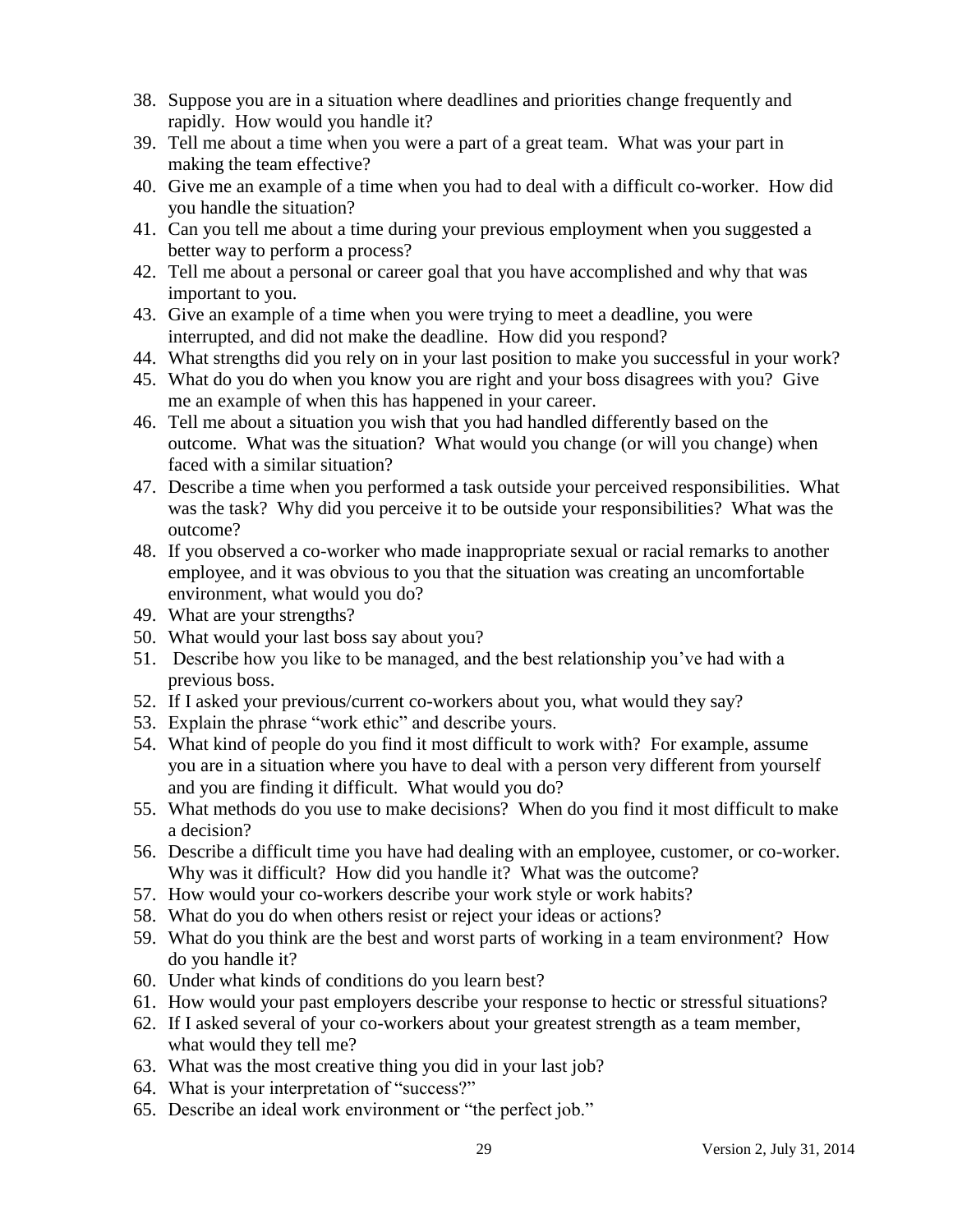- 66. In what way(s) do you express your personality in the workplace?
- 67. Could you share with us a recent accomplishment of which you are most proud?
- 68. What would you have liked to do more of in your last position? What held you back?
- 69. Tell us a bit about your work background, and then give us a description of how you think it relates to our current opening.
- 70. What are your qualifications in your area of expertise, i.e., what skills do you have that make you the best candidate for this position? Include any special training you have had (on-the-job, college, continuing education, seminars, reading, etc.) and related work experience.
- 71. Why did you apply for this position?
- 72. What skill set do you think you would bring to this position?
- 73. Tell me about your present or last job.
- 74. Why did you/do you want to leave?
- 75. What was your primary contribution/achievement? Biggest challenge?
- 76. What are your short-term and long-term goals?
- 77. In what areas would you like to develop further? What are your plans to do that? What are your career path interests?
- 78. Why should we hire you?
- 79. If you were offered this position, when would you be available to start?
- 80. After learning about this opportunity, what made you take the next step and apply for the iob?
- 81. If you are the successful applicant, how would you expect to be different after a year in this position?
- 82. Now that you have learned about our organization and the position you are applying for, what hesitation or reluctance would you have in accepting this job if we offer it to you?
- 83. Do you have any other special qualifications relating to this position that I should know about?
- 84. What questions do you have for me?

#### **Interview Questions for Supervisory Positions (Examples)**

- 1. How do you view the job of a supervisor?
- 2. How many people have you supervised/led: in your current job? In previous jobs?
- 3. What types of positions have you supervised/led?
- 4. Describe your supervisory responsibilities and the extent of your authority.
- 5. Describe your leadership style?
- 6. What do you like best about being a supervisor? What do you like least?
- 7. What responsibility did you have in recruiting and selecting your staff? What criteria did you use in making hiring decisions?
- 8. How many immediate subordinates have you selected in the past two years? Regarding your selections, any surprises or disappointments? If so, explain.
- 9. What types of problems have you faced in directing your subordinate employees? How did you handle them? What was the outcome?
- 10. How would you handle a situation where one of your workers changes from a reliable, hardworking employee to a problem person?
- 11. Describe your method of motivating people.
	- Which approaches have worked best?
	- Which approaches have failed?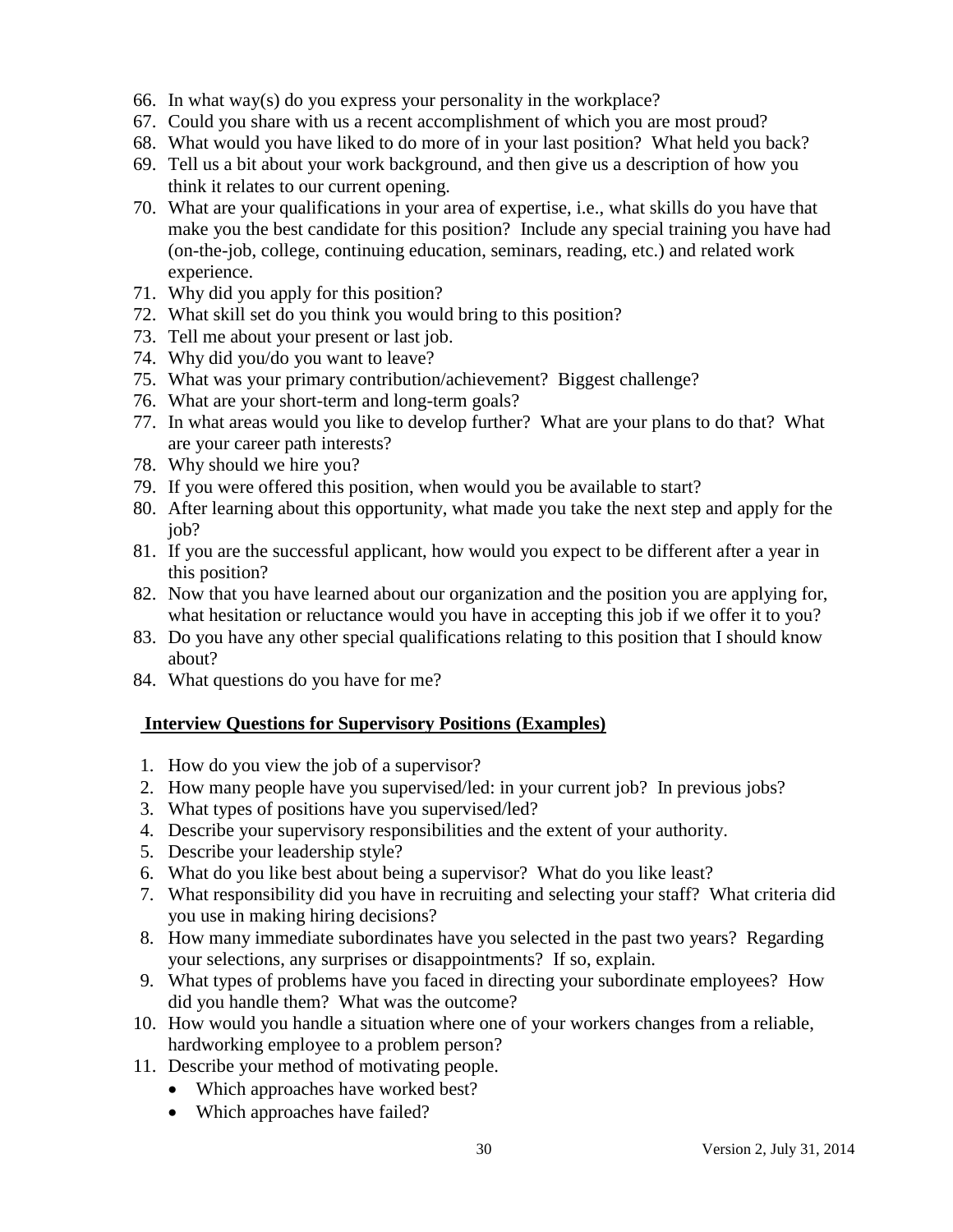- How do you get the best work from your subordinates?
- 12. What responsibility have you had in orienting and training new people?
- 13. Some managers keep a very close check on their organization. Others use a loose rein. What pattern do you follow?
- 14. How do you convey information to your people?
- 15. How do you maintain discipline in your organization?
	- What types of discipline problems have you had to deal with?
	- How did you handle them?
- 16. How is your group's morale? On what do you base your opinion?
- 17. Discuss your staff's record of turnover. To what do you attribute this good/poor record?
- 18. What planning processes have you found useful?
	- How do you go about them?
	- In what way do you feel you have improved in your planning abilities/methods?
- 19. What systems and procedures have you developed to improve the efficiency of your organization?
- 20. How does your past experience bear on your qualifications for this position?
- 21. What things do you think would contribute to your effectiveness as a supervisor?
- 22. What things might interfere with your effectiveness as a supervisor?
- 23. What are the two or three most important things you have learned as a supervisor?
- 24. What would you recommend that would help this command to more effectively accomplish its mission?
- 25. Define professional behavior and/or conduct appropriate in the workplace.
- 26. Why do you think a team of people may not work well together?
- 27. Tell us about your management style people, teamwork, direction?
- 28. Describe an ideal supervisor.
- 29. What is your own philosophy of management?
- 30. How have you participated in planning processes?
- 31. Is it more important to be a detail oriented person, or a big picture person? Explain.
- 32. Describe for me a time when you have come across questionable business practices; how did you handle the situation?
- 33. A new policy is to be implemented organization-wide. You do not agree with this new policy. How do you discuss this policy with your staff?
- 34. Describe for me a decision you made which would normally have been made by your supervisor? What was the outcome?
- 35. Discuss and differentiate between remediation, corrective action, and discipline.
- 36. Explain, step by step, how you have handled an employee who had performance problems.
- 37. Why should employees seek to improve their knowledge and skill base? How would you motivate them to do so?
- 38. What coaching or mentoring experience have you had? With groups or one-on-one? How did you determine the appropriate way to coach/mentor and what were the results?
- 39. Management requires both good writing and verbal skills for good communication. When it comes to giving information to employees that can be done either way, do you prefer to write a memo OR talk to the employee?
- 40. When making a decision to fire an employee, do you find it easy because of the organization's needs OR difficult because of the employee's needs?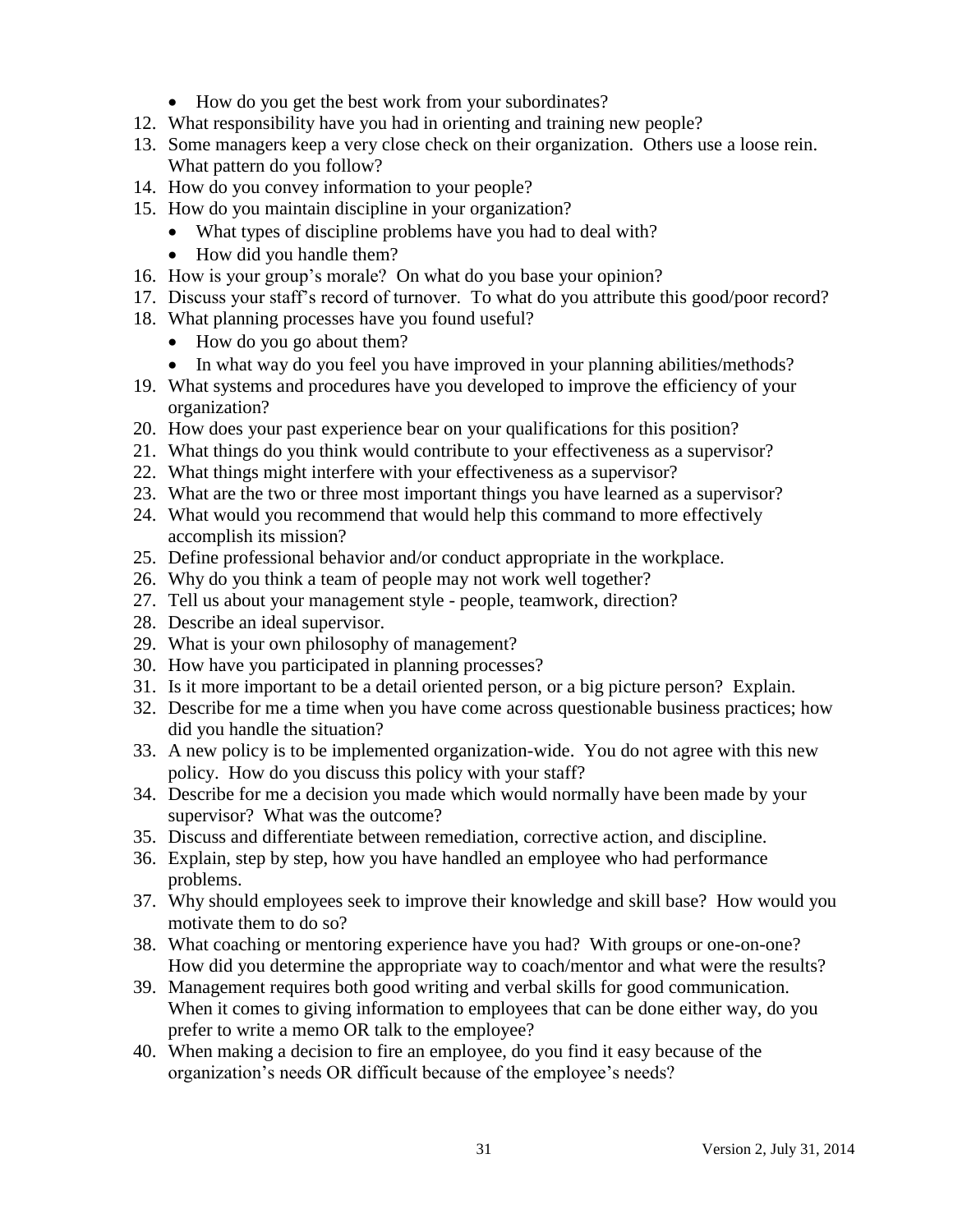- 41. Managing requires motivating employees as well as accomplishing tasks. Do you find it more natural to point out what's wrong so employees can accomplish tasks competently OR to praise employees for their work and then point out what may need correcting?
- 42. Managers need good information and managers need to make good decisions. Do you tend to gather information up to a deadline in order to make a better-informed decision OR gather just enough information to make a good decision quickly?
- 43. Are you best at dealing with details and day-to-day operations OR with concepts, envisioning and future planning? Give an example.
- 44. Tell me about your current position or most recent position and how you helped the organization accomplish its goals and mission.
- 45. Have you ever had to champion an unpopular change? How did you handle it?

#### **Interview Questions for Technical Positions (Examples)**

- 1. What has been your greatest achievement in your current position? In your career?
- 2. How do you stay abreast of the changes that occur in your career field?
- 3. How do you approach and resolve controversial situations in the career field? Provide an example.
- 4. What types of projects/programs/systems have you worked on? Where and when? Give some examples of the more difficult work you have done.
- 5. Give some examples of work you have done requiring up-to-date knowledge of policies, practices, and procedures.
- 6. Tell how you gained your knowledge of this occupation.
- 7. What new methods of accomplishing your work have you suggested? Were they tried? If so, how successful were they?
- 8. Cite an example where you had to meet a tight time schedule, last minute deadline or work during an emergency situation. How did you handle it?
- 9. What kinds of instructions have you had to follow to perform the work?
- 10. How much help do you get from your supervisor in performing your work? What work can you do independently, without the help of a supervisor or more experienced individual?
- 11. Have you helped or guided others in the performance of this work?
- 12. Describe any strategic initiatives in which you were involved. What was your role? What was the outcome of you efforts? What did you learn from that experience?
- 13. Describe a situation where you had to influence others to pursue a direction that they were initially resistant to follow. How strong was the resistance? What tactics did you use to influence those who did not share your perspective? What was the outcome of the situation?
- 14. Tell us about a policy setting project on which you have worked? What was the project scope?
- 15. Have your leadership skills been challenged? How did you encourage collaboration?
- 16. What strategies have you employed to keep up with the pace of change in our industry?
- 17. What publications have you read in the last six months that are related to the occupation?
- 18. What strategies have you used to stay abreast of changing regulations and requirements?
- 19. How do you share information and knowledge learned with others to aid in their professional development?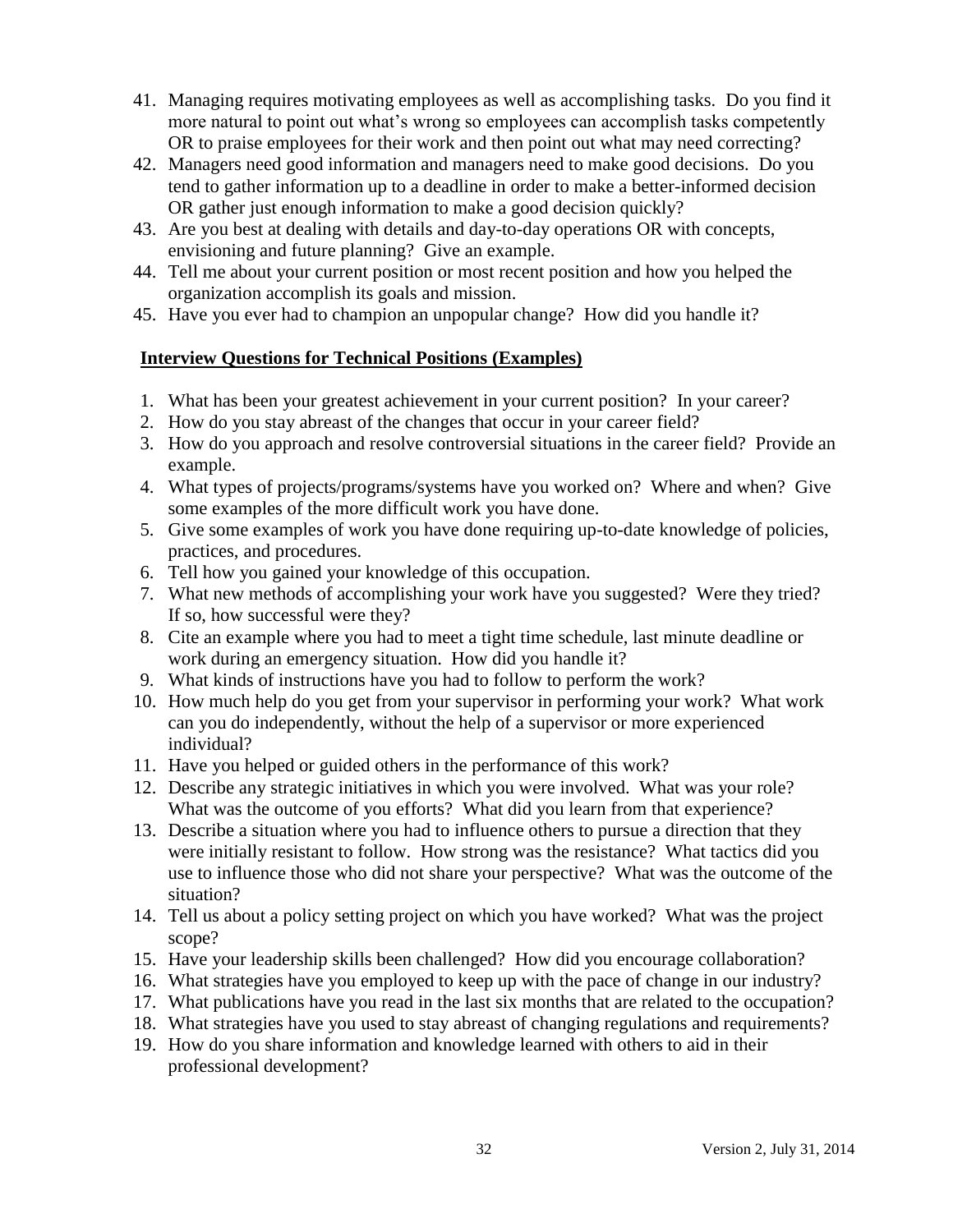- 20. Describe a time when you had to demonstrate your knowledge of policies, procedures, and regulations. How did the situation arise? What was the outcome? How have you used policies, procedures, and regulations to drive or promote changes?
- 21. What characteristics do you feel are necessary for success in this career field?
- 22. Do you have any other specialized qualifications I should know about? If so, discuss.
- 23. Do you have any additional questions about the position or the training requirements?

#### **Interview Questions for Clerical, Secretarial, and Assistant Positions (Examples)**

- 1. What are your current office responsibilities?
- 2. In what administrative or management areas are you particularly interested? What training or experience have you had in these areas?
- 3. In your current job, what are your highest priorities?
- 4. What is the pace of your current job? What is the extent of your workload? What types of pressure situations do you face? How often?
- 5. What were some of the more unusual assignments you have been given? What new skills/initiative did they require? How successful were you in completing them?
- 6. In your present job, on what do you spend most of your time?
- 7. In what ways do YOU contribute to your organization's success?
- 8. What responsibility do you have for dealing with other departments?
- 9. What equipment or supplies have you purchased or recommended?
- 10. What software packages (office automation) have you used? Do you have any other computer experience or training?
- 11. Cite some examples of experiences you have had in arranging meetings/conferences, etc., involving coordination with several people. What types of meetings/conferences were they? How many and which people were involved? What special problems did you encounter?
- 12. Describe your experience in maintaining records. What types of records? For what purpose? What computational skills were required?
- 13. What types of filing systems have you used? What systems have you organized? Describe your experience in assembling materials/reports from several different sources.
- 14. Describe your experience in collecting and compiling data (statistical, financial, inventory, etc.).
- 15. What experience have you had in making travel arrangements?
- 16. What types of directives, instructions, manuals, etc., have you worked with? For what purposes? What new methods for accomplishing your work have you suggested? Were they tried? If so, how successful were they?
- 17. What English, mathematics, or business courses have you taken? Where were these courses taken (high school, college, government courses, etc.)? How recently? What grades did you get?
- 18. Do you have any other special qualifications for this position that we haven't discussed? If so, describe.

#### **Interview Questions for Trades and Labor Positions (Examples)**

#### **General Trades and Labor Positions**

1. On what types of equipment/systems/facilities have you worked? Where did you work on this equipment, etc.?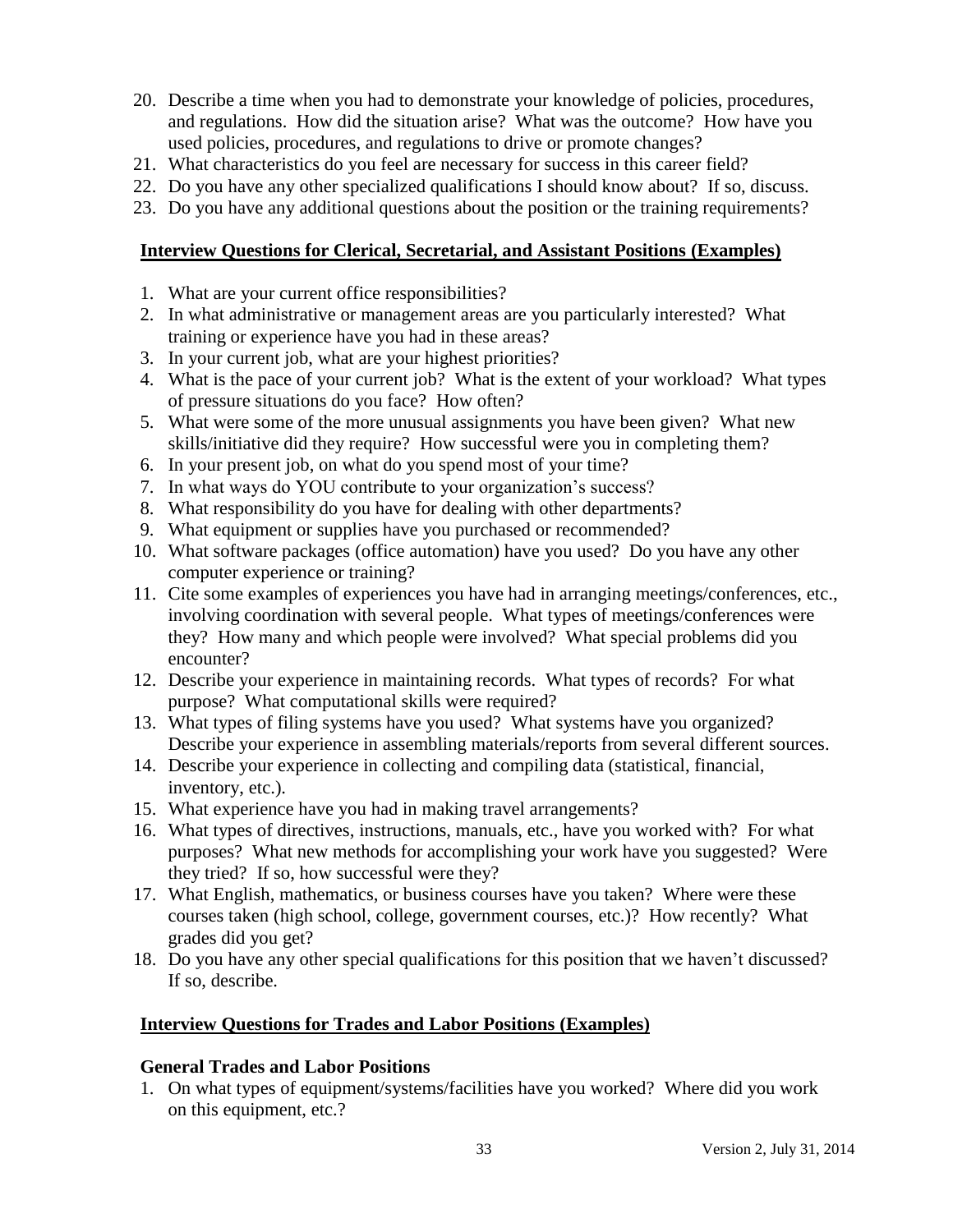- 2. Give some examples of the more difficult work you have done.
- 3. Have you done any work on prototype equipment? If so, describe.
- 4. What tools, instruments, and/or equipment have you worked with? Where have you used them? On what type of work? What type of training did you receive?
- 5. What types of test equipment have you worked with? For what purpose? To what tolerances?
- 6. What precision measuring instruments have you used?
- 7. Give some examples of your work that required precise timing, accurate dimensions, precise fit, etc.
- 8. Describe work you have done which required speed and accuracy of hand.
- 9. What are some of the more common problems you encounter in your work?
- 10. For equipment, describe your experience in (choose as appropriate): Troubleshooting, Overhauling, Aligning, Testing, Modifying, Constructing, Preventive Maintenance, Reconditioning, Calibrating, Repairing, Disassembling, Assembling, or Installing.
- 11. Tell how you've gained and used your knowledge. From the theoretical side (as in books). From the practical side (as in "hands on" work experience). How recently was this knowledge acquired? How recently was it last used?
- 12. Where did you learn the skills of your trade (on-the-job training, apprentice program, other training)?
- 13. Give some examples of work you have done requiring up-to-date knowledge of trade practices.
- 14. Tell about your studies in sciences, mathematics, mechanical drawing and trades. Where did you study these subjects? What grades did you get? What types of measurements can you perform?
- 15. Discuss any hobbies you have that show your interest in trades, technical or scientific fields.
- 16. What kinds of materials have you worked with? Where did you use them? For what kind of work?
- 17. Tell how you gained your knowledge of shop practice (e.g., conserving materials, using correct parts, keeping exact tolerances, handling different situations, "tricks of the trade").
- 18. What experience have you had in planning, layout, and setup of operations? What was the size and scope of this work? What were the more difficult types of planning, layout, and setup you have done? Describe the tools you used, calculations involved, tolerances, etc.
- 19. What new methods of accomplishing your work have you suggested? Were they tried? If so, how successful were they?
- 20. Describe experience you have had where you were required to make reports or keep records, logs, inventories, etc.
- 21. Describe experience you have had where you were required to keep things neat, clean, and in order.
- 22. Cite an example where you had to meet a time schedule, deadline, or emergency. How did you handle it?
- 23. Have you used parts manuals and/or catalogs in your work? If so, which manuals/catalogs? For what purpose?
- 24. What kinds of instructions have you had to follow in shop work, on jobs, or in the military?
- 25. Describe your experience working with blueprints, diagrams, schematics, etc.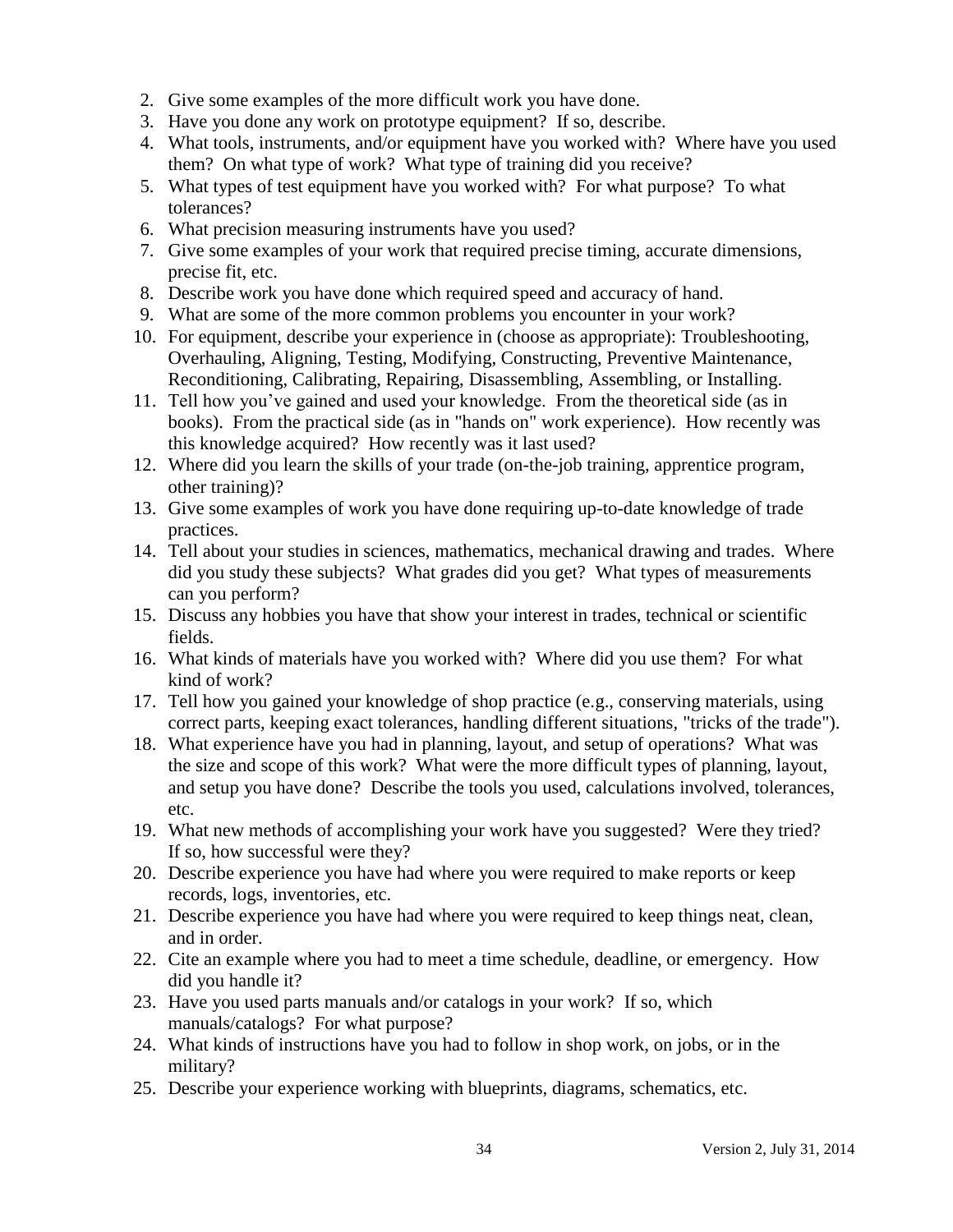- 26. What responsibilities have you been given on jobs, in the Armed Forces, in your community, etc.?
- 27. How much help do you get from your supervisor in doing your work? What work can you do by yourself, without the help of a supervisor? Have you ever helped or guided others (helpers, junior workers, etc.)?
- 28. Describe work you did where you had to observe safety rules to avoid injuring yourself or others. What dangers were involved? What safety training have you had? What is your safety record? Tell about any accidents you have had in the last 5 years.
- 29. Do you have any other specialized qualifications I should know about? If so, discuss.

#### **Inspector Positions**

30. What kind of inspections have you done on your own work or that of others? What mechanical or electrical instruments have you used to check work? What was the purpose of the inspection? What instructions, specifications, or other guidelines did you use?

#### **Estimator Positions**

31. Describe your experience in estimating time, materials, and cost. Discuss the type and complexity of the operations. What was the purpose of the estimating? Tell about any new or prototype work for which you estimated.

#### **Leader Positions**

32. Have you ever taught or led helpers, apprentices, or intermediate workers? If so: Discuss the kind of instruction or leadership you gave. Explain how you encouraged those led to work effectively. How successful were you? What other leading have you done (in the military, in community activities, etc.)?

#### **Wage Supervisor Positions**

33. Describe your experience supervising others. Tell about the numbers and kinds of workers you supervised. Describe the nature of work directed. What relationships did you have with operating groups other than your own unit? Describe your supervisory responsibilities and the extent of your authority.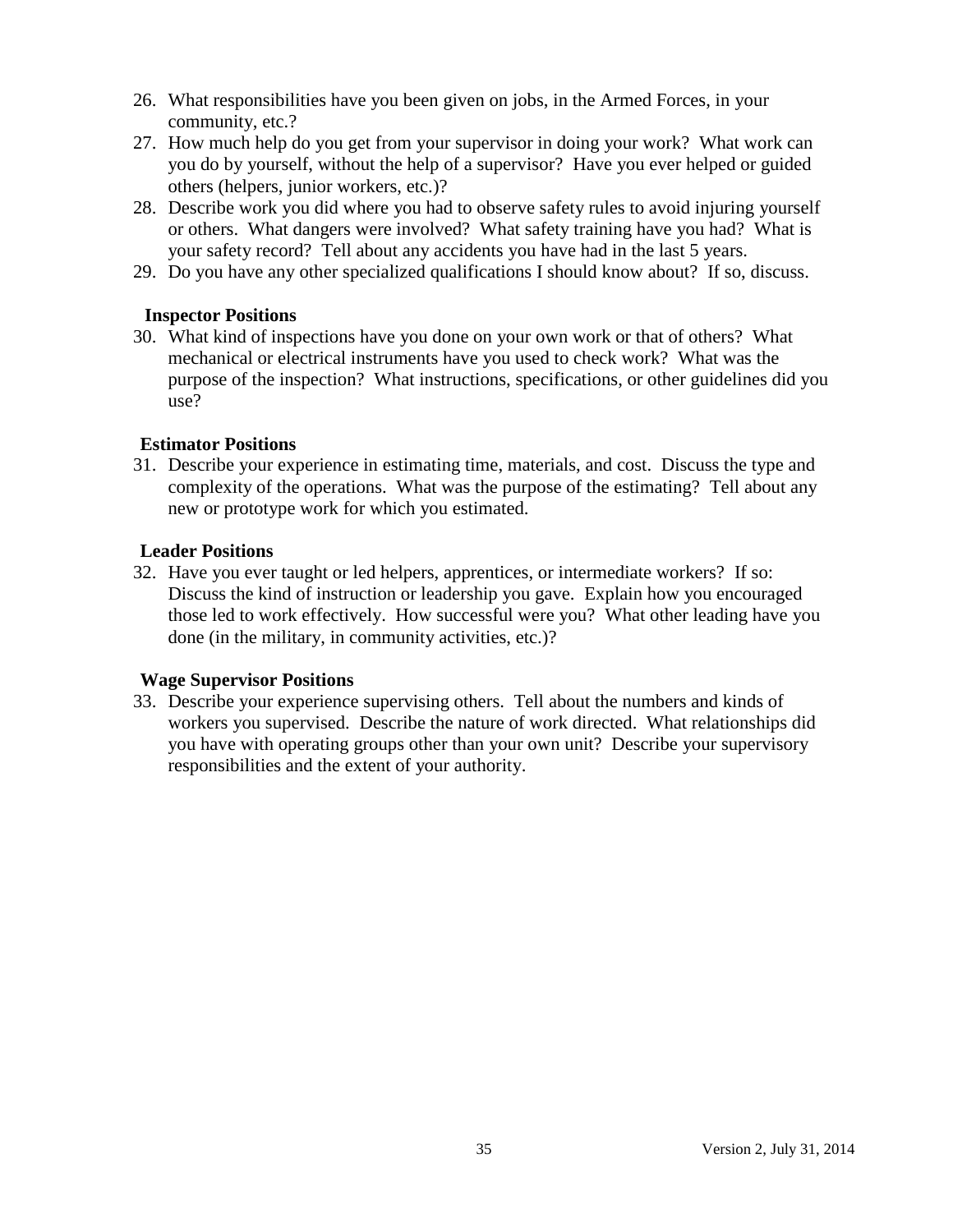# *Interview Do's & Don'ts Checklist*

# **Guidelines: Lawful and Unlawful Interview Questions**

| <b>Subject of Question:</b>   | It is ACCEPTABLE to inquire about:                                                       | It is UNACCEPTABLE to inquire about:                                                                                                                   |
|-------------------------------|------------------------------------------------------------------------------------------|--------------------------------------------------------------------------------------------------------------------------------------------------------|
| <b>Name</b>                   | Whether applicant has ever worked<br>under a different name                              | The original name of an applicant whose name has<br>been legally changed.<br>The ethnic association of applicant's name<br>Applicant's maiden name     |
| Age                           | If applicant is older than 18<br>If applicant is younger than 18 or 21 if<br>job related | Date of birth<br>Date of high school or college graduation                                                                                             |
| <b>Residence</b>              | Applicant's place of residence<br>Alternate contact information                          | Previous addresses<br>Birthplace of applicant or applicant's parents<br>Length of current and previous addresses                                       |
| Race or color                 | $\blacksquare$                                                                           | Applicant's race or color of skin                                                                                                                      |
| National origin and ancestry  | ä,                                                                                       | Applicant's lineage, ancestry, national origin,<br>parentage or nationality<br>Nationality of applicant's parents or spouse<br>Applicant's maiden name |
| Gender and family composition |                                                                                          | Sex of applicant<br><b>Marital status</b><br>Dependents of applicant or child-care arrangements<br>Who to contact in case of emergency                 |
| <b>Creed or religion</b>      |                                                                                          | Applicant's religious affiliation<br>What church, parish, mosque or synagogue<br>applicant belongs<br>What holidays applicant observes                 |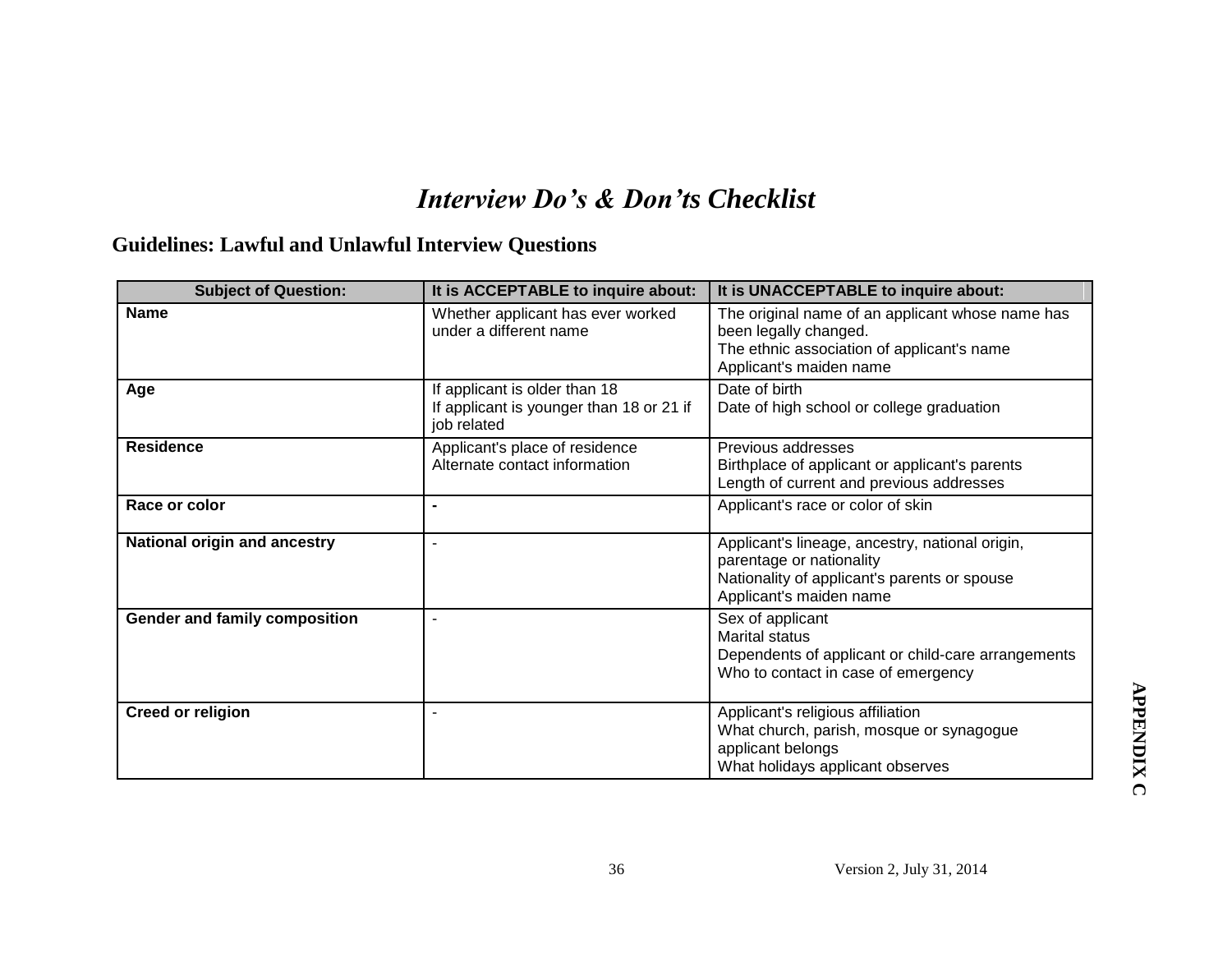| <b>Citizenship</b>                          | Whether the applicant is a U.S. citizen<br>or has current permit/visa to work in<br>U.S.                                                   | Whether applicant is a citizen of a country other than<br>the United States<br>Date of U.S. citizenship                          |
|---------------------------------------------|--------------------------------------------------------------------------------------------------------------------------------------------|----------------------------------------------------------------------------------------------------------------------------------|
| Language                                    | What language applicant speaks<br>and/or writes fluently, IF JOB<br><b>RELATED</b>                                                         | Applicant's native language<br>Language commonly used at home                                                                    |
| <b>Arrest record and convictions</b>        | If applicant has ever been convicted of<br>a crime                                                                                         | Whether applicant has ever been arrested                                                                                         |
| <b>Reference checking</b>                   | Previous work contacts                                                                                                                     | Name of applicant's religious leader<br>Applicant's political affiliation and contacts                                           |
| <b>Relatives</b>                            | Names of relatives already employed<br>by employer                                                                                         | Name and/or address of any relative of applicant<br>Whom to contact in case of emergency                                         |
| <b>Organizations</b>                        | Applicant's membership in any<br>professional, service or trade<br>organization that are relevant to<br>his/her ability to perform the job | List of all clubs or social organizations to which<br>applicant belongs                                                          |
| <b>Photographs</b>                          |                                                                                                                                            | Photograph with application, with résumé, or before<br>hiring                                                                    |
| <b>Physical characteristics</b>             |                                                                                                                                            | Any inquiry into height and weight of applicant                                                                                  |
| <b>Physical limitations or disabilities</b> | Whether applicant has the ability to<br>perform the duties of the job for which<br>he or she is applying                                   | The nature or severity of an illness or physical<br>condition<br>Whether applicant has ever filed workers'<br>compensation claim |
| <b>Military reserve status</b>              | Only if related to the position being<br>filled, e.g., key position                                                                        | Use status as a consideration for employment                                                                                     |
| <b>Family medical history</b>               | $\blacksquare$                                                                                                                             | Any inquiry related to family members' medical<br>history                                                                        |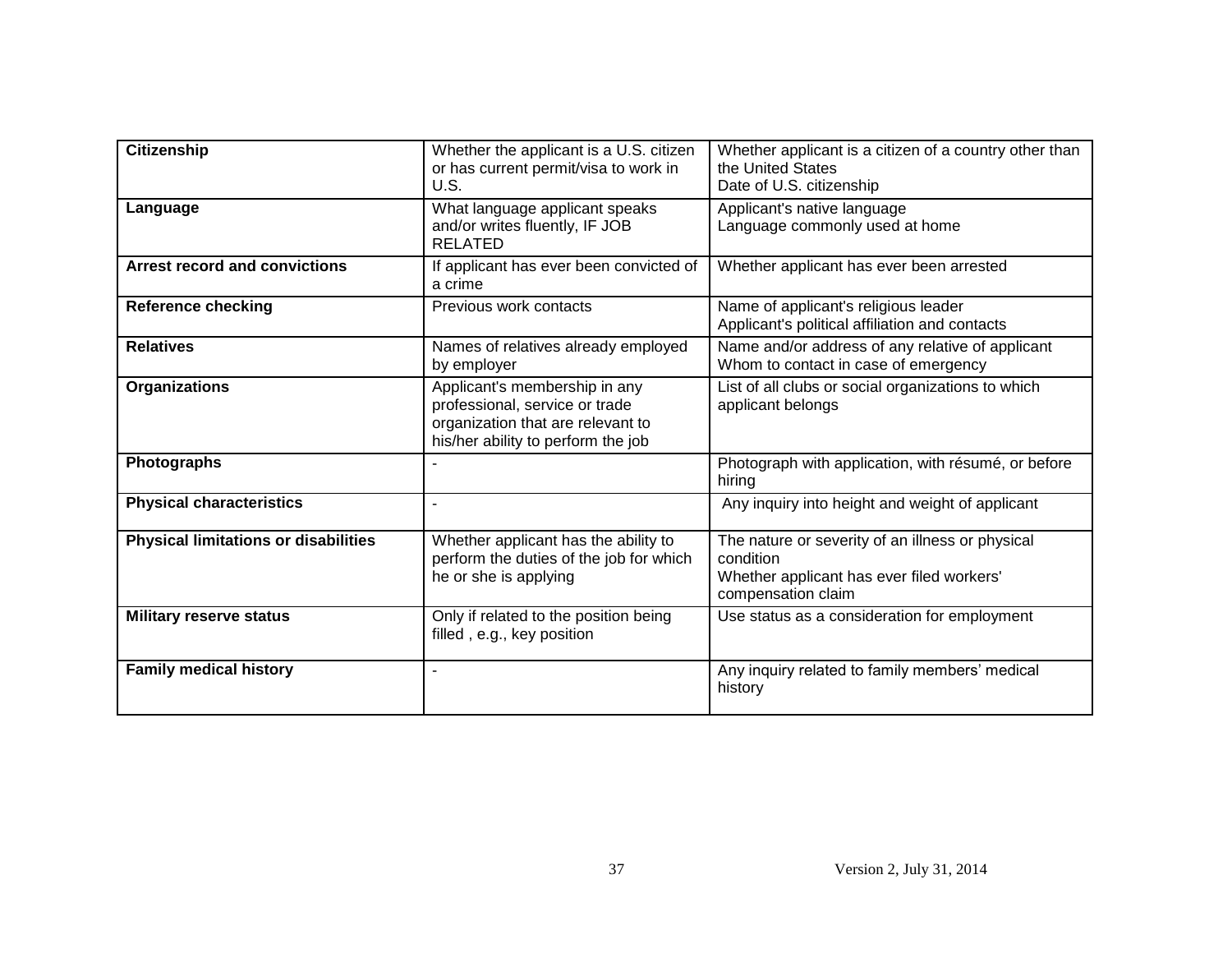|  |  |  | <b>SUMMARY OF FIVE PHASES IN THE HIRING PROCESS</b> |  |
|--|--|--|-----------------------------------------------------|--|
|--|--|--|-----------------------------------------------------|--|

|                    |                                                                                                                                                                                                        | <b>Selecting</b><br><b>Official</b> | <b>HR Staff</b> |
|--------------------|--------------------------------------------------------------------------------------------------------------------------------------------------------------------------------------------------------|-------------------------------------|-----------------|
| PHASE 1            | PRE-RECRUITMENT PHASE                                                                                                                                                                                  | X                                   | X               |
|                    | Strategic Conversation between HR staff and<br><b>Hiring Officials</b><br><b>Position Classification</b><br>$\bullet$<br>Recruitment Strategies (e.g., special appointing<br>$\bullet$<br>authorities) |                                     |                 |
|                    | <b>Submit Recruitment Package</b>                                                                                                                                                                      | X                                   |                 |
| PHASE <sub>2</sub> | <b>RECRUITMENT PHASE</b>                                                                                                                                                                               |                                     | X               |
|                    | <b>Job Analysis and Questions</b>                                                                                                                                                                      |                                     |                 |
|                    | Vacancy Announcement                                                                                                                                                                                   |                                     |                 |
|                    | Merit Promotion and/or DEU (competitive<br>٠                                                                                                                                                           |                                     |                 |
|                    | examining)<br>Prepare and Post Announcement                                                                                                                                                            |                                     |                 |
|                    | <b>Close Announcement</b>                                                                                                                                                                              |                                     |                 |
|                    |                                                                                                                                                                                                        |                                     |                 |
| PHASE 3            | Note: Hiring Official reviews questions and draft announcement<br><b>REFERRAL</b>                                                                                                                      |                                     | X               |
|                    |                                                                                                                                                                                                        |                                     |                 |
|                    | Qualification Determination and Referral List                                                                                                                                                          |                                     |                 |
|                    | Minimum Qualification<br>Rank Qualified Candidates and if applicable,<br>$\bullet$                                                                                                                     |                                     |                 |
|                    | apply Veterans' Preference                                                                                                                                                                             |                                     |                 |
| PHASE 4            | <b>SELECTION</b>                                                                                                                                                                                       | X                                   |                 |
|                    | <b>Review Applications</b><br>Schedule and Conduct Interviews<br><b>Check References</b><br>Make Selection and Return Referral/Certificate                                                             |                                     |                 |
| PHASE 5            | <b>POST SELECTION</b>                                                                                                                                                                                  |                                     | X               |
|                    | Job Offer<br><b>Set Start Date</b><br>Pre-employment Requirements<br>Employee Entrance on Duty (EOD)                                                                                                   |                                     |                 |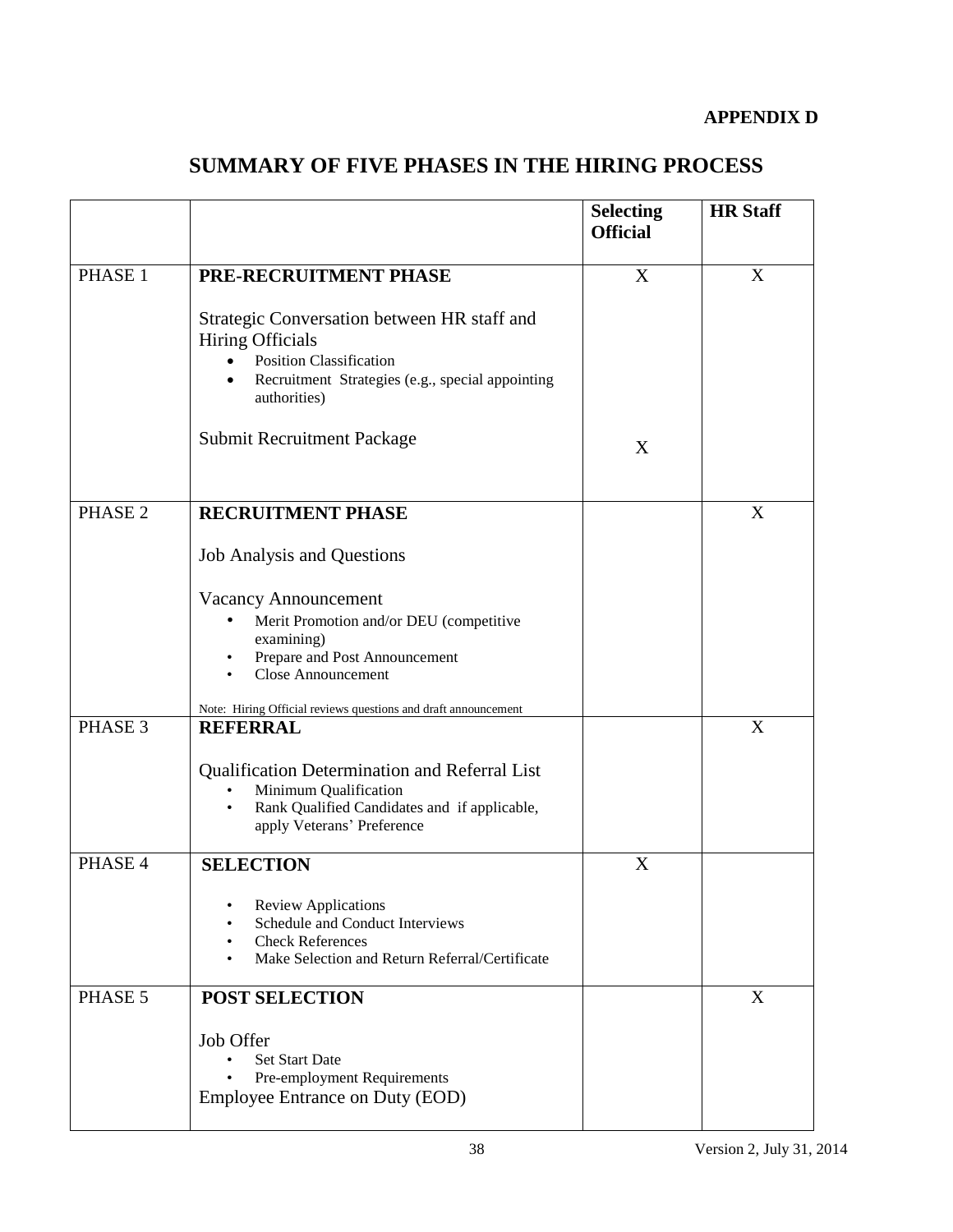#### **APPENDIX E**

### **GLOSSARY**

**Civilian Recruiter** - An individual who, in conjunction with the CSA/HR Specialist, can develop recruitment strategies to wide variety of diverse associations and organizations to obtain a talented pool of candidates.

**Command Staff Advisor (CSA)** - An individual who although assigned to the Civilian HR Office is geographically separated. In conjunction with the Center HR Specialist, carries out a serviced organization's recruitment, assessment, and hiring procedures.

**Delegated Examining Unit (DEU)** - Authority delegated from the U.S. Office of Personnel Management (OPM) to agencies which allows for competitive examination and certification to include development of rating criteria, evaluation of applicants, and development of competitive certificates of eligibles for career and career-conditional appointment. Note: The Coast Guard has the authority through a redelegation from DHS.

**Hiring Official** - The individual responsible for making a particular hiring decision. This is frequently the future employee's supervisor. Also known as the selecting official.

**Human Resources (HR) Specialist** - An individual assigned to the Civilian HR Office who is primarily responsible for carrying out a serviced organization's recruitment, assessment, and hiring procedures.

**Manager** - Typically the head or assistant head of a major organization within the Coast Guard. Position which directs the work of an organizational unit; is held accountable for the success of specific line or staff functions; monitors and evaluates the progress of the organization toward meeting goals; and makes adjustments in objectives, work plans, and commitment of resources.

**Military Spouse Appointing Authority** - An appointing authority used to appoint military spouses to temporary, term or permanent positions if they meet certain conditions, e.g. appointed within 2 years of service member's PCS move. Spouses appointed under this authority are not entitled to any type of preference.

**Position Description (PD)** - The PD briefly describes the key or major duties and responsibilities of a position. The primary use of PDs is for classification and pay purposes. However, a PD also serves as the basis for qualification determination and preparation of an employee's performance or training plan.

**Reasonable Accommodation** - A workplace accommodation for a person with a disability when doing so does not result in undue hardship to the agency. The accommodation makes it easier for the employee to successfully perform the essential duties of the position. Examples of reasonable accommodations include providing interpreters, readers, or other personal assistance; modifying job duties; restructuring work sites; providing flexible work schedules or work sites; and providing accessible technology or other workplace adaptive equipment.

**Rule of Three** - A selection process that restricts hiring officials to the three highly-ranked and available individuals from the DEU list of qualified candidates when determining who to interview and hire.

**Special Placement Program Coordinator** - An individual in HR who helps management to recruit, hire, and accommodate people with disabilities. Some of the roles and responsibilities are: advising hiring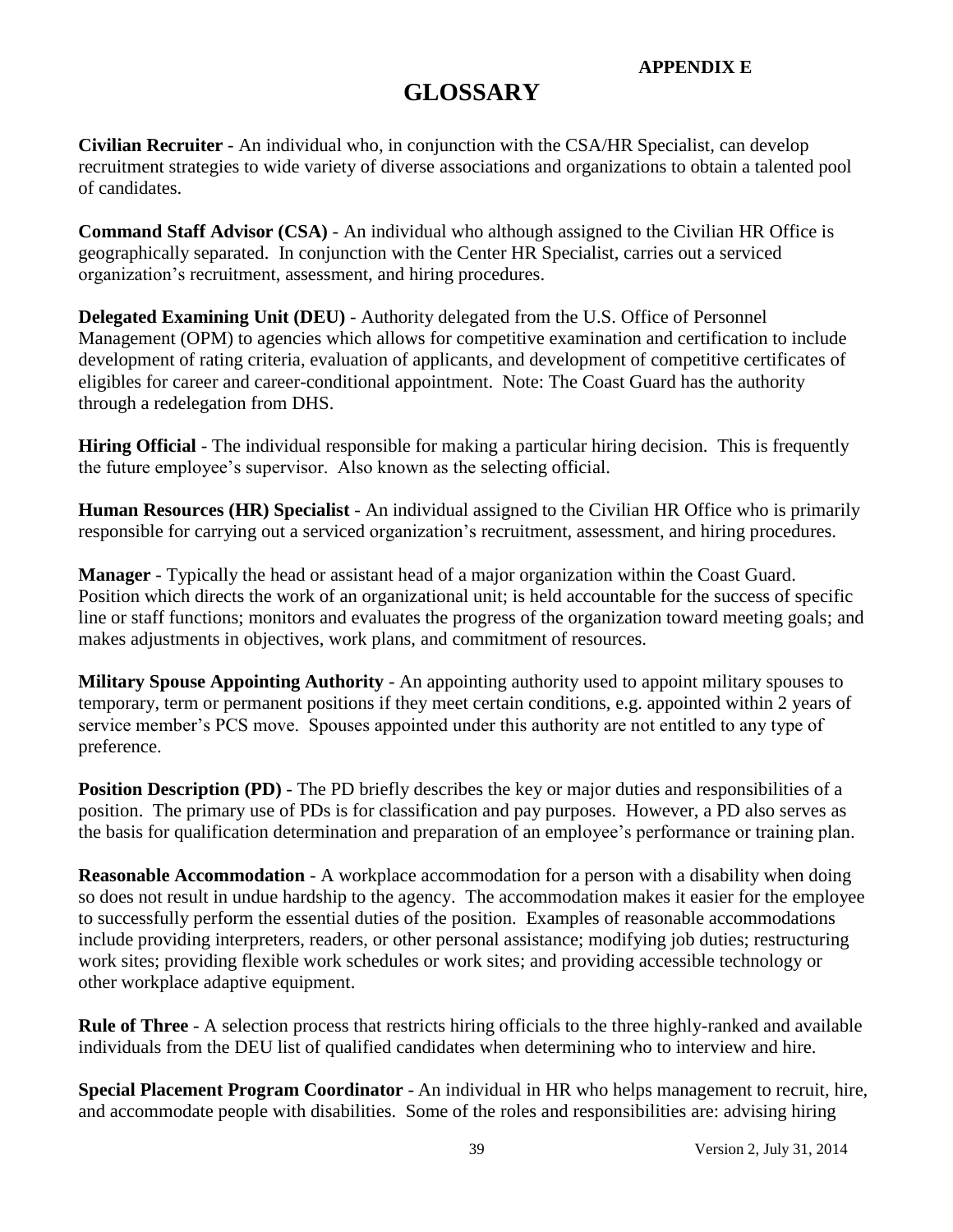officials about candidates available for placement in jobs; providing hiring officials with information on reasonable accommodation; helping hiring officials to determine the essential duties of the position and to identify architectural barriers and possible modifications; helping persons with disabilities get information about job opportunities; and providing information to organizations involved in the placement of applicants with disabilities.

**Subject Matter Expert (SME)** - An individual with comprehensive knowledge of the duties and responsibilities necessary to perform a specific job. The overall role and responsibility of the SME is to provide a recommendation based upon their subject matter expertise to the HR office in regards to relevant information needed to fill a vacant position. The SME must serve in a neutral and objective capacity.

**Superior Qualification Appointment** - This is a discretionary authority used to set the rate of pay of a newly appointed employee at a rate above the minimum rate of the grade because of the candidate's superior qualifications or a special need for the candidate's services.

**Supervisor** - A position or employee that accomplishes work through the administrative and technical direction of other people and at least meets the minimum requirement for coverage under the Supervisory Grade Evaluation Guide.

**Veterans Employment Opportunity Act (VEOA)** - This is a competitive service appointing authority that allows eligible veterans to compete for competitive service positions under an agency's Merit Promotion procedures when the vacancy announcement is open to external candidates and the individual is selected from the list of best qualified. To be eligible, the individual must be a preference eligible or a veteran who substantially completed 3 or more years of active service.

**Veterans' Preference** - By law, qualified veterans who are disabled or who served on active duty during military campaigns or certain other specified time periods are given preference over non-veterans both in hiring and in retention during reductions in force.

**Veterans Recruitment Appointment (VRA)** - A noncompetitive appointment of a veteran in the excepted service. It leads to competitive status and career or career conditional tenure upon satisfactory completion of a two-year trial period and completion of any education and training. Usually, a formal education and/or training plan is prepared. This is a combined effort between the supervisor, selectee, and the HR office.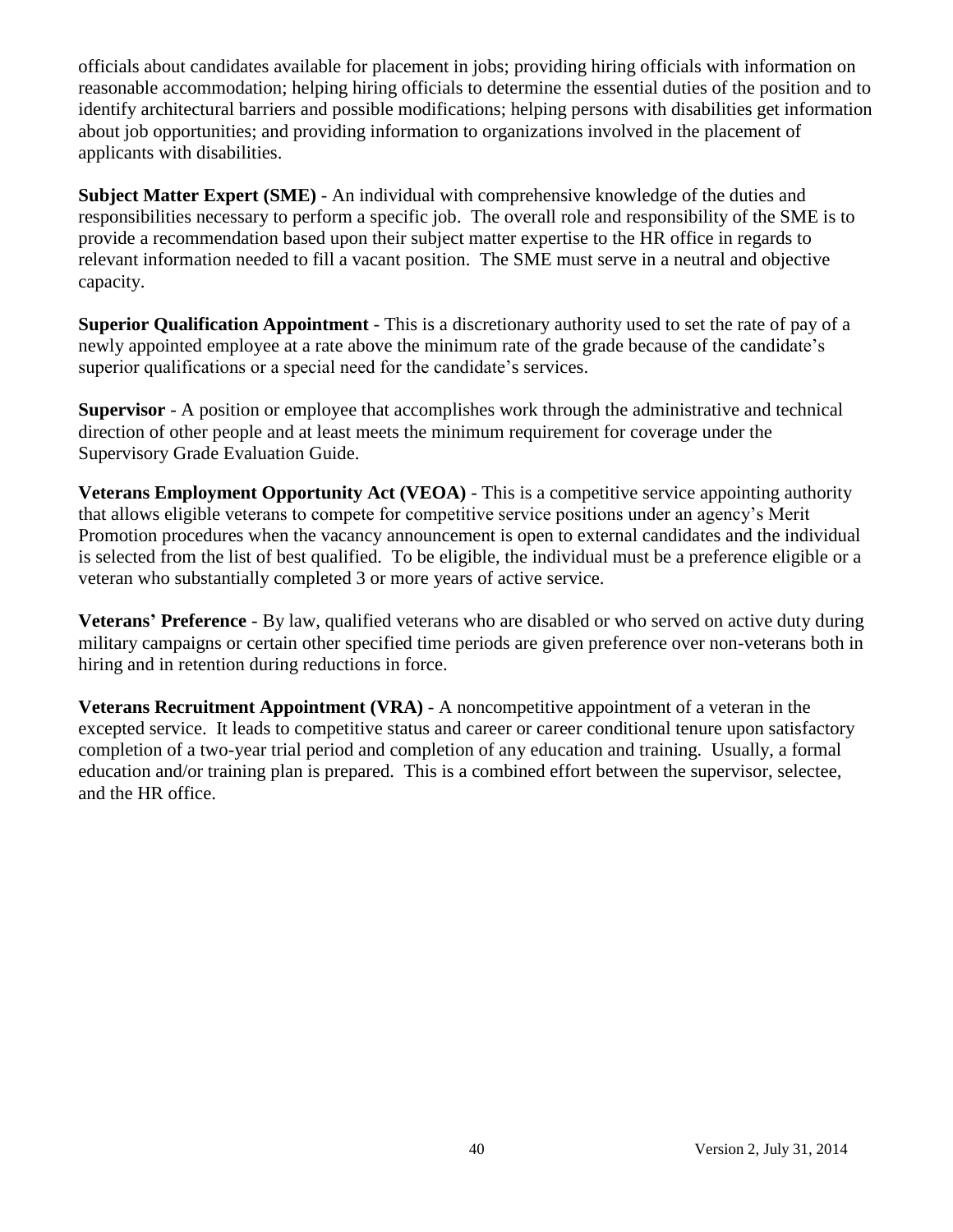### **HIRING OFFICIAL CHECKLIST APPENDIX F**

\_\_\_\_\_ Initiate discussion with CSA or HR Specialist about recruitment action.

Submit Request for Personnel Action (SF-52) and the Position Description (PD) with the Optional Form 8 (OF-8).

- a. Review position description for currency and accuracy of the duties and occupation.
- b. As applicable, make pen and ink changes to existing PD or write new PD.
- c. Identify special requirements or conditions of employment, e.g., shift work.
- Determine recruitment strategies.
	- a. Entry level, full performance or career ladder fill.
	- b. Vacancy announcements (merit promotion or DEU).
	- c. Recruitment incentives.
	- d. Special recruiting authorities (Note: Use of some of these authorities, e.g., Schedule A Disability authority, can significantly reduce the recruitment period by eliminating the need for a vacancy announcement).
	- e. Need for services of civilian recruitment team.
- Work with CSA or HR Specialist to determine type of vacancy announcement, if applicable, to issue.
- Assist the CSA or HR Specialist in developing or revising applicant assessment questions.
- Identify any selective factors.
- Review draft vacancy announcement developed by CSA or HR Specialist.
- Receive referral list(s)/certificate(s) from CSA or HR Specialist.
- \_\_\_\_\_ Establish selection panel (optional).
- \_\_\_\_\_ Review applications and determine which applicants, if any, to interview.
- Interview applicants (either by hiring official or panel)
	- a. Prepare interview questions.
	- b. Schedule and conduct interviews.
	- c. Retain notes, rating sheets, and interview records for 2 years.
- Conduct reference checks of current and/or previous supervisors and any personal references.
- \_\_\_\_\_ Make selection (panel may recommend but the hiring official makes the final hiring decision).
- Return referral list(s)/certificate(s) with selected candidate, if any. (All job offers are made by the Civilian HR Office).
- Prepare and submit recruitment incentive packages, if necessary, e.g., recruitment incentive, enhanced annual leave, etc.